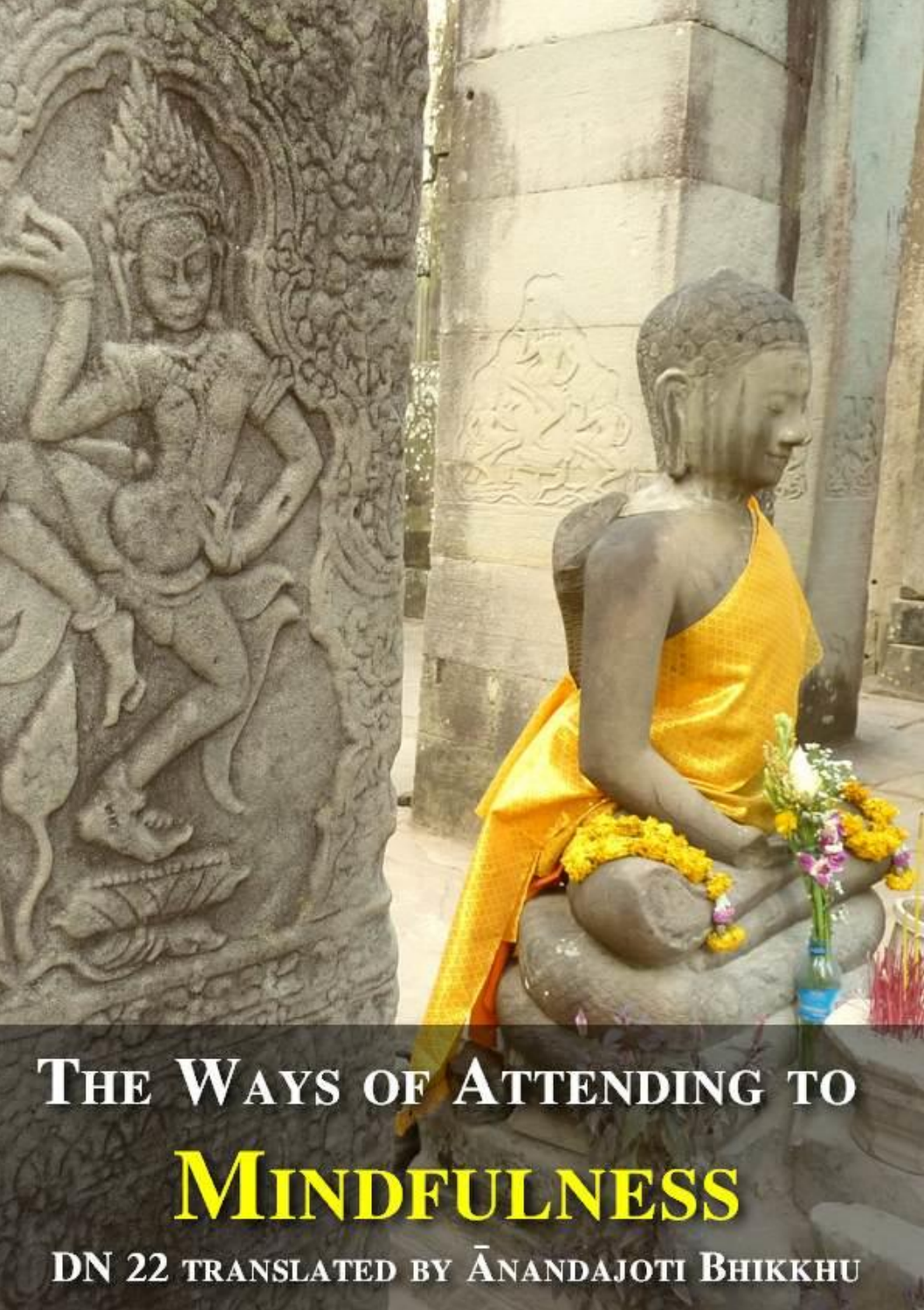# **The Long Discourse about the Ways of Attending to Mindfulness**

**Translated by Ānandajoti Bhikkhu**

(November 2005)

(3rd revised version, October 2011 - 2555)

There are three versions of this text published on the website:

The first is the Pāḷi Text, which shows how the text was established and the variant readings.

The second is a Text and Translation and includes doctrinal notes, but excludes the variant readings.

> There is also an English-Only version of the text, with somewhat less notes.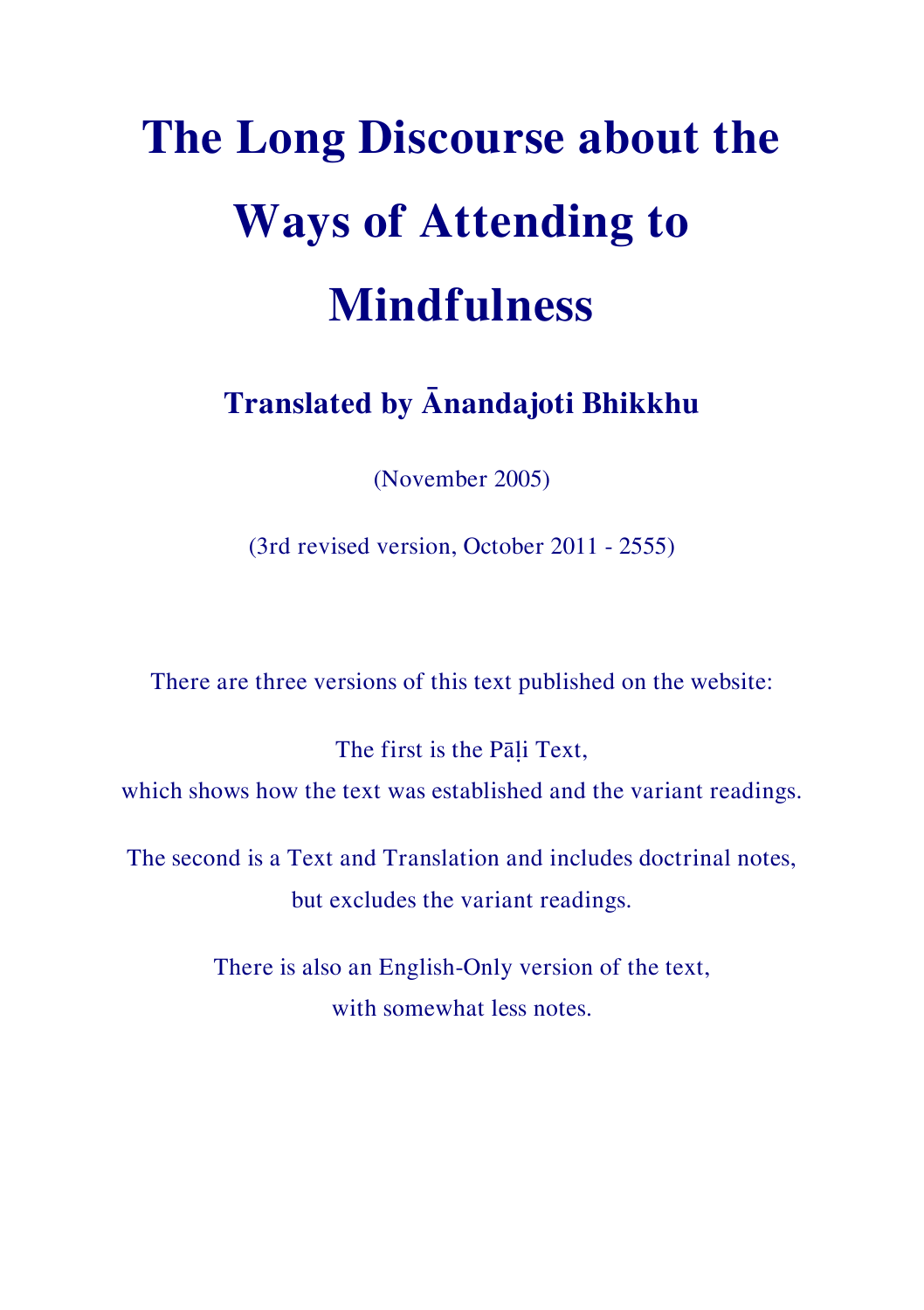## **Table of Contents (outline)**

[Introduction.....5](#page-4-0) [Summary.....13](#page-12-0)

## **[Contemplation of the Body.....17](#page-16-0)**

[The Section about In-breathing and Out-breathing.....17](#page-16-1) [The Section about the Postures.....21](#page-19-0) [The Section about Full Awareness.....22](#page-21-0) [The Section about Applying the Mind to Repulsiveness.....24](#page-22-0) [The Section about Applying the Mind to the Elements.....26](#page-24-0) [The Section about the Nine Charnel Grounds.....27](#page-26-0)

## **[Contemplation of Feelings.....38](#page-36-0)**

## **[Contemplation of the Mind.....41](#page-39-0)**

## **[Contemplation of \(the Nature of\) Things.....45](#page-42-0)**

[The Section about the Hindrances.....45](#page-42-1) [The Section on the Constituents \(of Mind & Matter\).....48](#page-45-0) [The Section on the Sense-Spheres.....50](#page-47-0) [The Section about the Factors of Awakening.....53](#page-50-0) [The Section about the Four Truths.....58](#page-55-0)

## **[The Advantages of Developing the Ways of](#page-87-0) Attending to [Mindfulness.....91](#page-87-0)**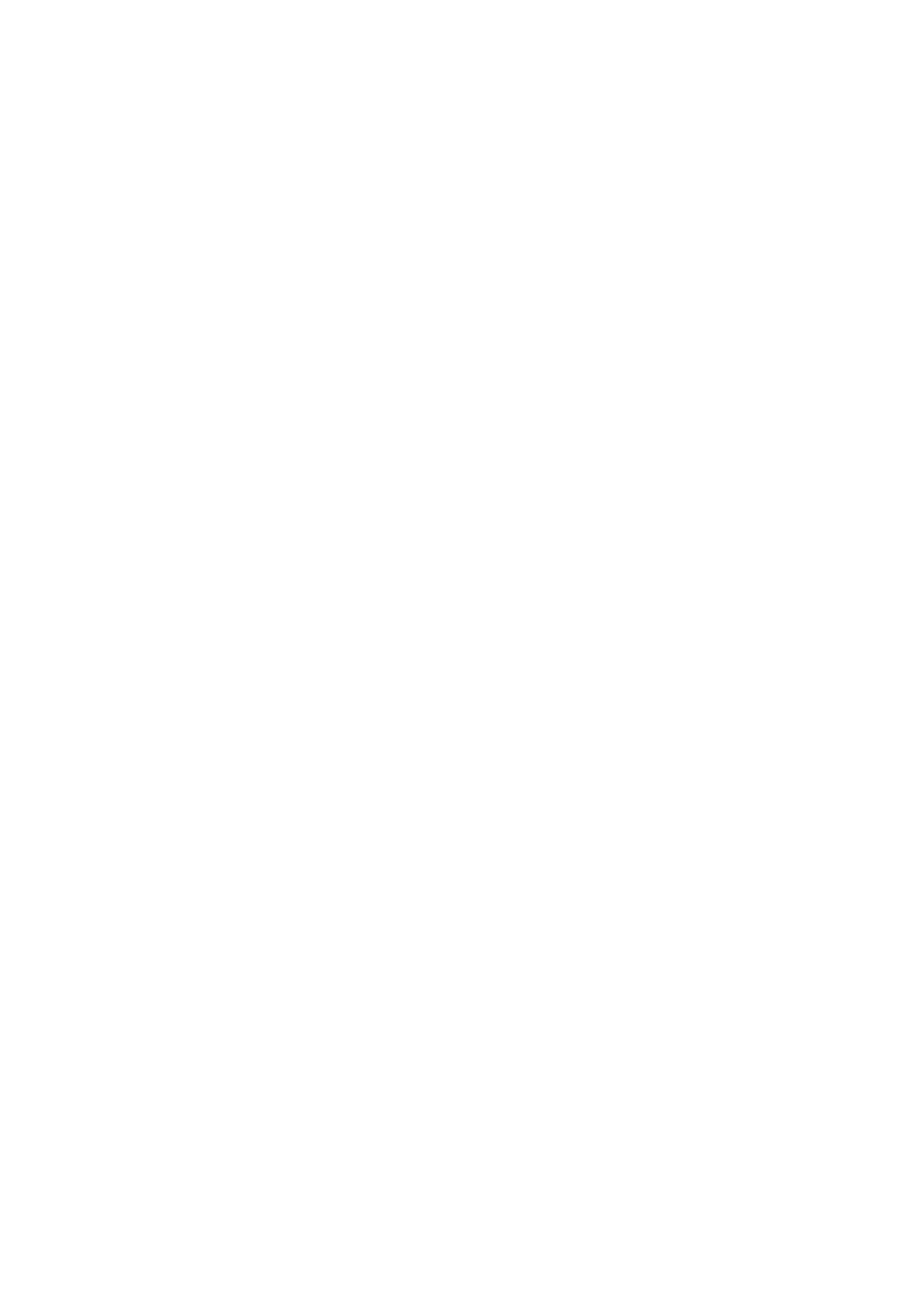## <span id="page-4-0"></span>**Translations Consulted**

**The Greater Discourse on the Foundations of Mindfulness**, *from* **The Long Discourses of the Buddha, a translation of the Dīgha Nikāya**, by Maurice Walshe; Wisdom Publications, Boston 1995. *Comment: a popular, rather abbreviated and simplified (though not neccesarily wrong) translation with basic doctrinal notes.*

**The Only Path to Nibbana, Mahā Satipaṭṭhāna Sutta**, by Ven. Weragoda Sarada Maha Thero, Singapore, 1999. *Comment: there are many inconsistencies in the translation, which is made into rather poor English.*

**Mahāsatipaṭṭhāna Suttaṁ**, revised edition published Igatpuri, April 1993. *Comment: idosyncratic translation according to the teachings given in the Goenka meditation system.*

**The Foundations of Mindfulness**, *from* **The Middle Length Discourses of the Buddha, a translation of the Majjhima Nikāya**, by Bhikkhu Ñāṇamoli and Bhikkhu Bodhi. *Comment: translation of the Majjhima version of the discourse, which is easily the best translation commercially available at the present time, clear and accurate, with excellent doctrinal notes drawn mainly from the commentaries by Bhikkhu Bodhi.*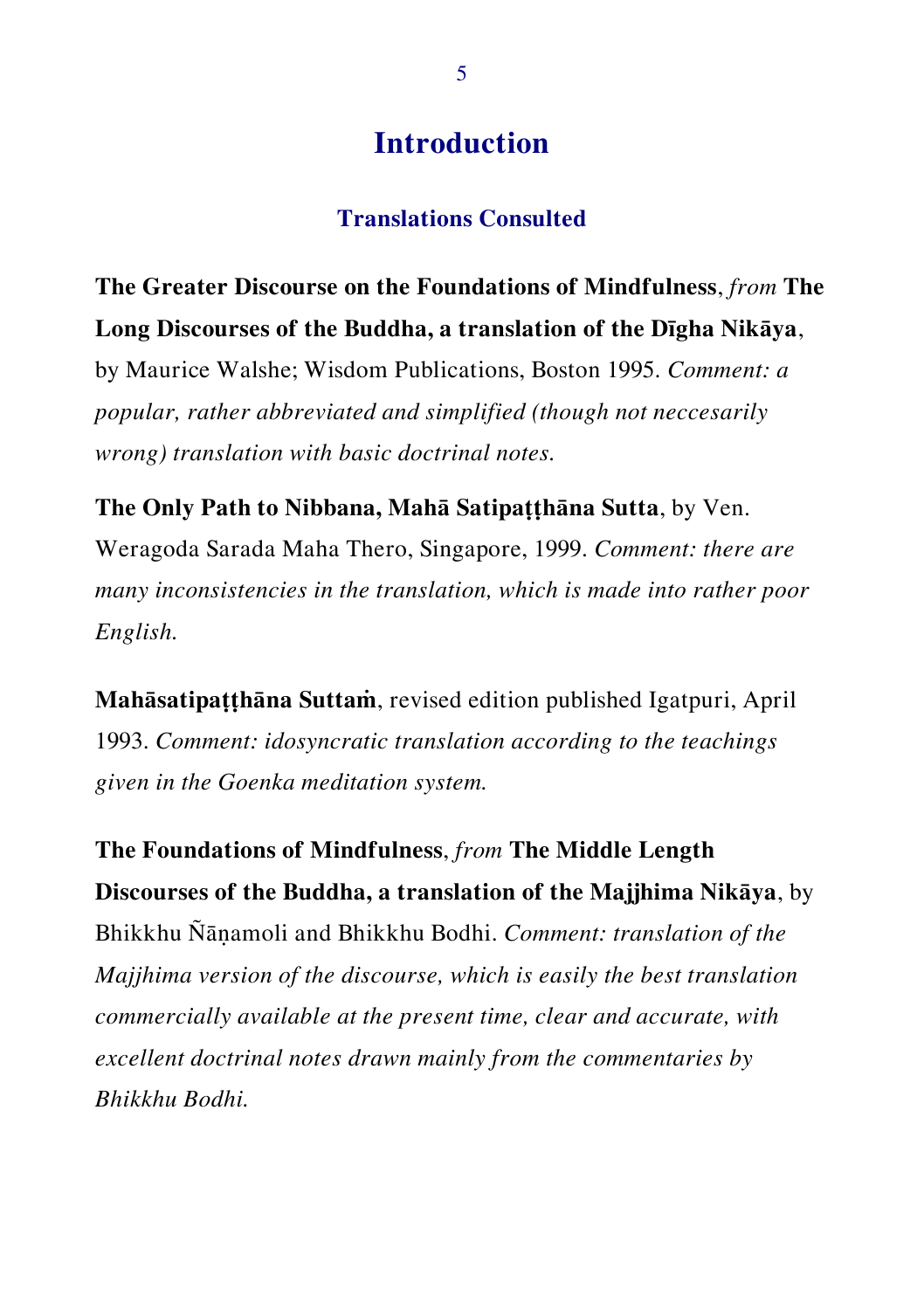## **The Way of Mindfulness, the Satipaṭṭhāna Sutta And Its**

**Commentary**, by Soma Thera (translation of M. 10); 6th revised edition published by W.A.V.E., Kuala Lumpur, 1999. *Comment: translation of the Majjhima version of the sutta, and the commentarial material from the Aṭṭhakathā and Ṭīkā. A very useful work and quite reliable translation of the discourse, but the translations from the commentaries are sometimes mere paraphrases.*

## **Dictionaries**

**PD**: A Dictionary of Pāli, Margaret Cone, Pali Text Society, Oxford, Vol I (2001) Vol II (2010).

**PED**: Pali-English Dictionary, T.W. Rhys Davids and William Stede, 1921-25, online edition.

**CPD**: Critical Pāli Dictionary, 1947- (unfinished), online edition.

**CPED**: Concise Pāli-English Dictionary, Ven. A.P. Buddhadatta, Colombo, 1958 reprinted 1968.

**BHSD**: Buddhist Hybrid Sanskrit Dictionary, Franklin Edgerton, New Haven 1953, reprinted Delhi 1998.

**SED**: Sanskrit-English Dictionary, Monier-Williams, 1899, online edition.

**DPPN**: Dictionary of Pali Proper Names, G.P. Malalasekera, Pali Text

Society, London 1937.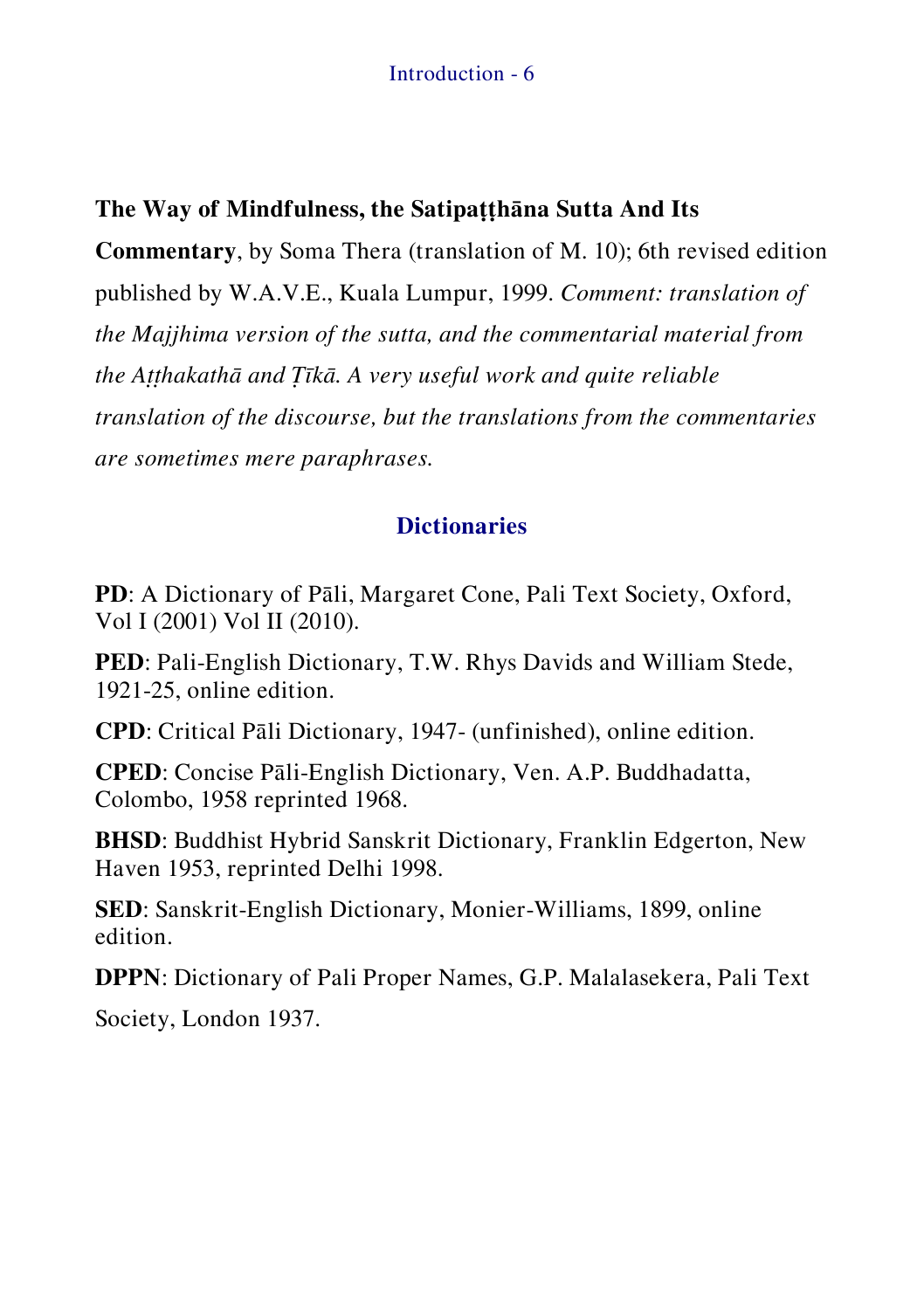## **Preface**

The text of *Mahāsatipaṭṭhānasutta* presented here has been established through a comparison of four editions of the text, none of which are completely satisfactory. PTS, which was compared last of all, appears to give the more reliable readings, though greatly marred by excessive ellipses and inconsistency.

It may be noted here that although the early manuscripts did in fact greatly abbreviate the discourses, the ola-leaves were normally read aloud by a recitor (*bhāṇaka*) who would fill in the repetitions, the written text being merely an *aide-de-memoir* to such a person. Nowadays, however, with the texts being read aloud by people who certainly do not have them memorized, it seems more appropriate to print them in full for ease of recitation, a practice that is to be in every way encouraged, as it helps the teaching to sink into the heart.

I have taken a conservative approach in establishing the text, believing that there is unlikely to have been loss in textual matter in such an important work; but that additions are quite likely, especially when they bring the discourse into line with other readings found elsewhere in the Canon. This process of standardisation has probably been at work throughout the history of the textual transmission, but there seems to be no good reason for it to continue now. The additional readings found in the various editions are recorded in the notes.

An important exception to this is in the inclusion of two lines in the the section on the First Truth in Dhammānupassanā, defining suffering to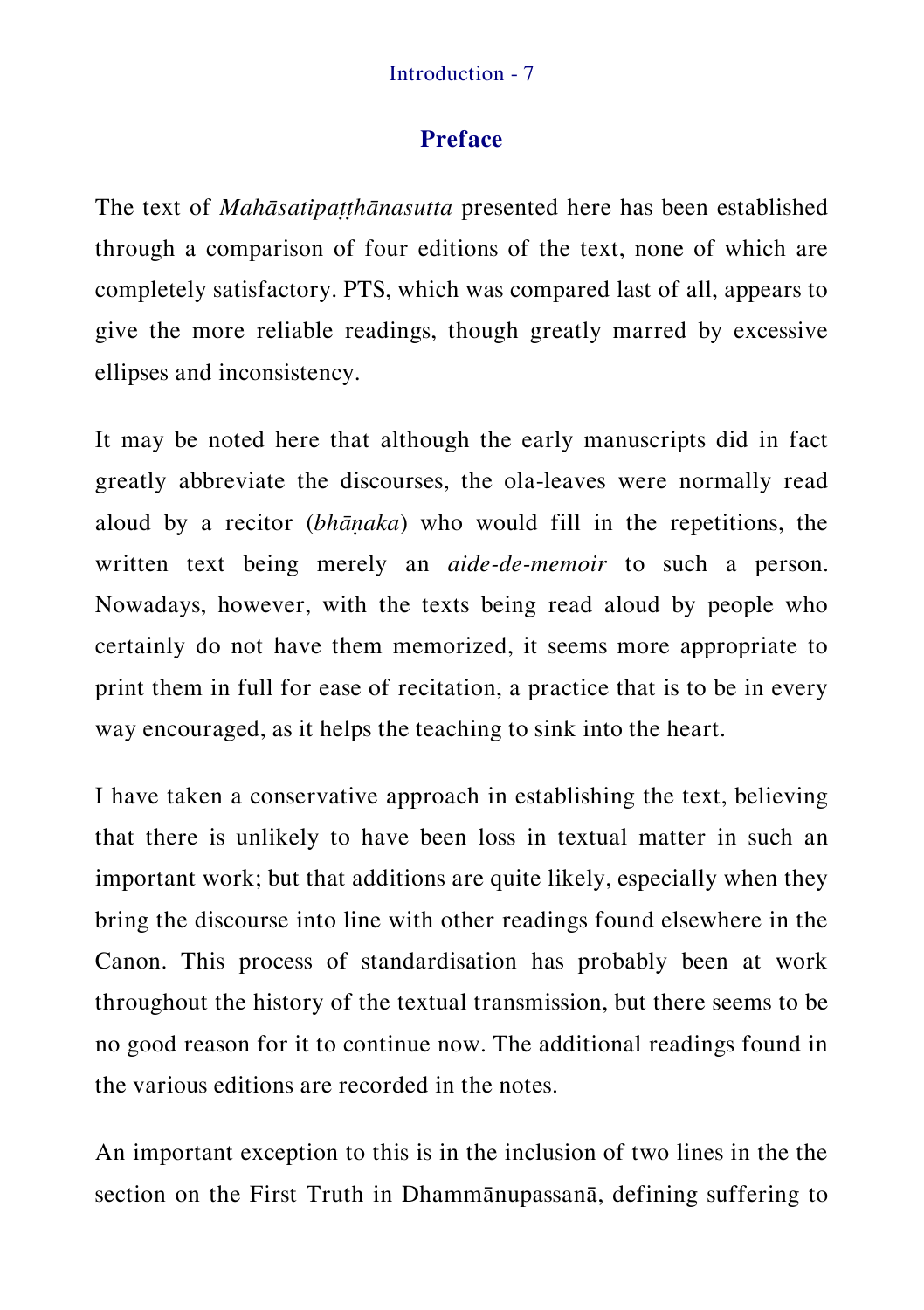include being joined to what is not liked and being parted from what is liked, and also in the analysis that follows. If these lines are not to be included here then they do not occur in the early texts at all, and must have come in from the Suttantabhājanīyaṁ analysis of the Truths in the Abhidhamma *Vibhaṅga*, a situation that seems to me inherently unlikely.

The subjects given in the discourse for contemplation under the various headings vary greatly from those given in the *Vibhaṅga*. <sup>1</sup> There we see that in the *Kāyānupassanā* is only Applying the Mind to Repulsiveness, and in the *Dhammānupassanā* there are only the Hindrances and the Factors of Awakening.

When we look at the Satipatthana discourses, however, there are many additions to these. All the additions do in fact come from the teachings that are found elsewhere, and it is fairly straightforward to identify the source of much of the additional material.

l

 $<sup>1</sup>$  For the idea that the Vibhanga represents an early stage in the development</sup> of the Mindfulness teachings I am indebted to Bhikkhu Sujāto and his book A History of Mindfulness (Taipei, 2005). See my Introduction to the Analysis of the Ways of Attending to Mindfulness for a fuller appreciation.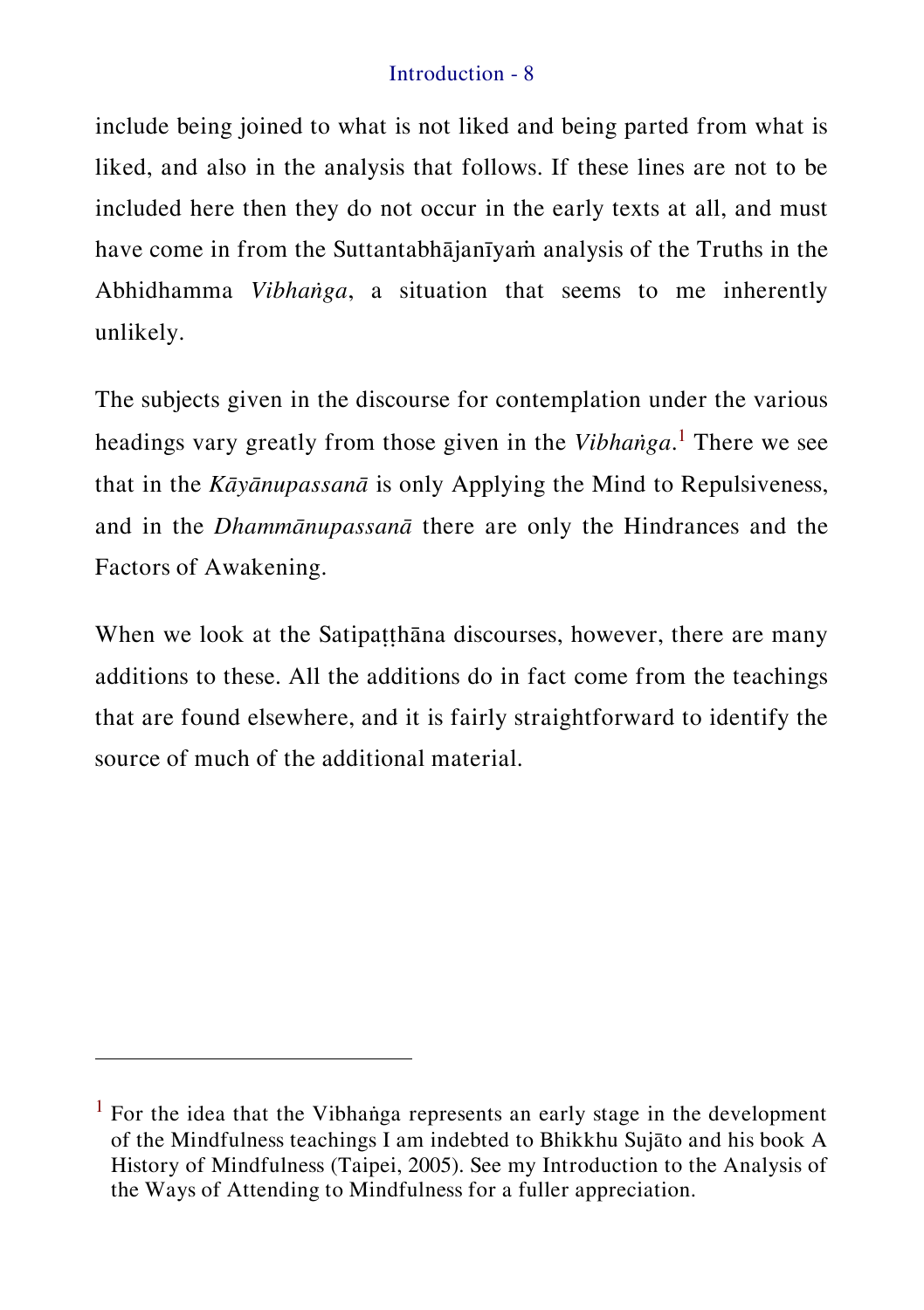For instance the fully expanded version of *Kāyānupassanā* evidently has been made by including the material found in the Mindfulness related to the Body Discourse (MN 119), which, after the setting, continues in the exact same order as we have here with Mindfulness while Breathing, The Postures, Full Awareness, Applying the Mind to Repulsiveness, Applying the Mind to the Elements and the Nine Charnel  $G$ rounds.<sup>1</sup>

I have shown elsewhere in my study of the Dhammapada how material comes into a text through association.<sup>2</sup> There I demonstrated how some verses which are otherwise unrelated have been added to the various chapters because they are in sequences that contain keywords that are being collected through collocation or thematic considerations.

The same sort of principle is at work here. Applying the Mind to Repulsiveness appears in The Mindfulness related to the Body discourse, but there it is in a sequence with the others as listed above. It is then a simple matter to include the rest of the material in The Ways of Attending to Mindfulness Discourse.

 $\overline{a}$ 

 $<sup>1</sup>$  That discourse concludes with the absorptions, which are missing here, and</sup> shows how all these things lead up to complete Emancipation. Note that in the early parallel from the Sarvāstivāda school the Smṛtyupasthānasūtraṁ, the absorptions are indeed included, over and above the rest of the material, which further suggests that the Body Discourse is the origin of the expansion.

 $2$  See A Comparative Edition of the Dhammapada, especially the Introduction, 3 on Collocation onwards.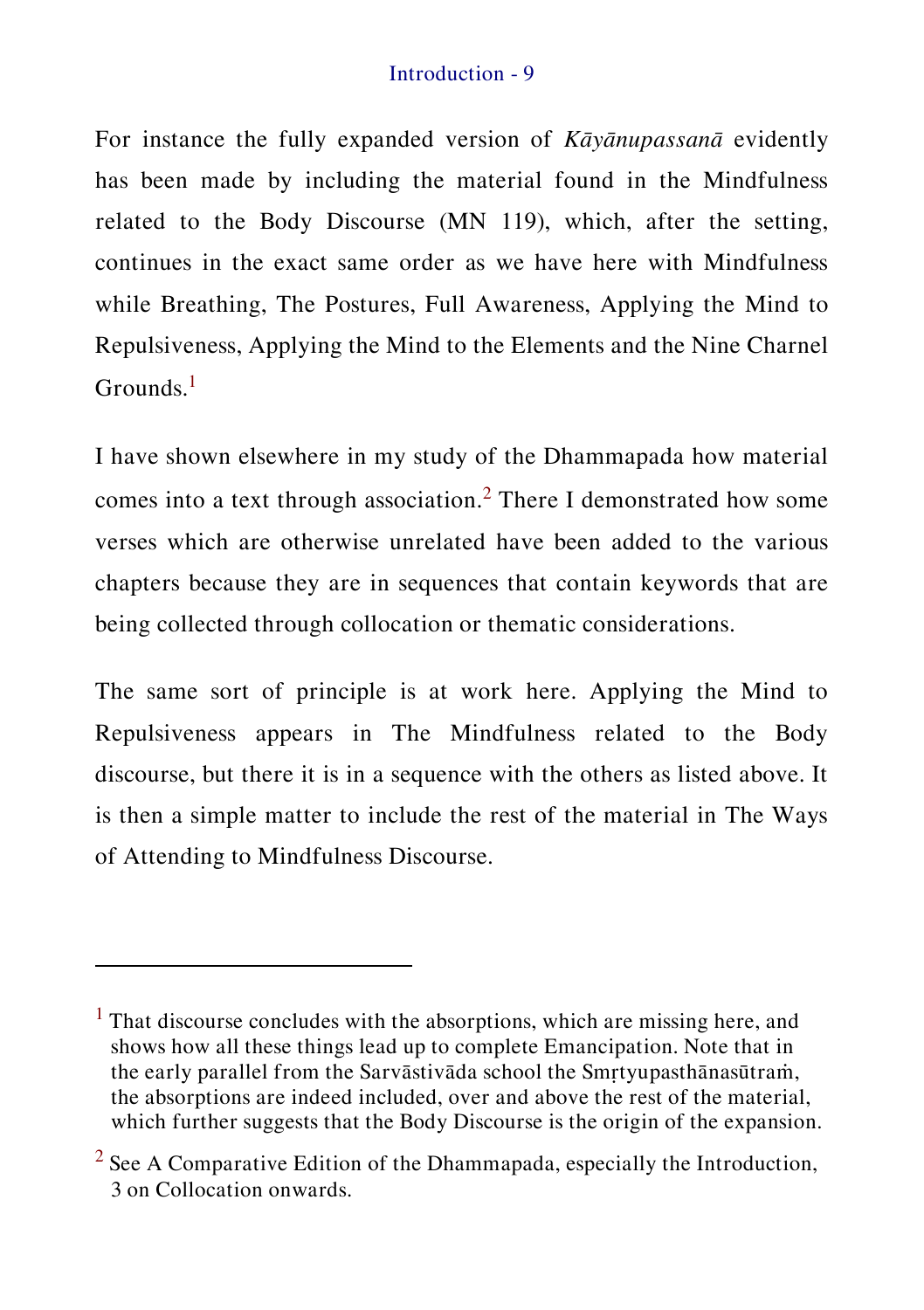The Contemplation of Feelings and Mind occur the same in the *Saṁyutta* discourses as they do here, but in the Contemplation of (the Nature of) Things there is again expansion of the material, with the addition of the Constituents (of Mind & Matter), the Sense-Spheres and the Four Truths.

I cannot explain the addition of the Constituents and Sense-Spheres in the same way, although with the latter the formula that is used in found in many places throughout the discourses, in the Sense Spheres the exact formula is only found here, and either is original to the discourse or lost elsewhere.

But the Truths can again be accounted for by inclusion of material found elsewhere. First we should note that in the *Majjhimanikāya* version of the discourse, it simply states the truths, and doesn't elaborate on them at all: *a monk knows as it really is "this is Suffering" ... "this is the Origination of Suffering" ... "this is the Cessation of Suffering" and ... "this is the Practice Leading to the Cessation of Suffering"*.

In the *Mahāsatipaṭṭhānasutta*, which we are examining here, on the other hand there is considerable expansion of that basic statement, as the Truths are analysed and defined. The major part of the material comes verbatim from The Discourse giving the Analysis of the Truths (MN 141) inserted wholesale into the discourse here.

There is a difference though, as the material that forms the explanation of the Origination and Cessation is greatly expanded after their basic statements, with a further analysis. We can also find that sub-analysis in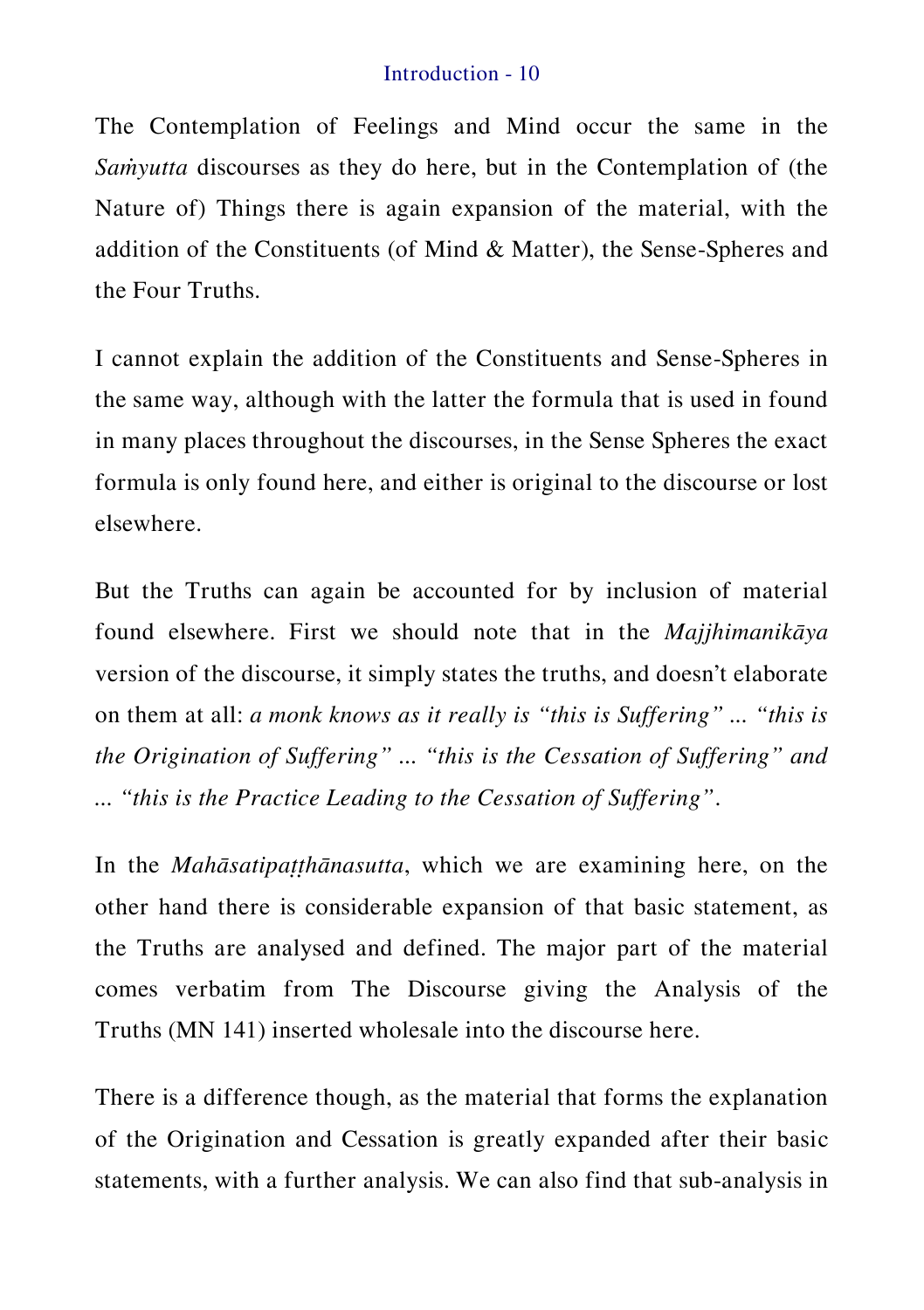another discourse, this time coming from the *Nidānasaṁyutta*, SN 12.66, the Discourse about Determining (*Sammasanasutta*).

When we piece this information together and present it in a table the origin of the extra material, as far as we can define it, is as follows:

## **Contemplation of the Body**

| In-breathing and Out-breathing     | Mindfulness related to the Body |
|------------------------------------|---------------------------------|
| <i>The Postures</i>                | Mindfulness related to the Body |
| <b>Full Awareness</b>              | Mindfulness related to the Body |
| Applying the Mind to Repulsiveness | original                        |
| Applying the Mind to the Elements  | Mindfulness related to the Body |
| The Nine Charnel Grounds           | Mindfulness related to the Body |

## **Contemplation of Feelings**

## **Contemplation of the Mind**

## **Contemplation of (the Nature of) Things**

The Hindrances original

*Constituents (of Mind & Matter) The Sense-Spheres ? ? found in many places*

The Factors of Awakening original

The Four Truths (Summary) original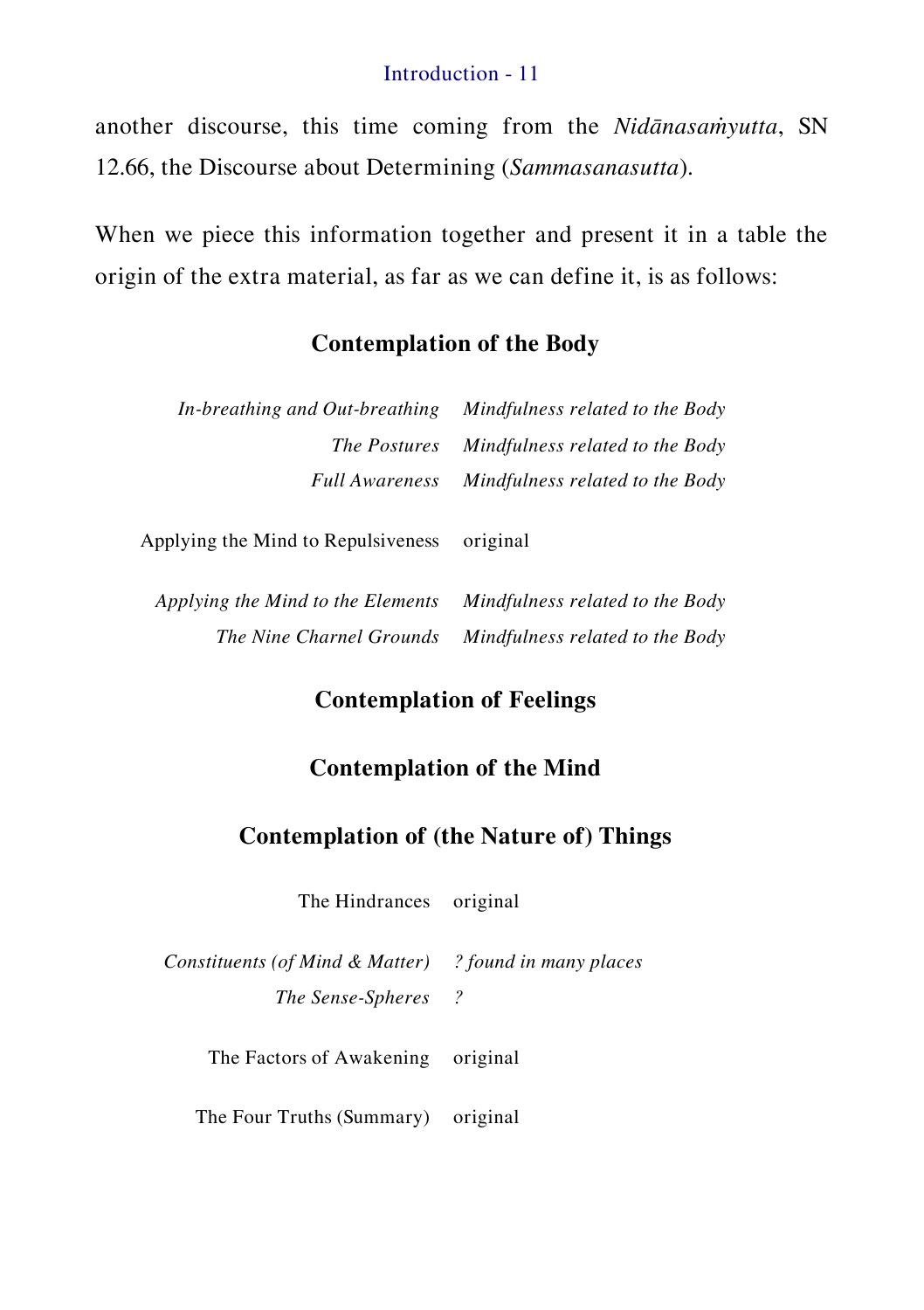*The Truth of Suffering The Truth of Origination The Truth of Cessation The Truth of the Path The Analysis of the Truth The Analysis of the Truths The Analysis of the Truths & Determining The Analysis of the Truths & Determining*

## **The Advantages**

Ānandajoti Bhikkhu October 2011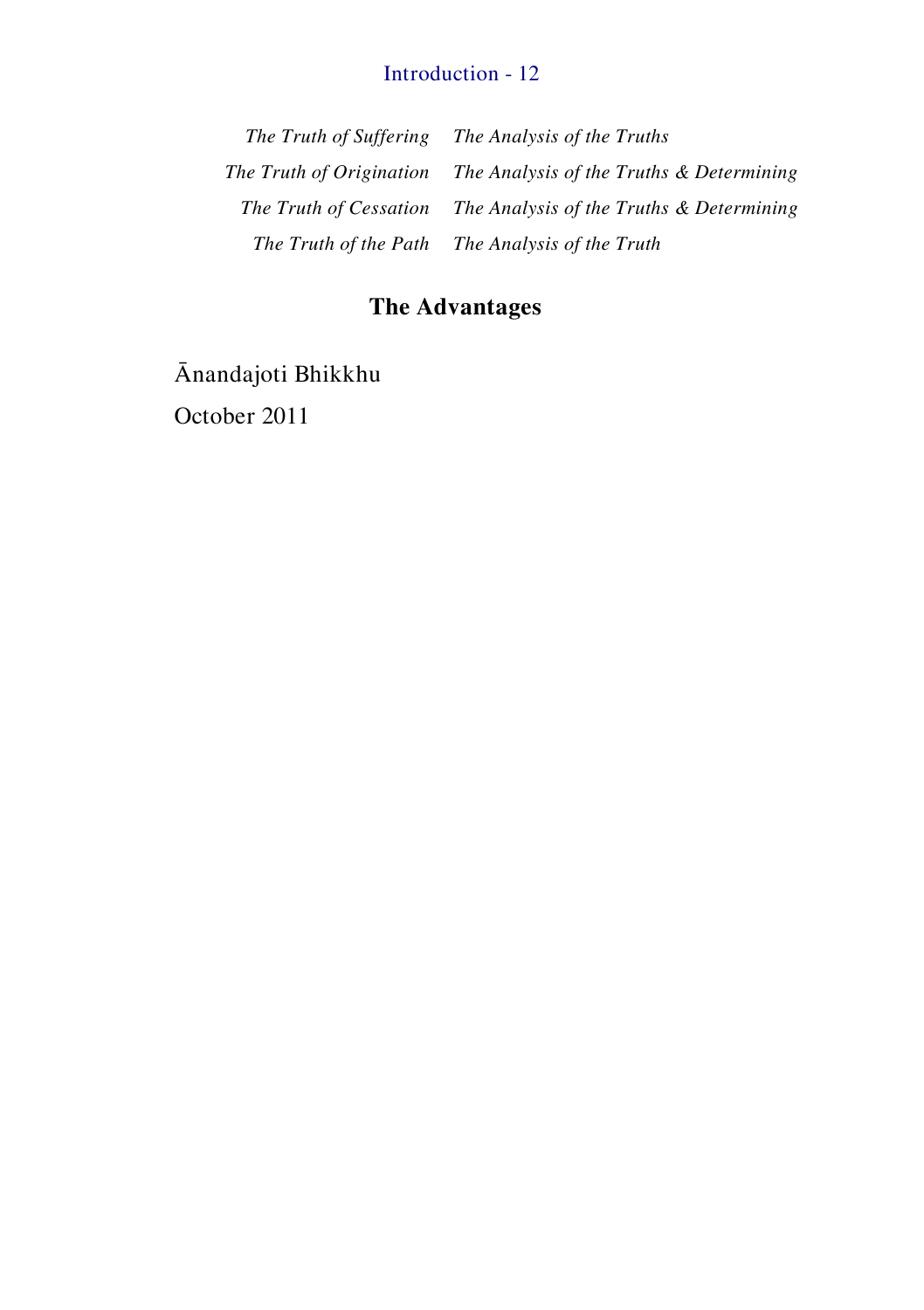## **The Long Discourse about the Ways of Attending to Mindfulness**

## <span id="page-12-0"></span>**Summary<sup>1</sup>**

Thus I heard:

l

at one time the Fortunate One was dwelling amongst the Kurus<sup>2</sup> near a market town of the Kurus named Kammāssadamma.<sup>3</sup>

There the Fortunate One addressed the monks (saying): "Monks!" "Venerable Sir!" those monks replied to the Fortunate One, and the Fortunate One said this:

<sup>&</sup>lt;sup>1</sup> The titles given in this edition are as they appear in ChS and Only (though Only omits this particular title), which have been extracted from the end titles, which are omitted in those editions. Headings being a modern convenience unknown to the manuscript tradition, BJT omits them, but includes the end-titles. In this edition both have been included for convenience on the one hand, and authenticity on the other.

<sup>2</sup> *Kurūsu* is plural and means *amongst the Kurus*, or *amongst the Kuru people*, with the implication: *in the Kuru country*.

<sup>3</sup> *Kammāssadammaṁ* is an accusative having locative meaning here; according to the commentary the accusative is used because there was no monastery *in* the town, and the Fortunate One stayed in the jungle *nearby* (though quite why that should change the case is unclear, as the locative regularly means *near* or *nearby*).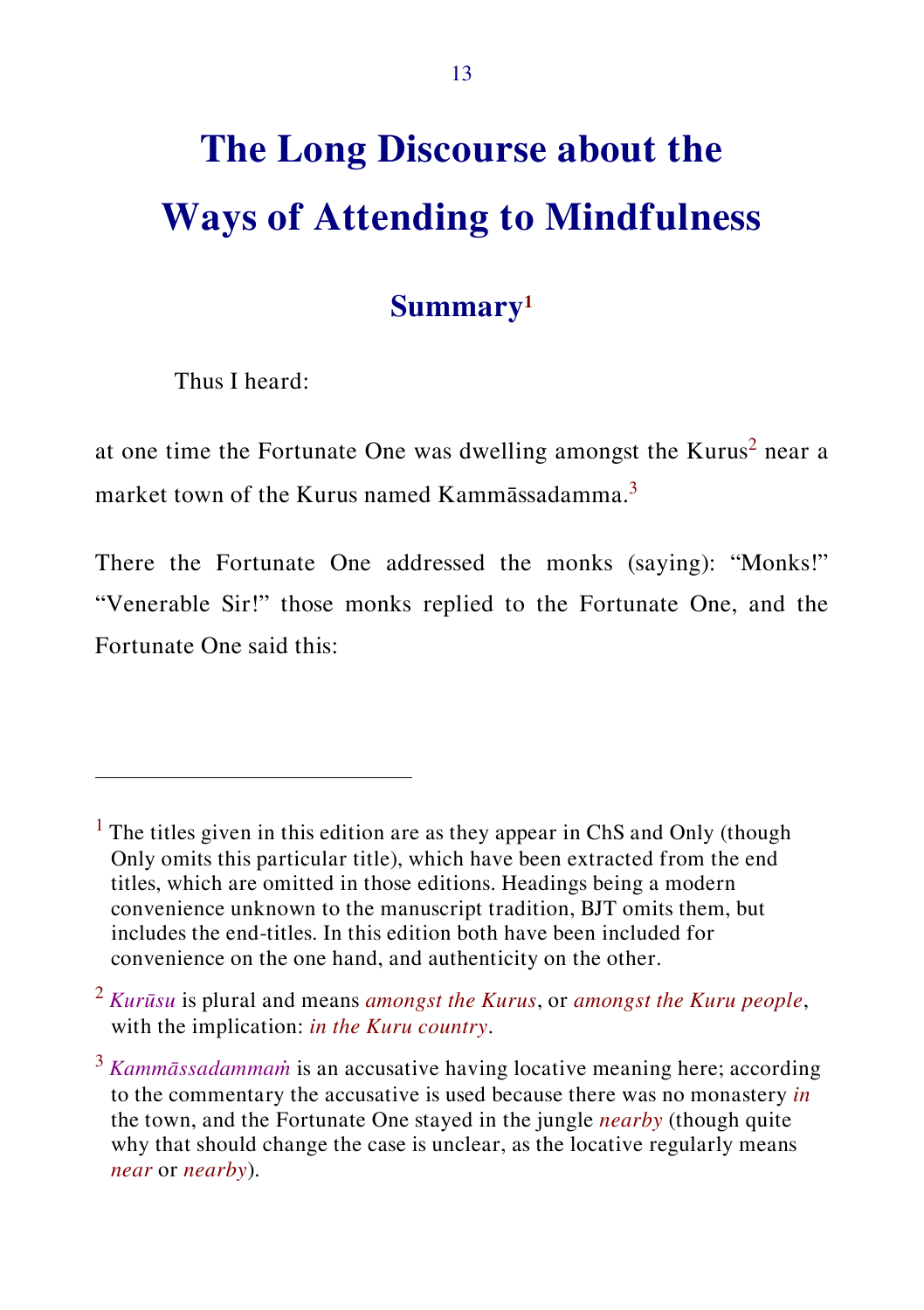#### Summary - 14

"This is a one-way path, monks, for the purification of beings, $<sup>1</sup>$  for the</sup> overcoming of grief and lamentation, for the extinction of pain<sup>2</sup> and sorrow, for attaining the right way, for the direct realisation<sup>3</sup> of Nibbāna, that is to say, the four ways of attending to mindfulness.<sup>4</sup>

 $\overline{a}$ 

3 *Sacchi*- = *sa* (one's own) *acchi* (eye); *with one's own eyes*, *directly experiencing* or *realising*.

<sup>4</sup> The correct parsing of *satipaṭṭhāna* is *sati* + *upaṭṭhāna* (cf. *smṛty-upasthāna* in BHS) which is recognized but rejected by the commentary, which favours the derivation from *sati* + *paṭṭhāna*. *Upaṭṭhāna* is derived from the verb *upaṭṭhāti* (itself a variant of *upatiṭṭhati*), and literally means *standing near*, therefore *attending on, serving*. Also related to *upaṭṭhāka*, an attendant (Ānanda was the Buddha's main *upaṭṭhāka* in later years). The word *sati* is a feminine action-noun derived from the past participle of *sarati* the basic meaning of which is *remembers*. The translation of *sati* as *mindfulness* is something of a compromise, as *sati* doesn't really mean simply *mindfulness*, which in normal English is synonymic with *carefulness*; but nor is it *simple awareness* or *bare attention*, rather the word seems to combine the two meanings and intends a careful sort of attention to whatever objects are arising in consciousness. If it wasn't so cumbersome *reflective awareness* might be more indicative than *mindfulness*.

<sup>1</sup> Commonly translated as either *the only path* or as *the direct path*. Doctrinally the former has to be excluded as the Buddha taught many paths according to temperament; and *sammāsati* forms only one part of the Noble Eightfold Path; *the direct path* on the other hand is really an unfortunate paraphrase, as a one-way street may and may not go directly to its destination, as witness the one-way streets in our cities. Rather the phrase means simply *a one-way path*, as it is translated here, which makes perfect sense doctrinally (as well as linguistically), as the characteristic of all one-way paths is that there is no turning back, and they lead one on until eventually they reach the conclusion, which, in this case, as we will see at the end, is final knowledge (*aññā*), or the state of non-return (*anāgāmitā*).

<sup>2</sup> In this compound *dukkha* means bodily pain as opposed to mental pain, *domanassa* or *sorrow*; but it should be clear that it also implies the ending of all suffering.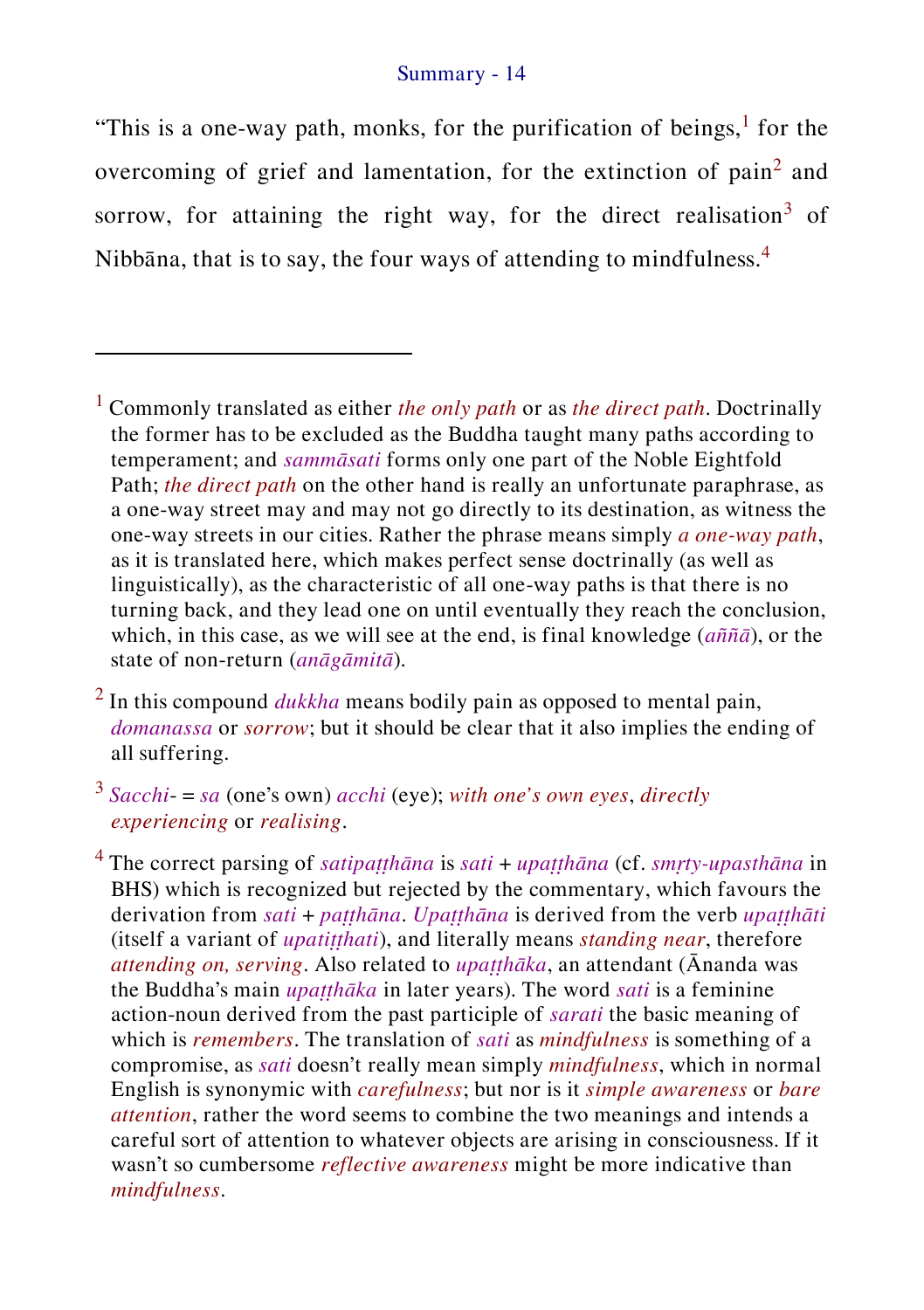## Which four?

 $\overline{a}$ 

Here,<sup>1</sup> monks, a monk dwells contemplating (the nature of) the body in the body, ardent,<sup>2</sup> fully aware, and mindful, after removing<sup>3</sup> avarice and sorrow regarding the world.<sup>4</sup>

He dwells contemplating (the nature of) feelings in feelings, ardent, fully aware, and mindful, after removing avarice and sorrow regarding the world.

He dwells contemplating (the nature of) the mind in the mind, ardent, fully aware, and mindful, after removing avarice and sorrow regarding the world.

<sup>1</sup> Comm: *here means in this Sāsana*; which seems to be a little narrow, as many people today appear to be practising mindfulness without being within the Sāsana of the Buddha, even though it remains doubtful how far along the path anyone can go without having attained to right view (*sammā diṭthi*).

<sup>2</sup> Comm: *ardent means having (enough) ardour to burn away the defilements in the three realms of existence, this is a name for (strong) energy*.

<sup>3</sup> *Vineyya* is an absolutive (comm: *vineyyā ti ... vinayitvā*), which is an infinite verbal form syntactically dependent on a finite verb (here *viharati*). An absolutive signifies that the action is completed (perfected) in the past before the time of the finite verb. *Vineyya* is sometimes translated as though it were a present participle: *removing avarice and sorrow regarding the world* (or some such translation); however, as far as I have ever seen, the logic of the absolutive grammatically always implies that the action is complete *before* the action of the main verb, no matter what idiom we use in translation.

<sup>4</sup> Comm: *the world of his own body, the world of the five constituents that provide fuel for attachment*. The same sort of interpretation is to be applied below to the world of the three feelings, the world of the mind and the world of (the nature of) things.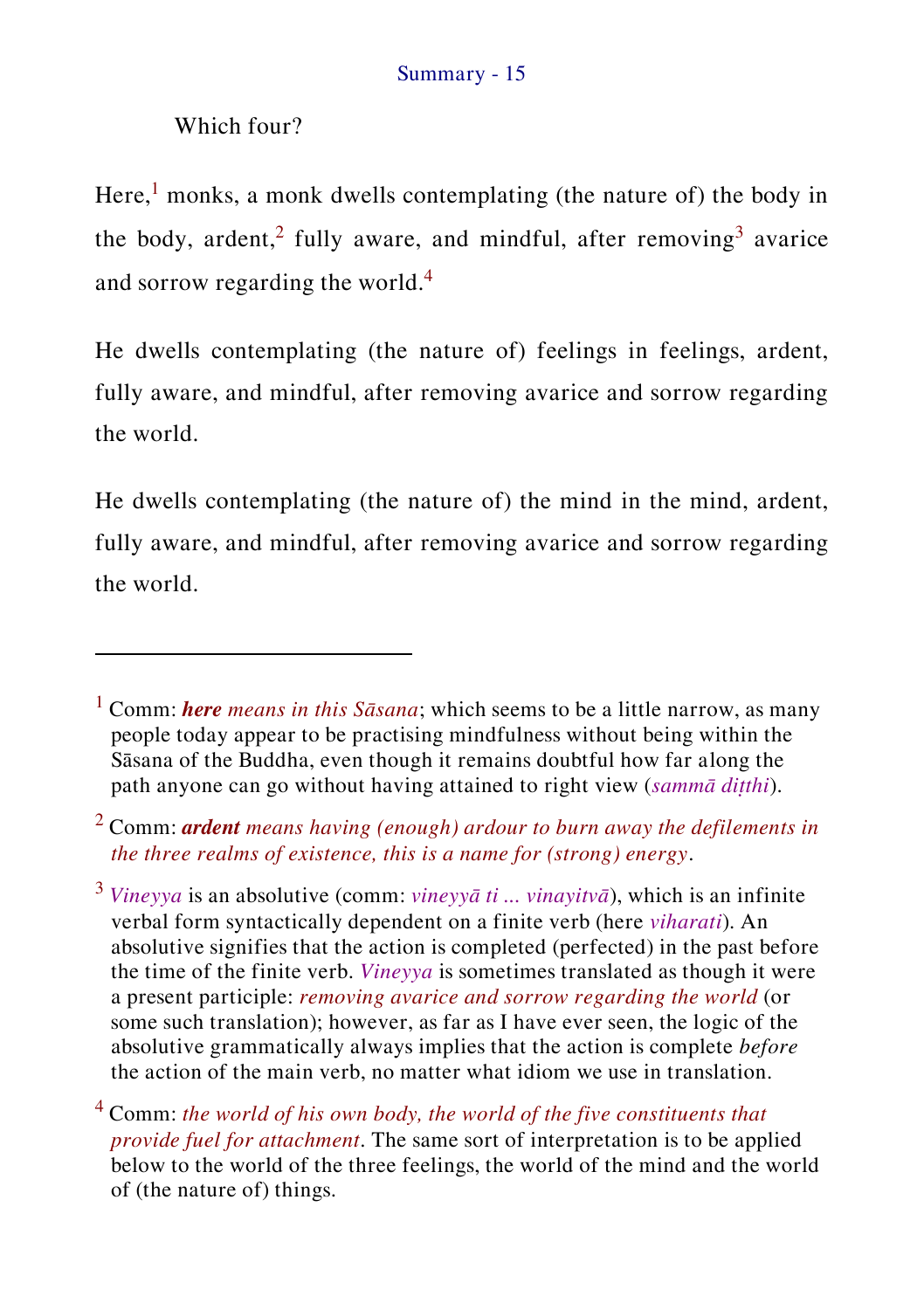## Summary - 16

He dwells contemplating (the nature of) things in (various) things, ardent, fully aware, and mindful, after removing avarice and sorrow regarding the world.

*The Summary is Finished*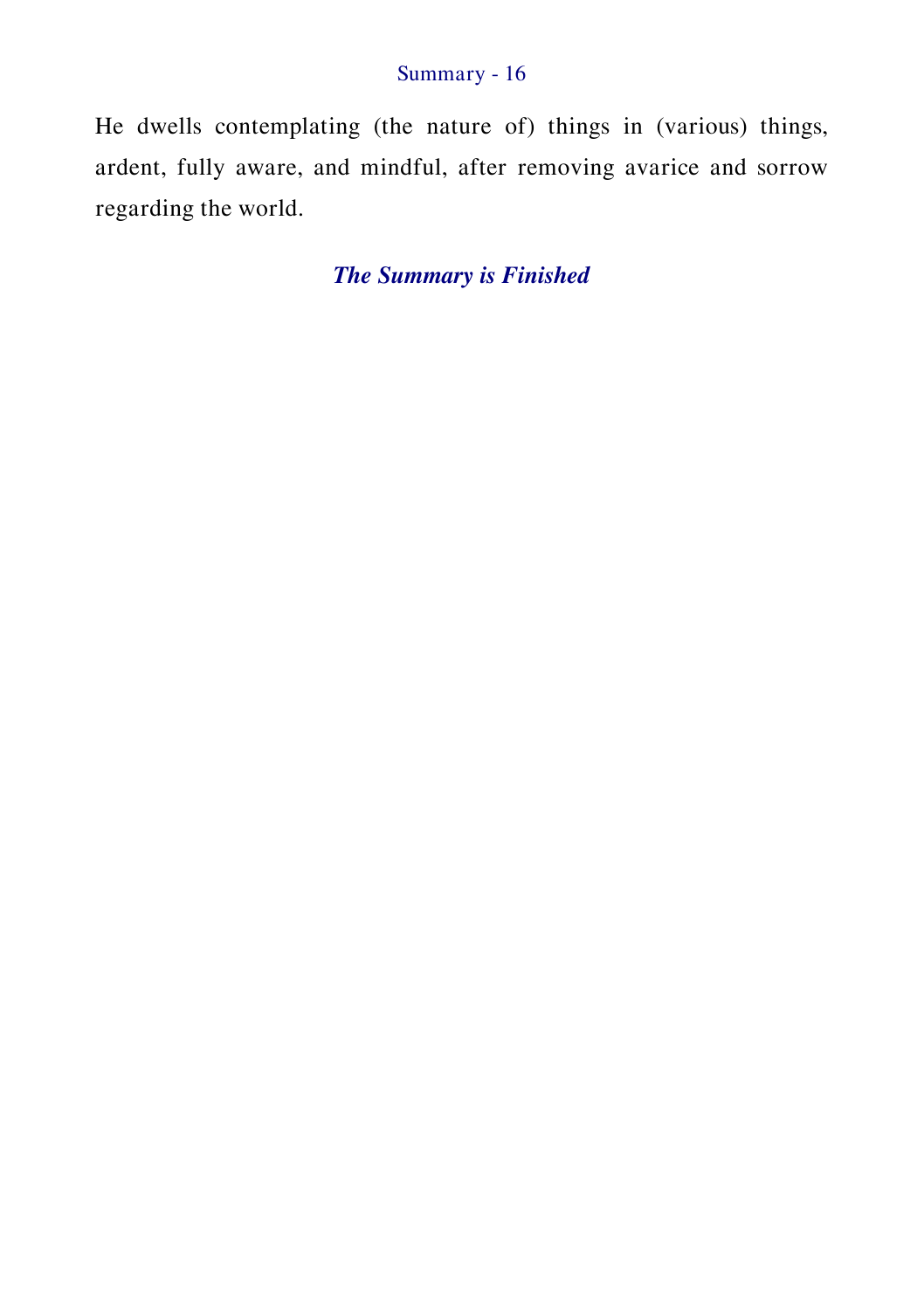## <span id="page-16-1"></span><span id="page-16-0"></span>**The Section about In-breathing and Out-breathing**

And how, monks, does a monk dwell contemplating (the nature of) the body in the body?

Here, monks, a monk who has gone to the wilderness, or has gone to the root of a tree, or has gone to an empty place, sits down. After folding his legs crosswise, setting his body straight,<sup>1</sup> and establishing mindfulness at the front,<sup>2</sup> being very mindful he breathes in, mindful he breathes out.

While breathing in long, he knows "I am breathing in long", or, while breathing out long, he knows "I am breathing out long"; or, while breathing in short, he knows "I am breathing in short", or, while breathing out short, he knows "I am breathing out short".

 $\overline{a}$ 

<sup>&</sup>lt;sup>1</sup> The absolutives here and in the next line are connected with the finite verbs *assasati* and *passasati* (as in Ñāṇamoli's translation of MN 10), and not with *nisīdati* in the preceding line, in which case the folding of the legs, setting the body straight, and establishment of mindfulness would all occur before he sat down!

<sup>2</sup> *Parimukhaṁ* means *at the front*, or perhaps, *around the mouth*, i.e. it is a vague area, not meant to be confined to one particular spot or place, which would have been easy to designate if that is what was meant (like specifying *oṭṭha*, the lip). It is of course *the mindfulness* that is important in the practice, not the breathing as such, which only provides a basis for the mindfulness.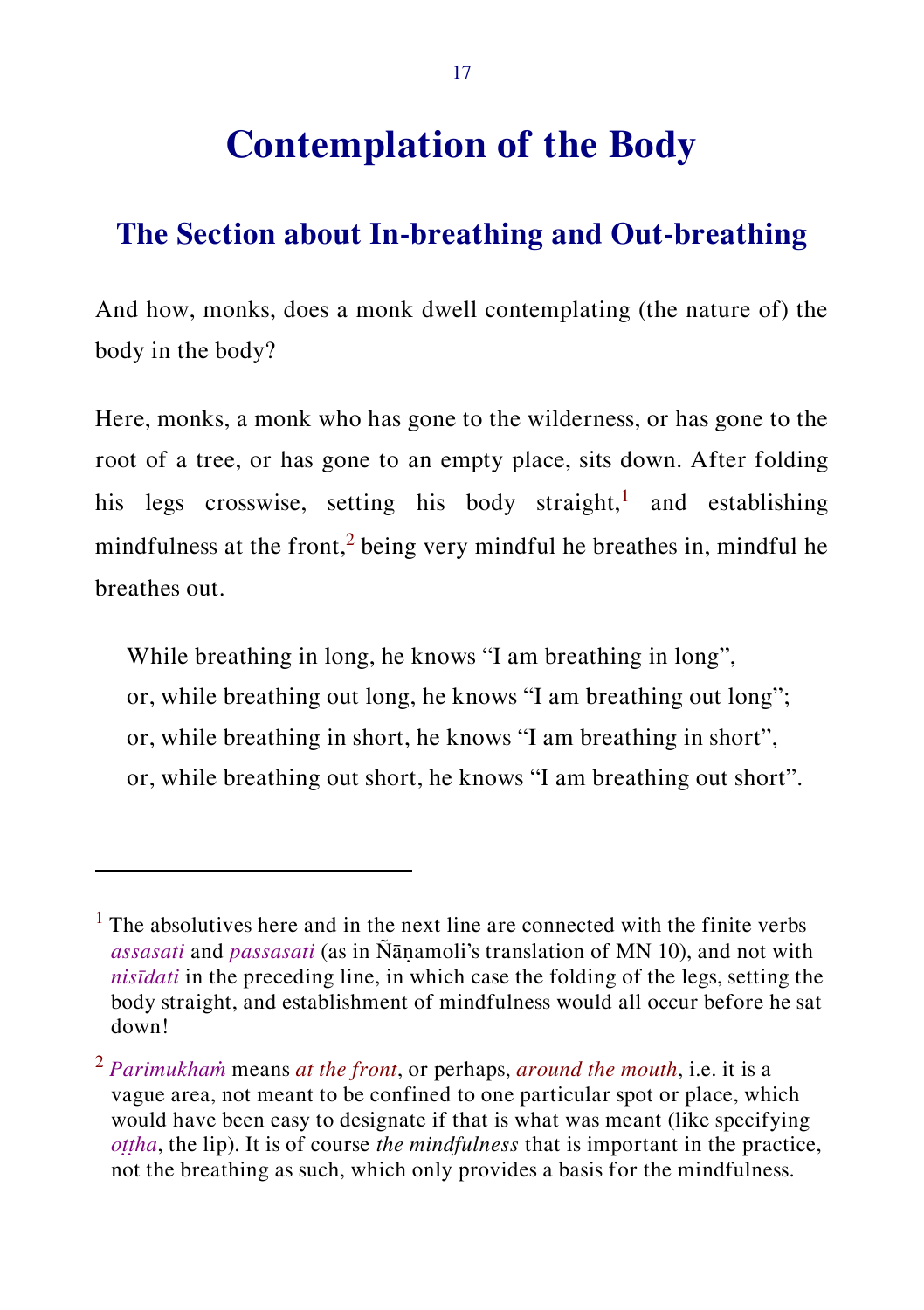Experiencing<sup>1</sup> the whole body I will breathe in,<sup>2</sup> like this he trains, experiencing the whole body I will breathe out, like this he trains; calming the bodily process I will breathe in, like this he trains, calming the bodily process I will breathe out, like this he trains.

Just as, monks, a clever turner or turner's apprentice while making a long turn knows "I am making a long turn", or, while making a short turn knows "I am making a short turn",<sup>3</sup>

just so, monks, a monk while breathing in long, knows "I am breathing in long", or, while breathing out long, he knows "I am breathing out long"; or, while breathing in short, he knows "I am breathing in short", or, while breathing out short, he knows "I am breathing out short".

Experiencing the whole body I will breathe in, like this he trains, experiencing the whole body I will breathe out, like this he trains; calming the bodily process I will breathe in, like this he trains, calming the bodily process I will breathe out, like this he trains.

l

<sup>1</sup> Paṭisambhidāmagga says: *body means the two bodies - the mind-body and the physical body*; this would seem to mitigate against breathing meditation being taken solely as a body-based meditation.

<sup>2</sup> The instruction here changes from the present tense for *breathing* to the future tense. The reason for this change is that once the mind is settled on the breath he needs to deliberately cultivate mindfulness to progress further in the practice.

 $3$  The choice of simile here is surely significant, as the turner knows not just *what* is happening, but *how he is making* it happen, so that knowledge of the intention is also included in the practice.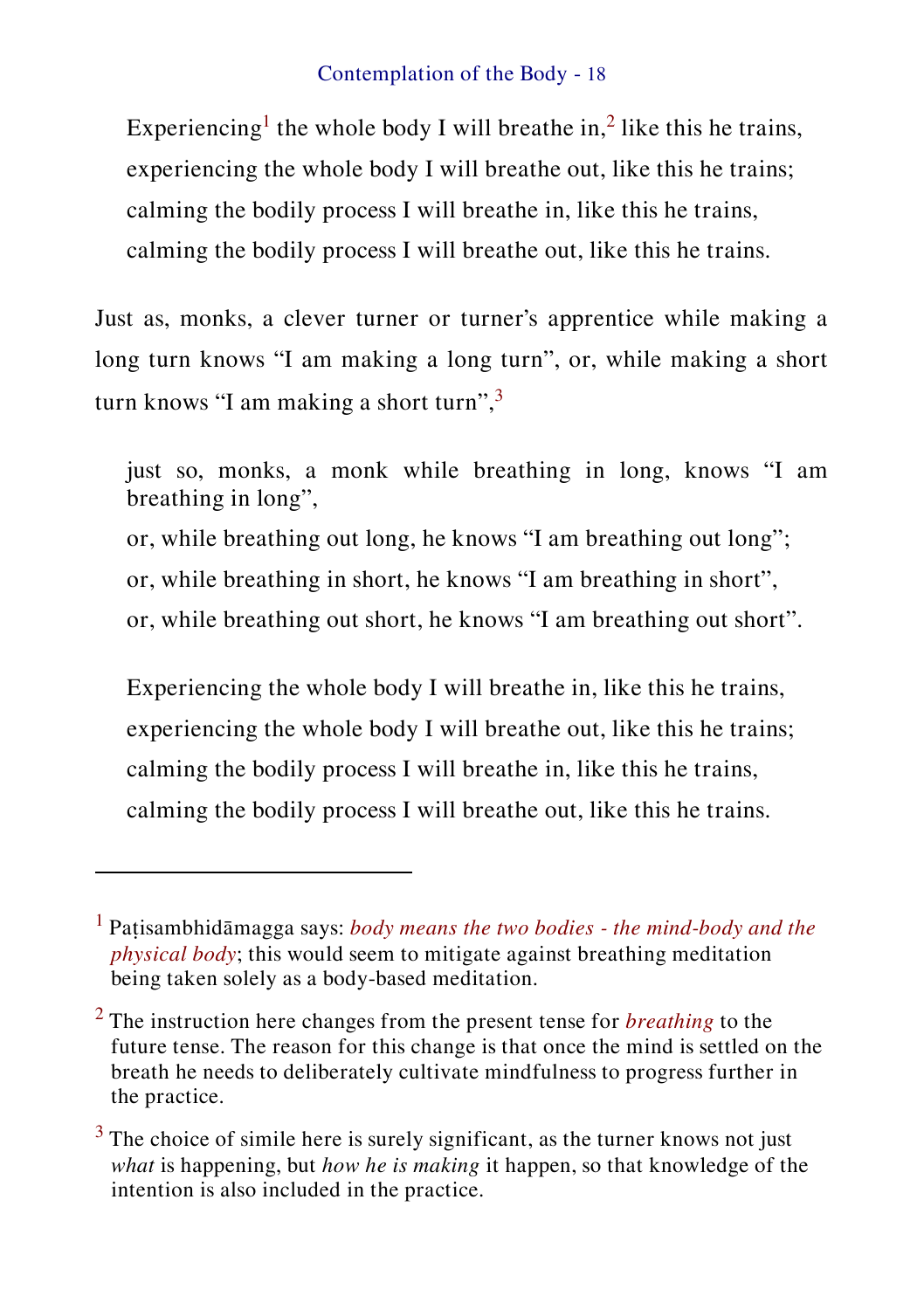Thus he dwells contemplating (the nature of) the body in the body in regard to himself,<sup>1</sup> or he dwells contemplating (the nature of) the body in the body in regard to others,<sup>2</sup> or he dwells contemplating (the nature of) the body in the body in regard to himself and in regard to others, $3$  or he dwells contemplating the nature of origination in the body, or he dwells contemplating the nature of dissolution in the body, or he dwells contemplating the nature of origination and dissolution in the body, or else mindfulness that "there is a body" is established in him just as far as (is necessary for) a full measure of knowledge and a full measure of

 $\overline{a}$ 

<sup>1</sup> The context seems to indicate that *contemplating (the nature of) the body in the body* means contemplating the transient, ownerless nature of the body, as is signified by the references to origination and dissolution (*samudaya* & *vaya*  $[= anicca]$  on the one hand; and the impersonal knowledge "there is a body" (*atthi kāyo [= anattā]*) on the other. *Suffering*, the other of the three characteristics of existence (*tilakkhaṇa*) is implied in *impermanence*. And similarly in regard to the other contemplations.

 $<sup>2</sup>$  That we are really talking about others' bodies, and not the internal and</sup> external parts of our own body, is confirmed by the Abhidhamma Satipatthānavibhaṅga (translated elsewhere on this website), where the grammar excludes any other interpretation.

<sup>3</sup> See DP, *ajjhattaṁ* (and °*bahiddhā*) for these meanings. In Janavasabhasutta (DN 18,26) it says: *here ... a monk dwells contemplating (the nature of) the body in the body, ardent, with full awareness, mindfully aware, after removing avarice and sorrow regarding the world; while he dwells contemplating (the nature of) the body in the body there he becomes perfectly concentrated, perfectly clear, and, being perfectly concentrated, perfectly clear, he generates knowledge and insight regarding the external bodies of others*. Similarly in regard to the contemplation of *feelings*, *mind*, and *the nature of things*.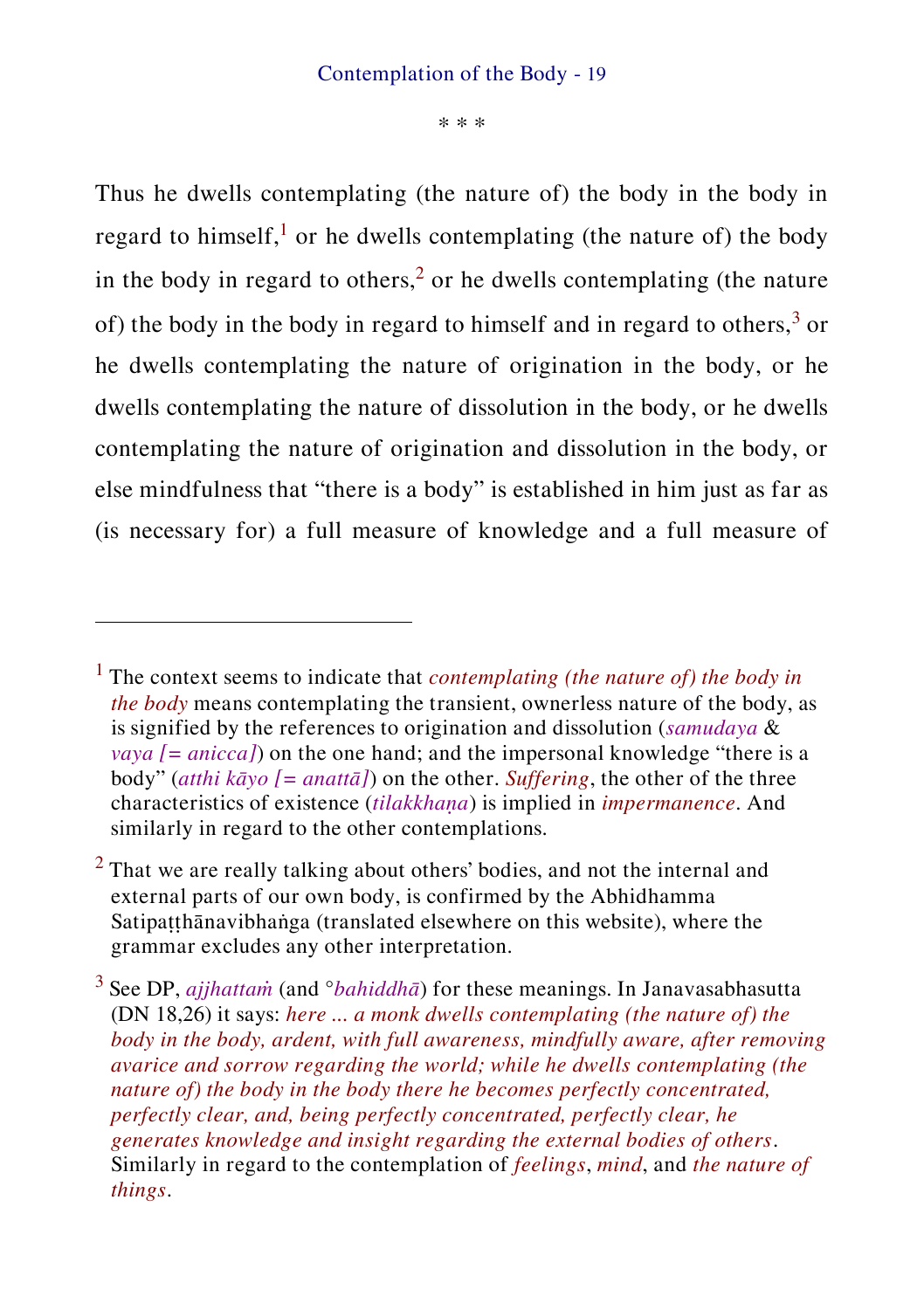mindfulness,<sup>1</sup> and he dwells independent,<sup>2</sup> and without being attached to anything in the world. $3$ 

In this way, monks, a monk dwells contemplating (the nature of) the body in the body.

## *The Section about In-breathing and Out-breathing is Finished*

## <span id="page-19-0"></span>**The Section about the Postures**

Moreover, monks, a monk while going knows "I go";  $4$  or, standing he knows "I am standing"; or, sitting he knows "I am sitting"; or, while

 $\overline{a}$ 

<sup>1</sup> The translation follows the commentary, which says: *just as far as, this designates, and is limited to, purpose. This is what is said: whatever mindfulness is established is not for another reason. Then the meaning of as far as (is necessary for) a measure of knowledge is so as to increase more and more, further and further, knowledge and mindfulness, for the increase of mindfulness and full awareness*. For the same word in Sanskrit having this meaning see SED under *mātra*. This seems to me to make much better sense than the usual translation of *for just knowledge and remembrance* (Way); or *for mere understanding and mere awareness* (VRI). See also MN 22, near the end, where *saddhamatta* is translated by Ñāṇamoḷi and Bodhi (MLDB) as *sufficient faith*, and *pemamatta* as *sufficient love*.

<sup>2</sup> Comm: *he lives independent because he is not dependent on wrong views or craving*.

<sup>3</sup> Comm: *he doesn't grasp (anything) thinking: this is my self or this belongs to my self*.

<sup>4</sup> This is where the idea that *sati* is *mere awareness* breaks down irretrievably, because as the commentary says: *even animals like dogs and jackals know they are going when they are going ... but they do not uproot the perception of a self and cannot be said to be attending to mindfulness or a (proper)*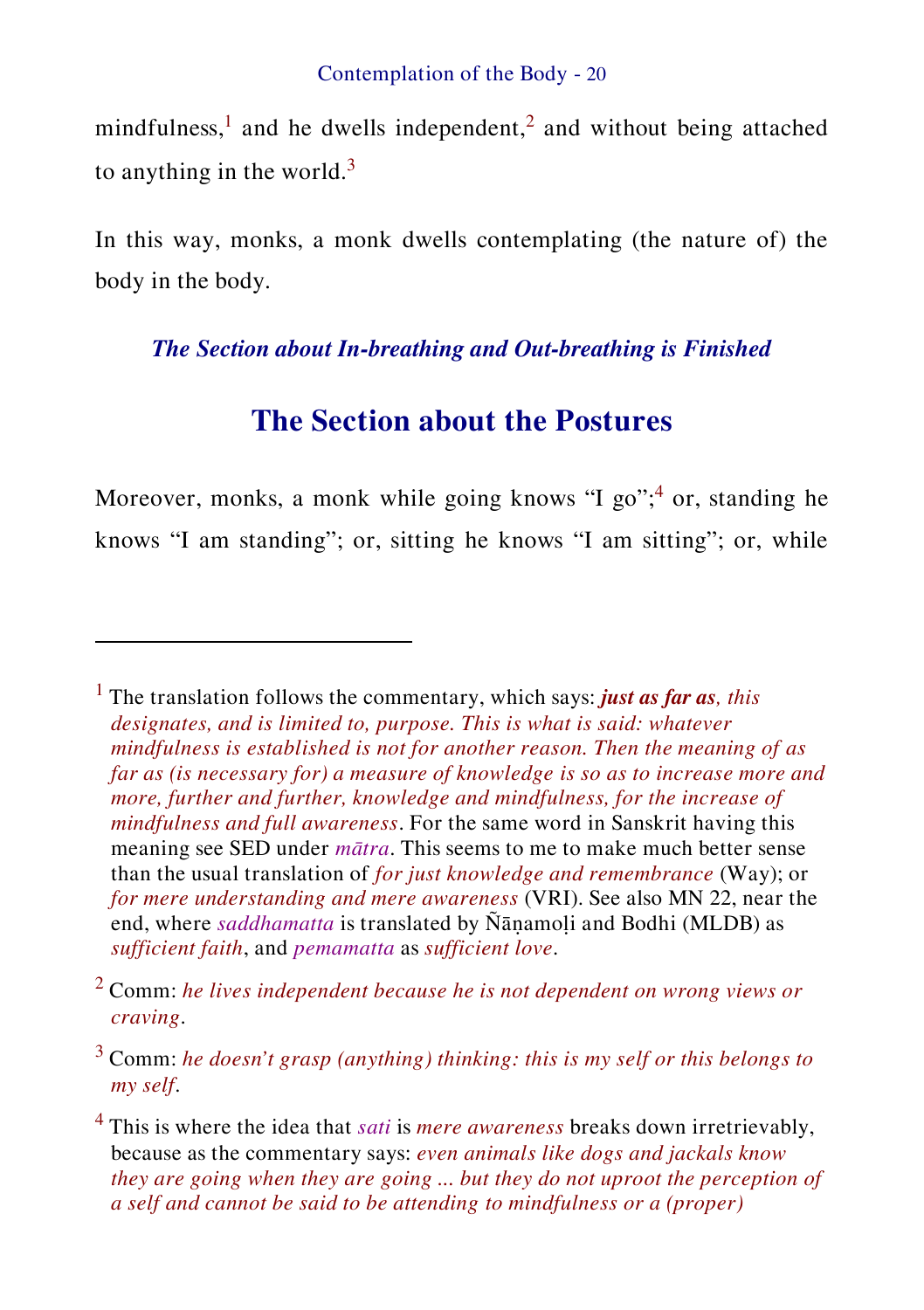lying down he knows "I am lying down"; or, in whatever way<sup>1</sup> his body is disposed, he knows it is (disposed) in that way.

\* \* \*

Thus he dwells contemplating (the nature of) the body in the body in regard to himself, or he dwells contemplating (the nature of) the body in the body in regard to others, or he dwells contemplating (the nature of) the body in the body in regard to himself and in regard to others, or he dwells contemplating the nature of origination in the body, or he dwells contemplating the nature of dissolution in the body, or he dwells contemplating the nature of origination and dissolution in the body, or else mindfulness that "there is a body" is established in him just as far as (is necessary for) a full measure of knowledge and a full measure of mindfulness, and he dwells independent, and without being attached to anything in the world.

In this way, monks, a monk dwells contemplating (the nature of) the body in the body.

### *The Section about the Postures is Finished*

*meditation subject*. We see that mindfulness as taught here is always mindfulness of the true nature of reality, which is the liberating factor.

 $\overline{a}$ 

<sup>1</sup> The reduplication of the adverb gives it a distributive sense, *in whatever way*.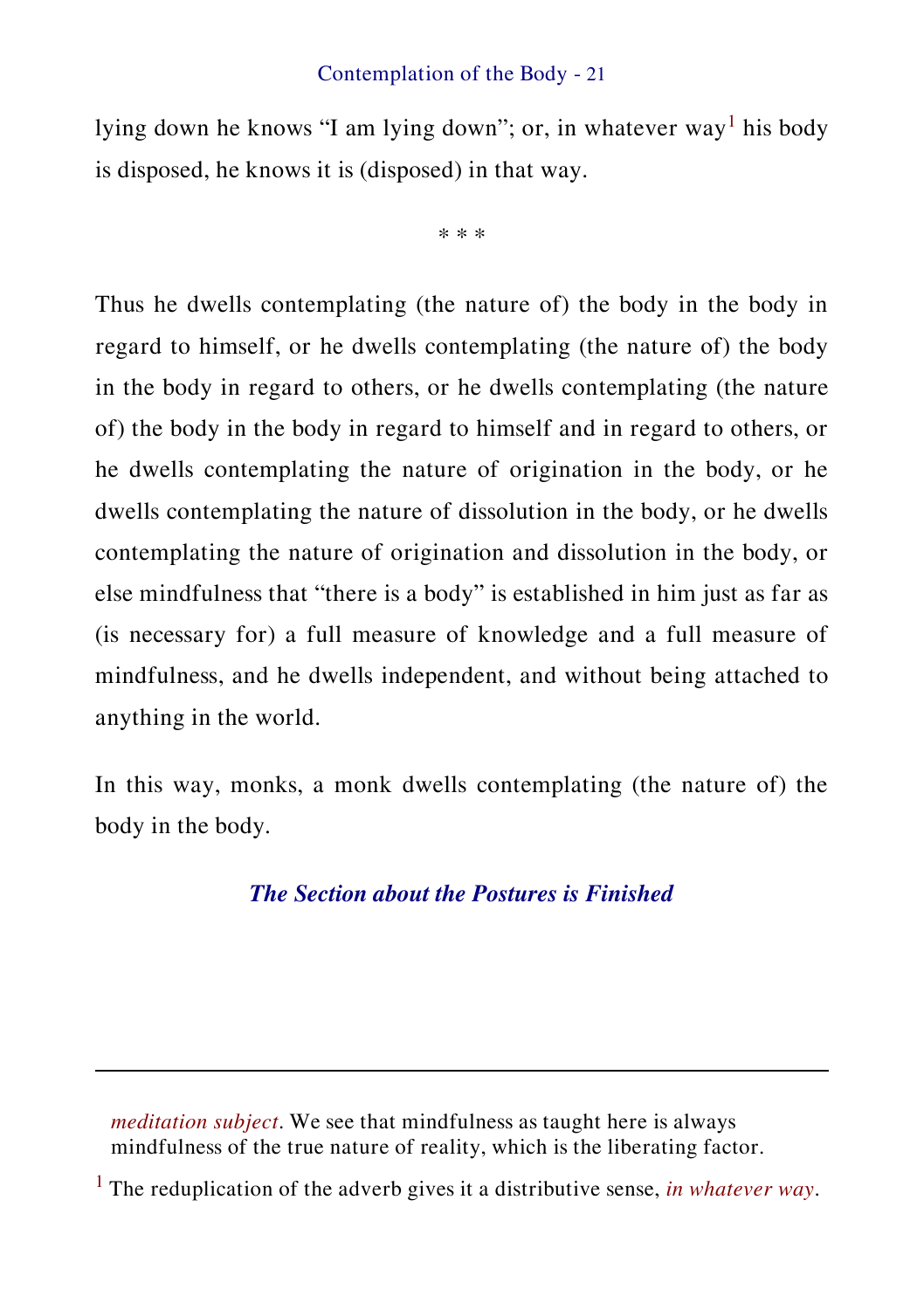## <span id="page-21-0"></span>**The Section about Full Awareness**

Moreover, monks, a monk in going forwards, in going back, is one who practises with full awareness;<sup>1</sup> in looking ahead, or in looking around, he is one who practises with full awareness; in bending or in stretching, he is one who practises with full awareness; in bearing his double-robe, bowl, and (other) robes, he is one who practises with full awareness; in eating, in drinking, in chewing, in tasting, he is one who practises with full awareness; in passing stool and urine, he is one who practises with full awareness; in going, in standing, in sitting; in sleeping, in waking; in talking, and in maintaining silence, he is one who practises with full awareness.<sup>2</sup>

\* \* \*

Thus he dwells contemplating (the nature of) the body in the body in regard to himself, or he dwells contemplating (the nature of) the body in the body in regard to others, or he dwells contemplating (the nature of) the body in the body in regard to himself and in regard to others, or he dwells contemplating the nature of origination in the body, or he dwells contemplating the nature of dissolution in the body, or he dwells

 $\overline{a}$ 

<sup>1</sup> Comm: *herein, there are four kinds of full awareness: full awareness of the purpose [of going], full awareness of the suitability [of going], full awareness of resort [where one is going], full awareness of non-delusion [while going]*.

 $<sup>2</sup>$  This section emphasises that on all occasions during one's daily life one can</sup> maintain mindfulness, as long as one keeps in mind the true nature of the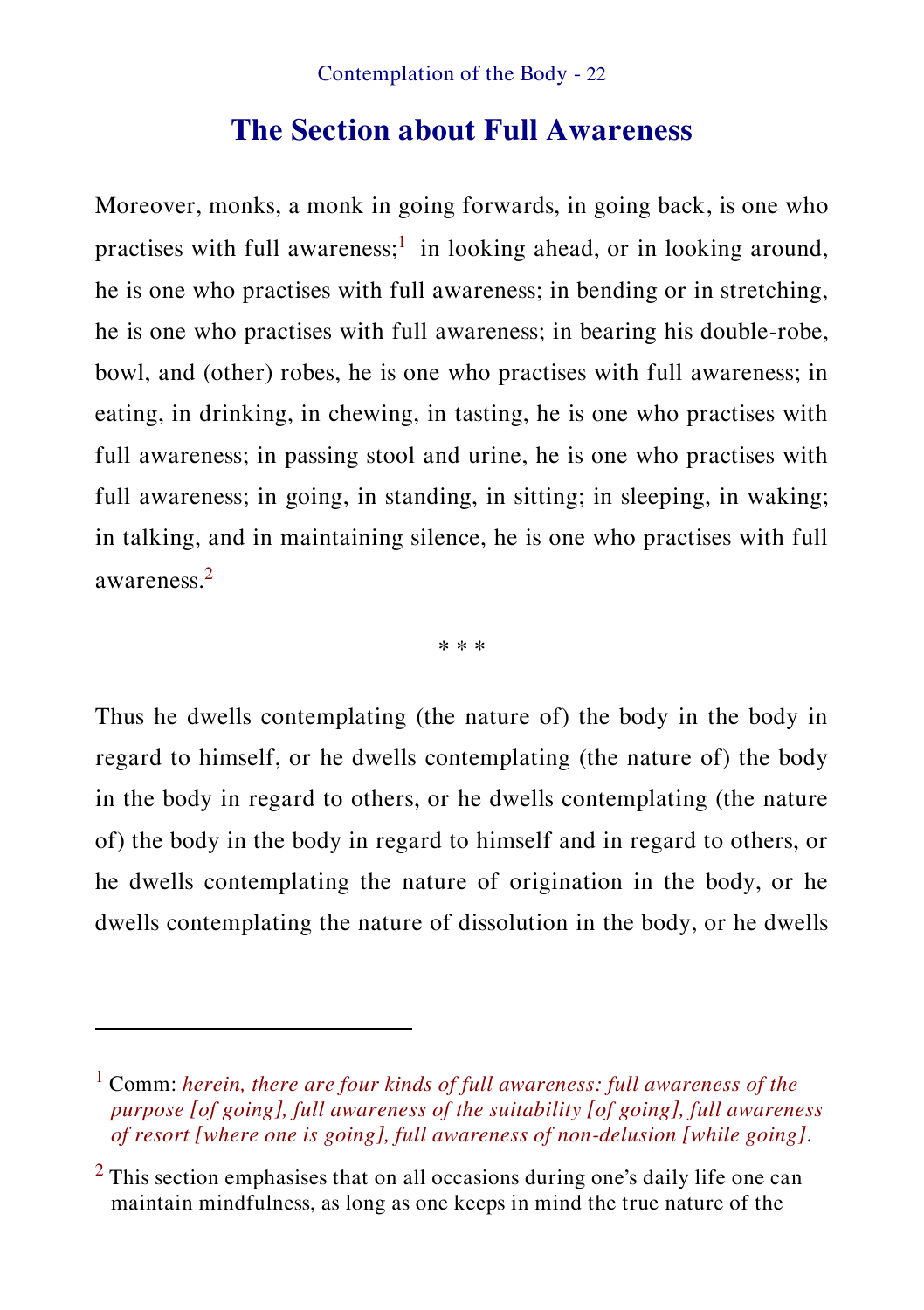contemplating the nature of origination and dissolution in the body, or else mindfulness that "there is a body" is established in him just as far as (is necessary for) a full measure of knowledge and a full measure of mindfulness, and he dwells independent, and without being attached to anything in the world.

In this way, monks, a monk dwells contemplating (the nature of) the body in the body.

## *The Section about Full Awareness is Finished*

## **The Section about Applying the Mind to Repulsiveness<sup>1</sup>**

<span id="page-22-0"></span>Moreover, monks, a monk in regard to this very body - from the sole of the feet upwards, from the hair of the head down, bounded by the skin, and full of manifold impurities - reflects (thus):

body, and doesn't cling to it, but that is only possible if one doesn't get caught up in daily activities, and therefore forgetful of the nature of reality.

 $\overline{a}$ 

 $<sup>1</sup>$  As noted in the Introduction it appears from the other versions of the</sup> Satipatthana practice in the Pali discourses and from comparative studies of the texts in the early traditions that this section on replulsiveness is the only original section in Kāyānupassanā, which means that the rest of the meditations described in the discourse are later additions, which gives it special relevance. It should also be noted that traditionally the subject for meditation (*kammaṭṭhāna*) described here (*hairs of the head, body hairs, nails, teeth, skin*, etc.) is the first subject given to a newly ordained monastic, and may be taken as an introduction to the practice of mindfulness right at the beginning of the monastic's life.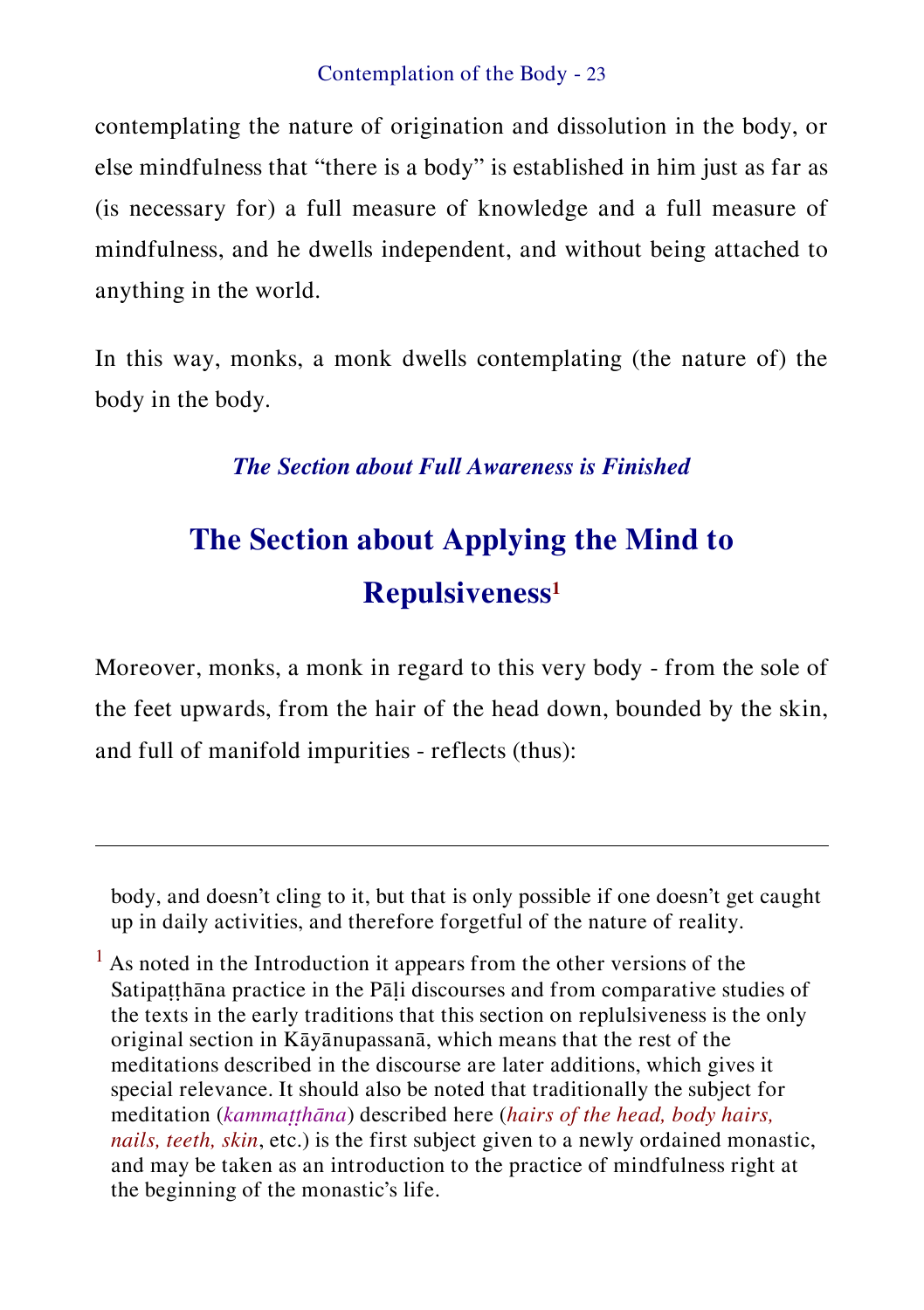"There are in this body:

hairs of the head, body hairs, nails, teeth, skin, flesh, sinews, bones, bone-marrow, kidneys, heart, liver, pleura, spleen, lungs, intestines, mesentery, undigested food, excrement, $<sup>1</sup>$ </sup> bile, phlegm, pus, blood, sweat, fat, tears, grease, spit, mucus, synovial fluid, urine."<sup>2</sup>

Just as though, monks, there were a bag open at both ends, full of various kinds of grain, such as: hill rice, white rice, mung beans, kidney beans, sesame seeds, chickpeas; and a man with good vision having opened it were to reflect (thus): "This is hill rice, this is white rice, these are mung beans, these are sesame seeds, these are chickpeas"; even so, monks, a monk in regard to this very body - from the sole of the feet upwards, from the hair of the head down, bounded by the skin, and full of manifold impurities - reflects (thus):

"There are in this body,

l

hairs of the head, body hairs, nails, teeth, skin,

<sup>1</sup> Only adds *the brain*, here and in the repetition below, which is an addition to the formula made in Medieval times. The list up to this point is of the items that have a preponderance of the earth-element, the ones after this point have a preponderance of the water-element.

 $2$  This is, of course, merely meant to be indicative of the sort of things found in the body, not a comprehensive list thereof, as can also be confirmed from the simile below where examples of grain are given, not a complete list of all known grains.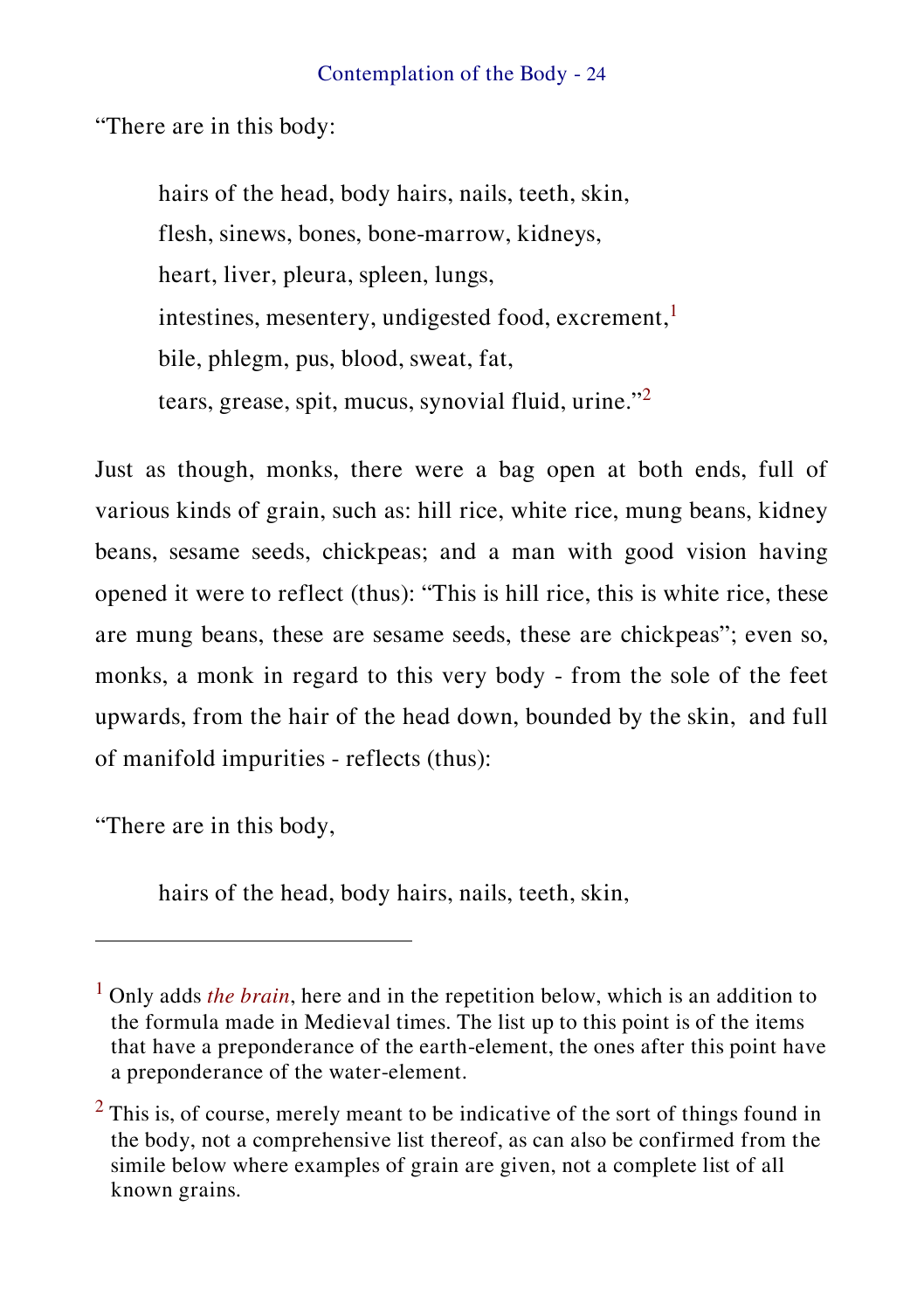flesh, sinews, bones, bone-marrow, kidneys, heart, liver, pleura, spleen, lungs, intestines, mesentery, undigested food, excrement, bile, phlegm, pus, blood, sweat, fat, tears, grease, spit, mucus, synovial fluid, urine."

\* \* \*

Thus he dwells contemplating (the nature of) the body in the body in regard to himself, or he dwells contemplating (the nature of) the body in the body in regard to others, or he dwells contemplating (the nature of) the body in the body in regard to himself and in regard to others, or he dwells contemplating the nature of origination in the body, or he dwells contemplating the nature of dissolution in the body, or he dwells contemplating the nature of origination and dissolution in the body, or else mindfulness that "there is a body" is established in him just as far as (is necessary for) a full measure of knowledge and a full measure of mindfulness, and he dwells independent, and without being attached to anything in the world.

In this way, monks, a monk dwells contemplating (the nature of) the body in the body.

#### <span id="page-24-0"></span>*The Section about Applying the Mind to Repulsiveness is Finished*

## **The Section about Applying the Mind to the Elements**

Moreover, monks, a monk, in regard to this very body, however placed, however disposed, reflects by way of the elements: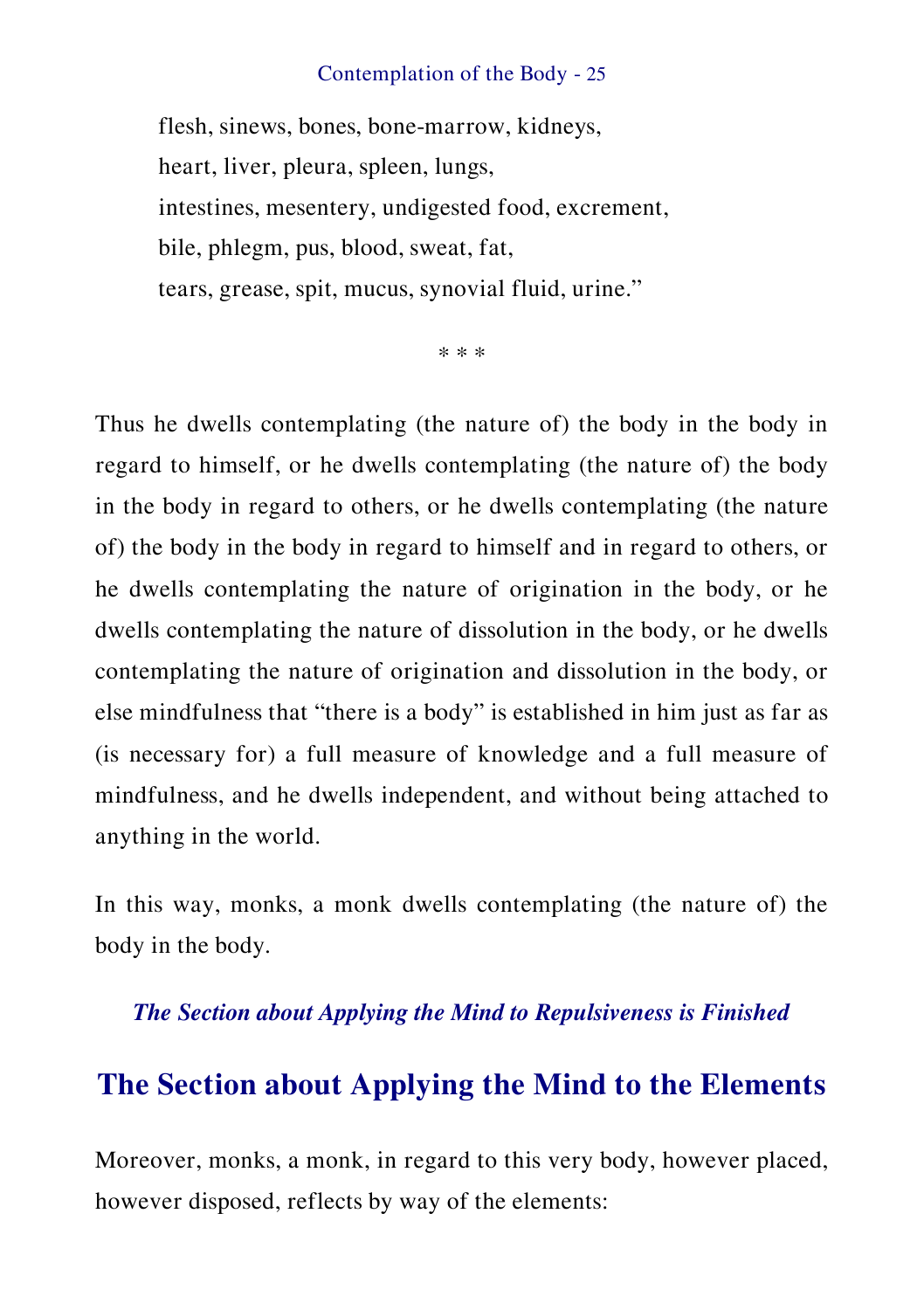"There are in this body,

the earth element, the water element, the fire element, the wind element"

Just as though, monks, a clever butcher, or a butcher's apprentice, after slaughtering a cow, were sitting down at a crossroads after dividing it into portions; even so, monks, a monk in regard to this very body, however placed, however disposed, reflects by way of the elements:

"There are in this body,

the earth element, the water element, the fire element, the wind element."

\* \* \*

Thus he dwells contemplating (the nature of) the body in the body in regard to himself, or he dwells contemplating (the nature of) the body in the body in regard to others, or he dwells contemplating (the nature of) the body in the body in regard to himself and in regard to others, or he dwells contemplating the nature of origination in the body, or he dwells contemplating the nature of dissolution in the body, or he dwells contemplating the nature of origination and dissolution in the body, or else mindfulness that "there is a body" is established in him just as far as (is necessary for) a full measure of knowledge and a full measure of mindfulness, and he dwells independent, and without being attached to anything in the world.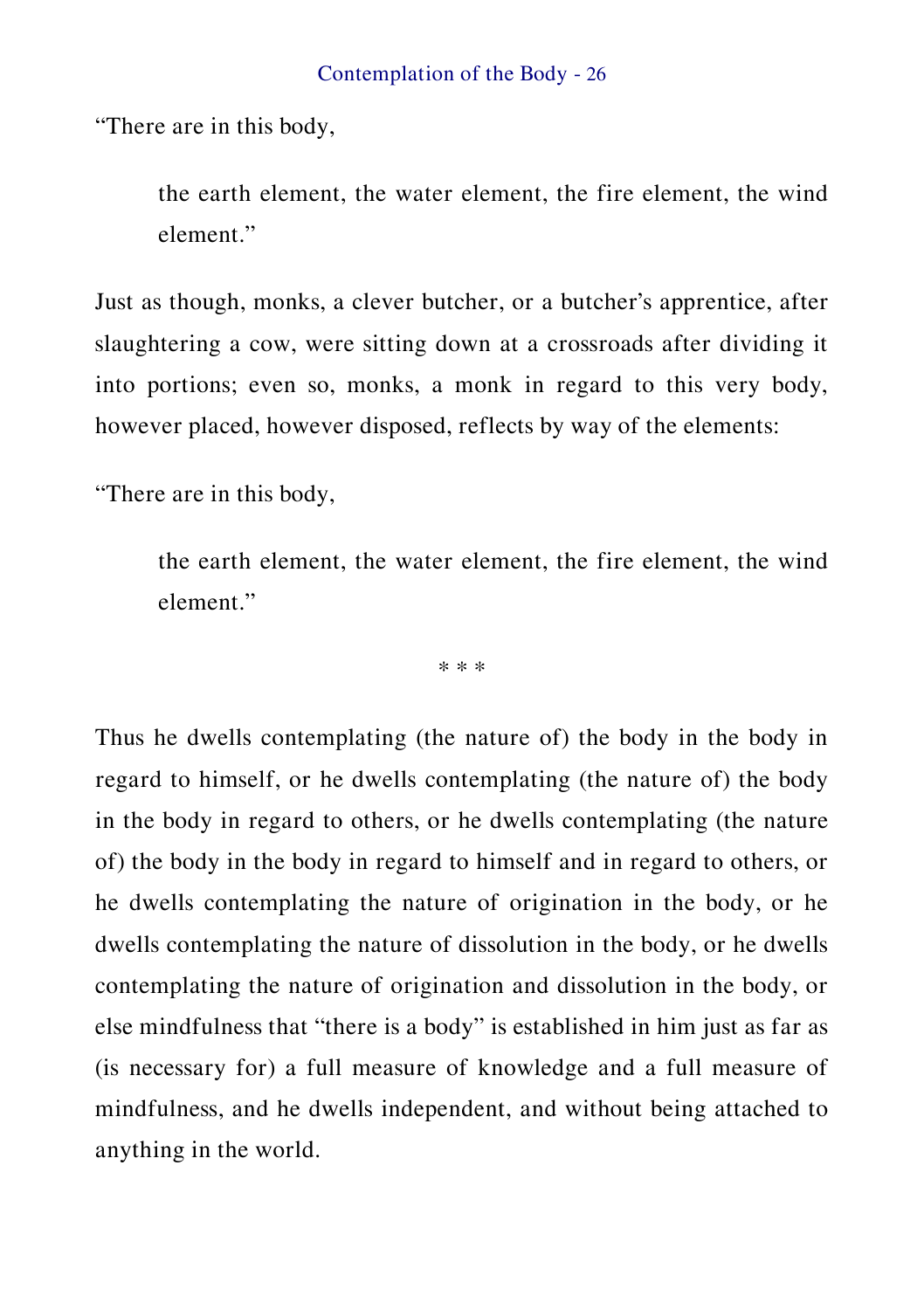In this way, monks, a monk dwells contemplating (the nature of) the body in the body.

*The Section about Applying the Mind to the Elements is Finished*

## **The Section about the Nine Charnel Grounds**

## <span id="page-26-0"></span>**The First Charnel Ground**

Moreover, monks, it's as if a monk might see a body thrown into a charnel ground,<sup>1</sup> dead for one day, or dead for two days, or dead for **three days, bloated, discoloured, having become quite rotten**. <sup>2</sup> He then compares it with his very own body (thinking): $3$  "This body also has such a nature, has such a constitution, has not gone beyond this."

\* \* \*

 $\overline{a}$ 

 $<sup>1</sup>$  A charnel ground is a place where bodies were left on the ground, sometimes</sup> elevated ground, to be devoured by animals or birds.

<sup>2</sup> More exactly, *vinīlaka* means *blue-coloured*.

 $3$  In most countries these days there are no charnel grounds and it is not so easy to find abandoned bodies to do this practice, so monks in Buddhist countries often visit morgues or dissection rooms in hospitals. If actual dead bodies are not available, it is always possible to use one's imagination. The point of the exercise is not morbidity, but insight, so a degree of spiritual maturity and stability should be established before attempting the practice, which should preferably be done under the guidance of an experienced teacher. Monks in the time of the Buddha who did this practice without guidance started killing themselves (see the opening to Pārājika III in the Vinaya Suttavibhaṅga).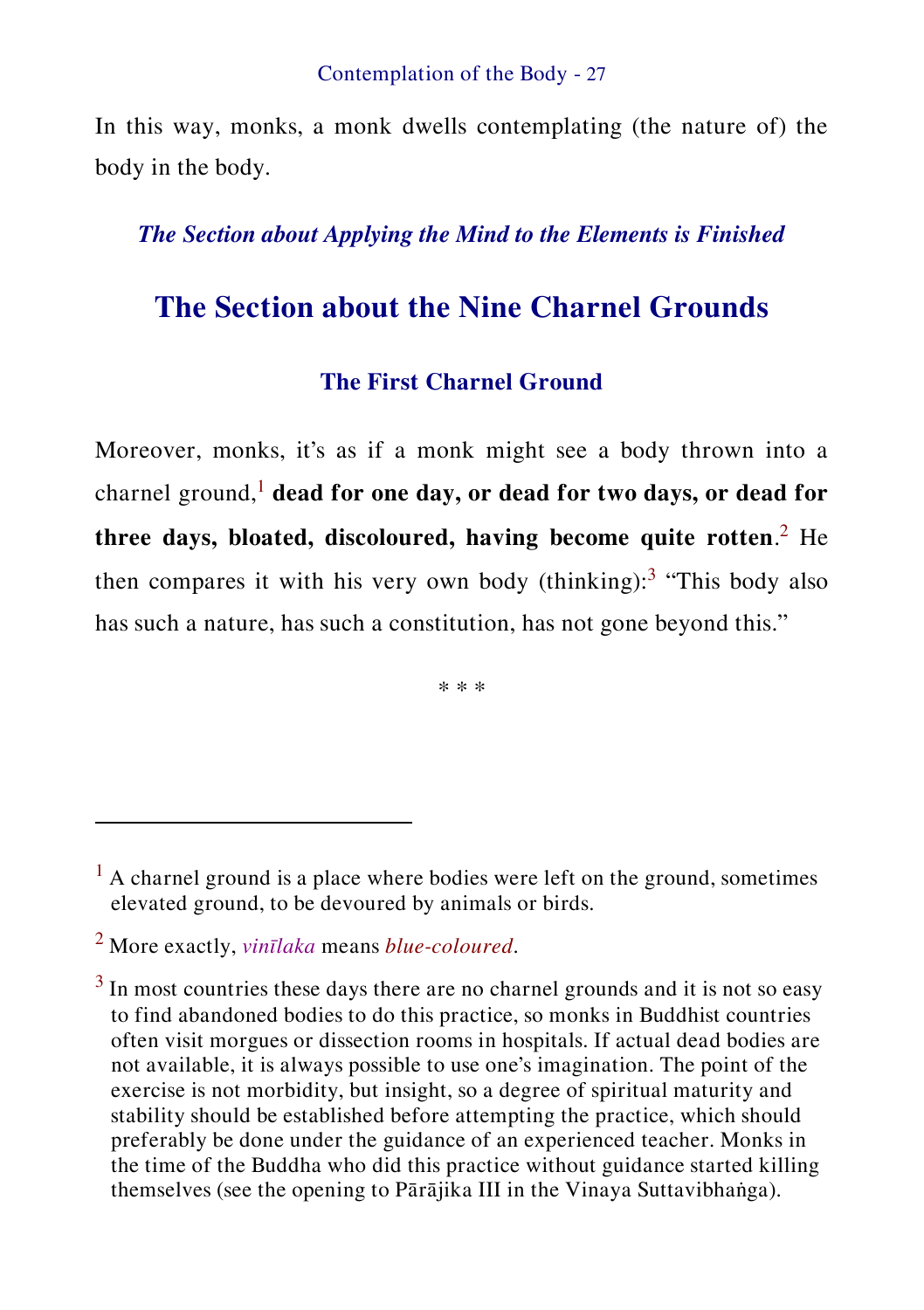Thus he dwells contemplating (the nature of) the body in the body in regard to himself, or he dwells contemplating (the nature of) the body in the body in regard to others, or he dwells contemplating (the nature of) the body in the body in regard to himself and in regard to others, or he dwells contemplating the nature of origination in the body, or he dwells contemplating the nature of dissolution in the body, or he dwells contemplating the nature of origination and dissolution in the body, or else mindfulness that "there is a body" is established in him just as far as (is necessary for) a full measure of knowledge and a full measure of mindfulness, and he dwells independent, and without being attached to anything in the world.

In this way, monks, a monk dwells contemplating (the nature of) the body in the body.

## *(The First Charnel Ground)*

## **The Second Charnel Ground**

Moreover, monks, it's as if a monk might see a body thrown into a charnel ground, **being eaten by crows, or being eaten by hawks, or being eaten by vultures, or being eaten by dogs, or being eaten by jackals,<sup>1</sup> or being eaten by various kinds of worms**. He then compares it with his very own body (thinking):

l

<sup>1</sup> ChS has an expanded list, which includes *herons*, *tigers*, and *leopards*.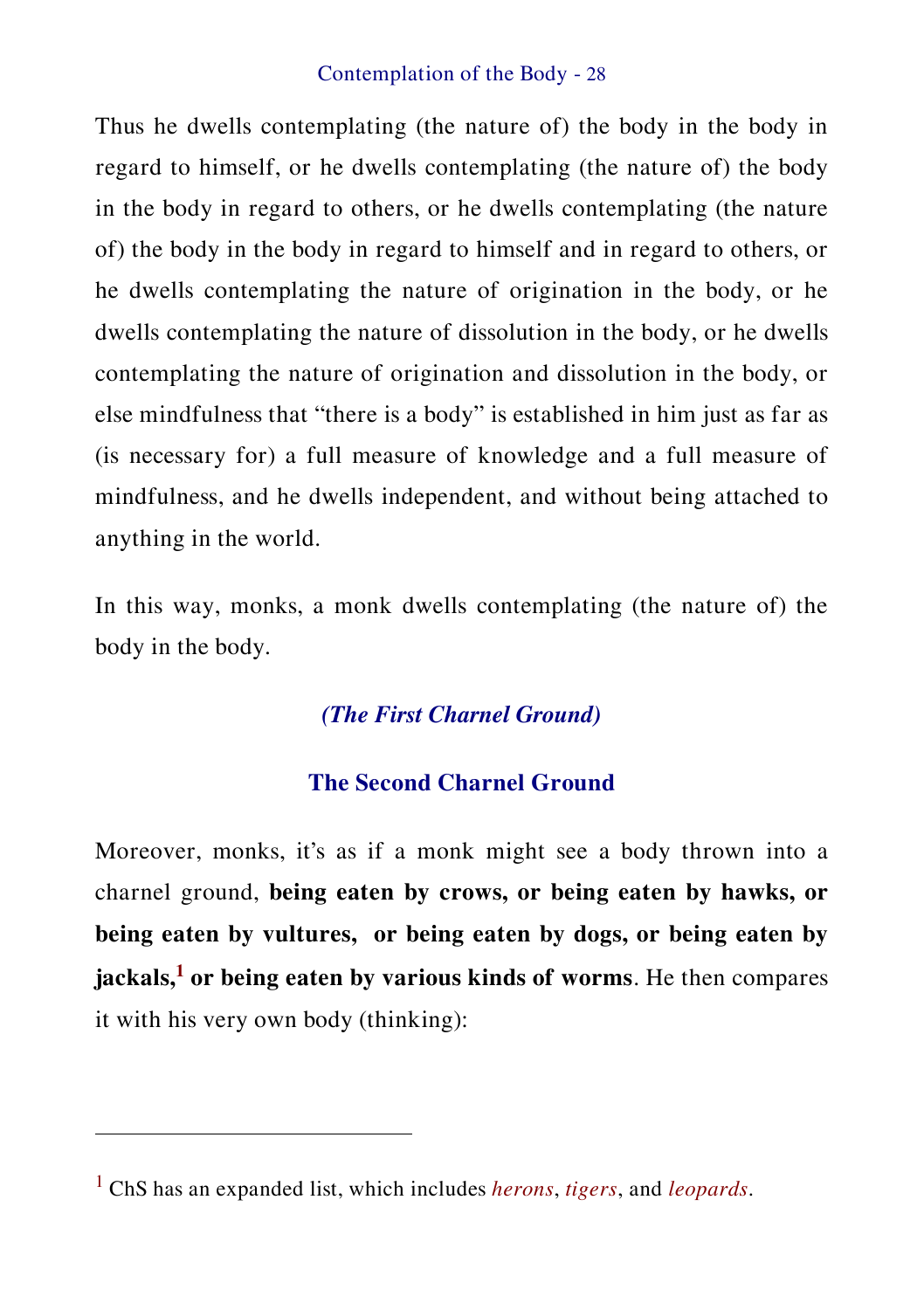"This body also has such a nature, has such a constitution, has not gone beyond this."

\* \* \*

Thus he dwells contemplating (the nature of) the body in the body in regard to himself, or he dwells contemplating (the nature of) the body in the body in regard to others, or he dwells contemplating (the nature of) the body in the body in regard to himself and in regard to others, or he dwells contemplating the nature of origination in the body, or he dwells contemplating the nature of dissolution in the body, or he dwells contemplating the nature of origination and dissolution in the body, or else mindfulness that "there is a body" is established in him just as far as (is necessary for) a full measure of knowledge and a full measure of mindfulness, and he dwells independent, and without being attached to anything in the world.

In this way, monks, a monk dwells contemplating (the nature of) the body in the body.

## *(The Second Charnel Ground)*

#### **The Third Charnel Ground**

Moreover, monks, it's as if a monk might see a body thrown into a charnel ground, **a skeleton, with flesh and blood, bound together by tendons**. He then compares it with his very own body (thinking): "This body also has such a nature, has such a constitution, has not gone beyond this."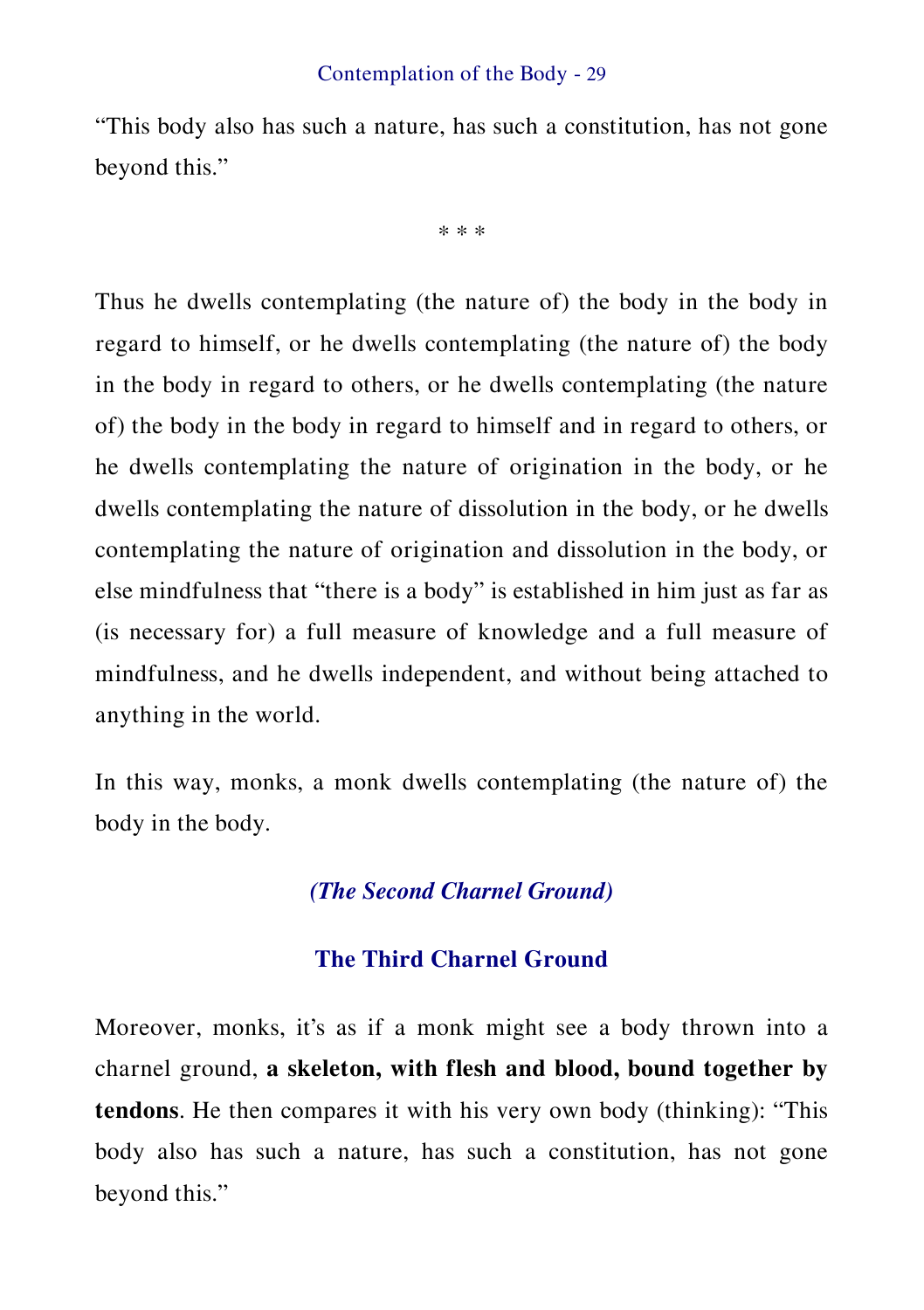Thus he dwells contemplating (the nature of) the body in the body in regard to himself, or he dwells contemplating (the nature of) the body in the body in regard to others, or he dwells contemplating (the nature of) the body in the body in regard to himself and in regard to others, or he dwells contemplating the nature of origination in the body, or he dwells contemplating the nature of dissolution in the body, or he dwells contemplating the nature of origination and dissolution in the body, or else mindfulness that "there is a body" is established in him just as far as (is necessary for) a full measure of knowledge and a full measure of mindfulness, and he dwells independent, and without being attached to anything in the world.

In this way, monks, a monk dwells contemplating (the nature of) the body in the body.

## *(The Third Charnel Ground)*

### **The Fourth Charnel Ground**

Moreover, monks, it's as if a monk might see a body thrown into a charnel ground, **a skeleton, without flesh, smeared with blood, bound together by tendons**. He then compares it with his very own body (thinking):

"This body also has such a nature, has such a constitution, has not gone beyond this."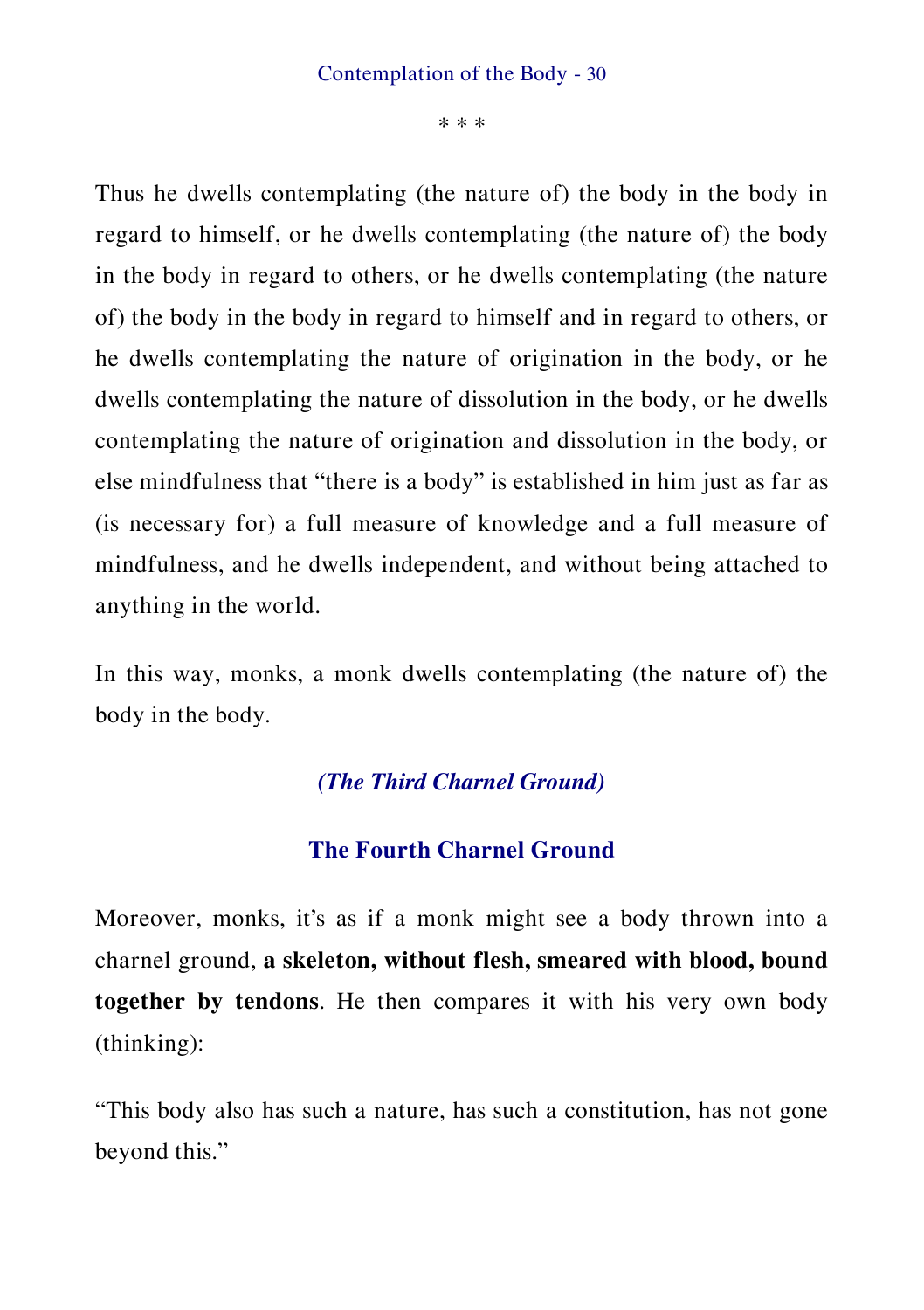Thus he dwells contemplating (the nature of) the body in the body in regard to himself, or he dwells contemplating (the nature of) the body in the body in regard to others, or he dwells contemplating (the nature of) the body in the body in regard to himself and in regard to others, or he dwells contemplating the nature of origination in the body, or he dwells contemplating the nature of dissolution in the body, or he dwells contemplating the nature of origination and dissolution in the body, or else mindfulness that "there is a body" is established in him just as far as (is necessary for) a full measure of knowledge and a full measure of mindfulness, and he dwells independent, and without being attached to anything in the world.

In this way, monks, a monk dwells contemplating (the nature of) the body in the body.

## *(The Fourth Charnel Ground)*

### **The Fifth Charnel Ground**

Moreover, monks, it's as if a monk might see a body thrown into a charnel ground, **a skeleton, no longer having flesh and blood, bound together by tendons**. He then compares it with his very own body (thinking):

"This body also has such a nature, has such a constitution, has not gone beyond this."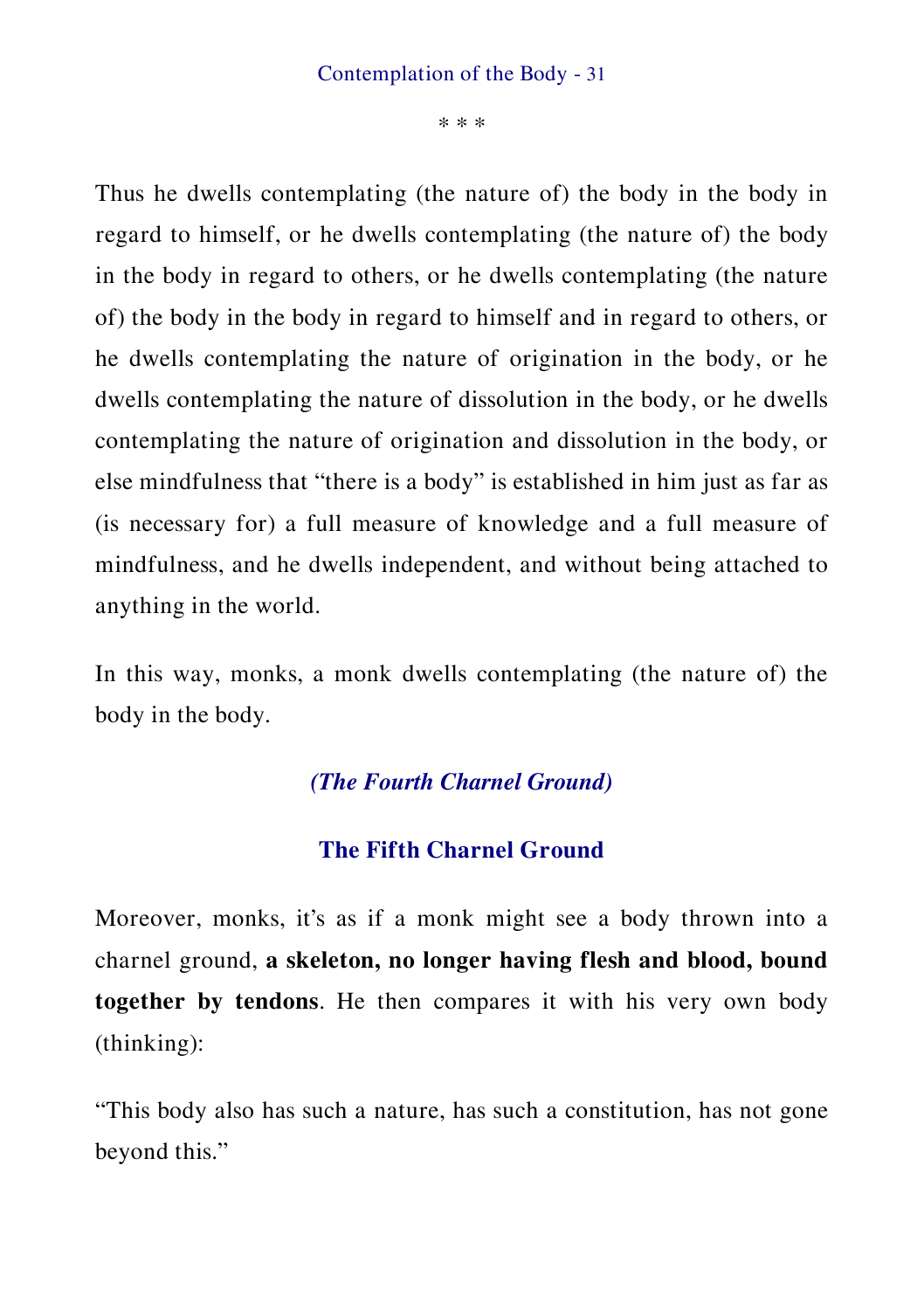Thus he dwells contemplating (the nature of) the body in the body in regard to himself, or he dwells contemplating (the nature of) the body in the body in regard to others, or he dwells contemplating (the nature of) the body in the body in regard to himself and in regard to others, or he dwells contemplating the nature of origination in the body, or he dwells contemplating the nature of dissolution in the body, or he dwells contemplating the nature of origination and dissolution in the body, or else mindfulness that "there is a body" is established in him just as far as (is necessary for) a full measure of knowledge and a full measure of mindfulness, and he dwells independent, and without being attached to anything in the world.

In this way, monks, a monk dwells contemplating (the nature of) the body in the body.

## *(The Fifth Charnel Ground)*

## **The Sixth Charnel Ground**

Moreover, monks, it's as if a monk might see a body thrown into a charnel ground, **with bones no longer bound together, scattered in all directions,<sup>1</sup> with a hand-bone here, with a foot-bone there, with a knee-bone here, with a thigh-bone there, with a hip-bone here, with** 

l

<sup>1</sup> Literally: *scattered in the main and intermediate directions*.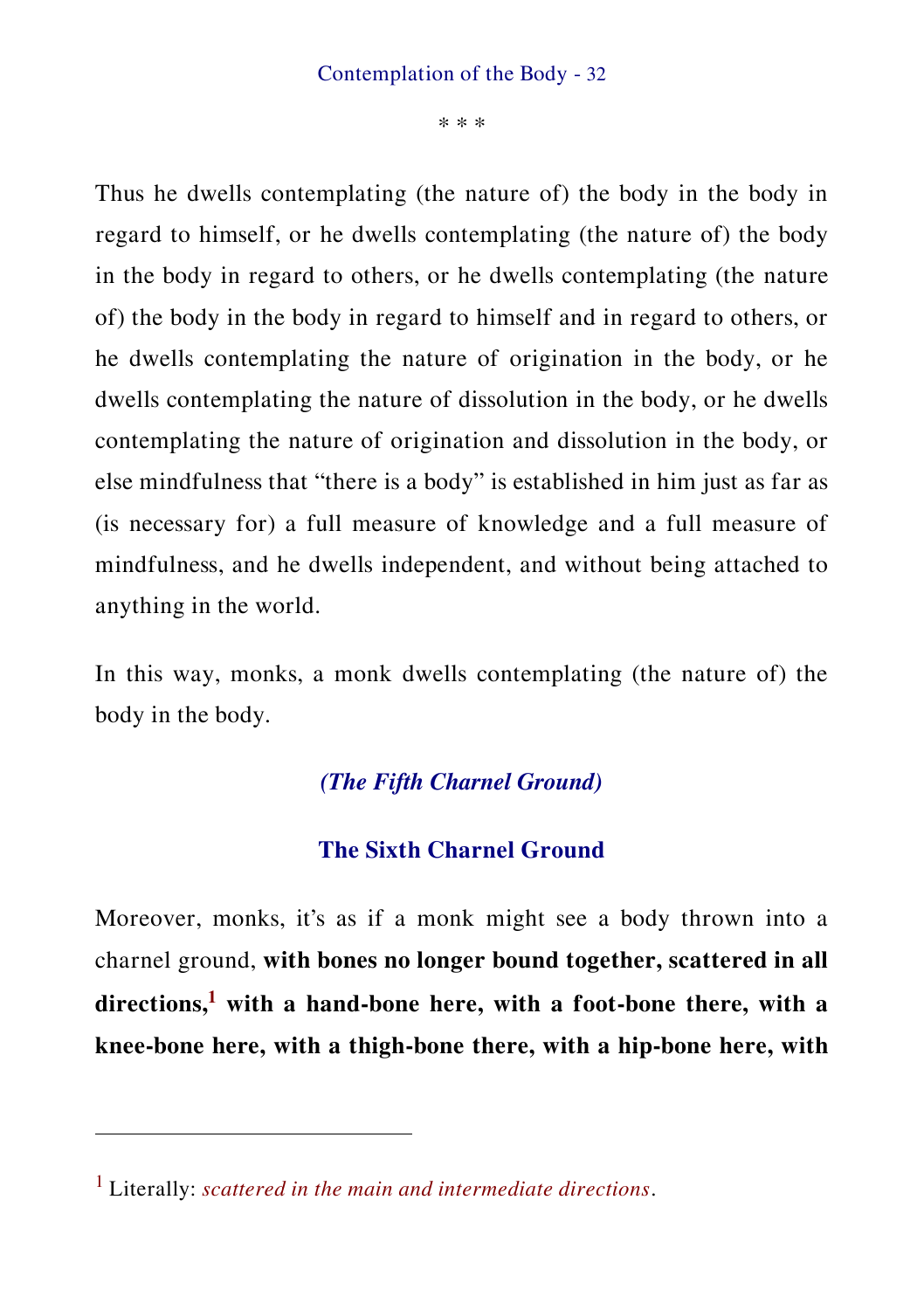**a bone of the back there, with the skull here**. <sup>1</sup> He then compares it with his very own body (thinking):

"This body also has such a nature, has such a constitution, has not gone beyond this."

\* \* \*

Thus he dwells contemplating (the nature of) the body in the body in regard to himself, or he dwells contemplating (the nature of) the body in the body in regard to others, or he dwells contemplating (the nature of) the body in the body in regard to himself and in regard to others, or he dwells contemplating the nature of origination in the body, or he dwells contemplating the nature of dissolution in the body, or he dwells contemplating the nature of origination and dissolution in the body, or else mindfulness that "there is a body" is established in him just as far as (is necessary for) a full measure of knowledge and a full measure of mindfulness, and he dwells independent, and without being attached to anything in the world.

In this way, monks, a monk dwells contemplating (the nature of) the body in the body.

l

<sup>&</sup>lt;sup>1</sup> There are many variations in the lists given in the various editions here. BJT adds: *ankle-bone*; *shoulder-bone*; *neck-bone* and *tooth-bone*. ChS is different in content and order, and also in spelling in some cases: *ankle-bone, rib-bone, shoulder-bone, neck-bone and jaw-bone.* Similar variations occur in Only which adds: *rib-bone, chest-bone, arm-bone, shoulder-bone, neck-bone, jawbone and tooth*.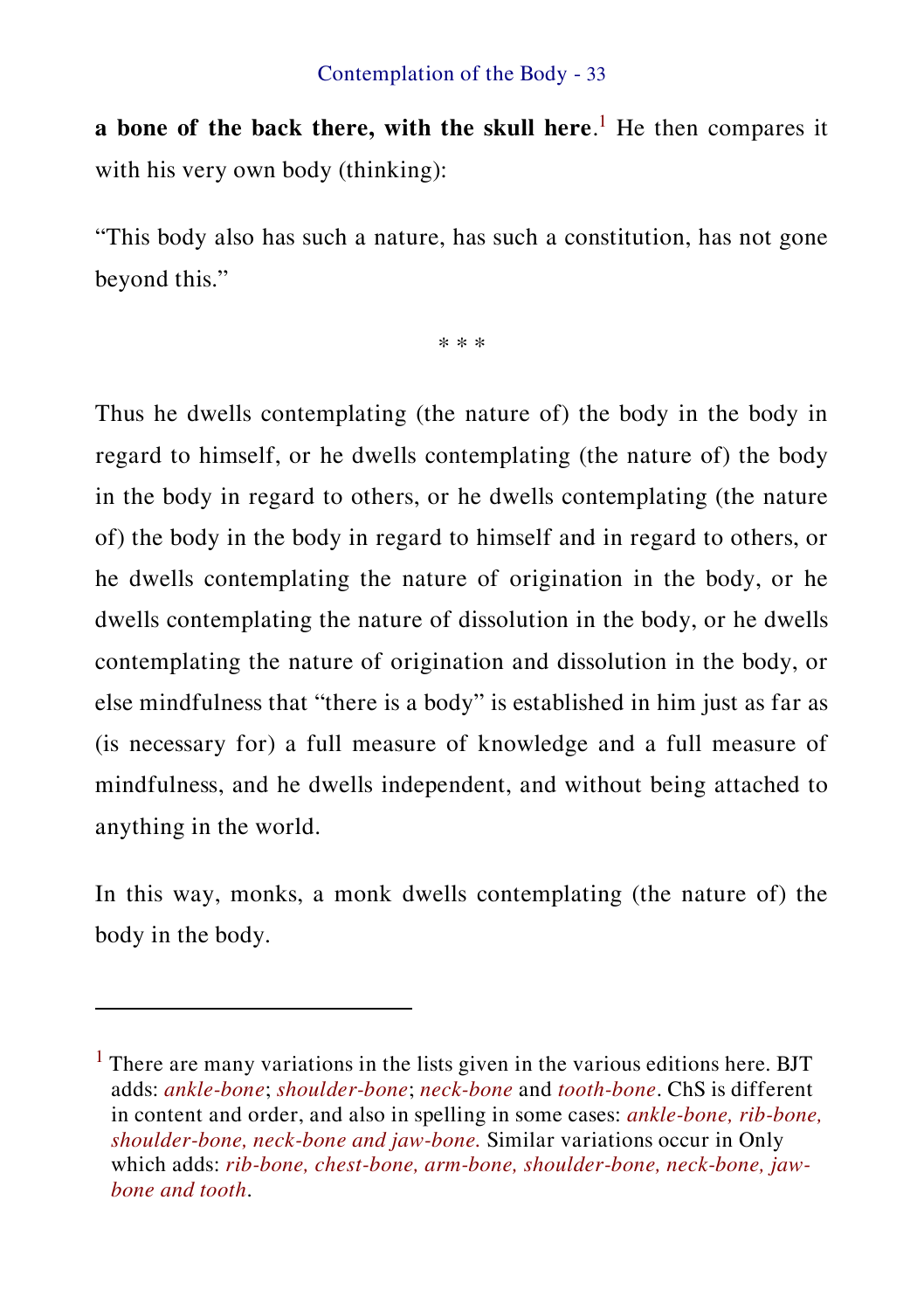## *(The Sixth Charnel Ground)*

## **The Seventh Charnel Ground**

Moreover, monks, it's as if a monk might see a body thrown into a charnel ground, **having white bones, like the colour of a conch**. He then compares it with his very own body (thinking):

"This body also has such a nature, has such a constitution, has not gone beyond this."

\* \* \*

Thus he dwells contemplating (the nature of) the body in the body in regard to himself, or he dwells contemplating (the nature of) the body in the body in regard to others, or he dwells contemplating (the nature of) the body in the body in regard to himself and in regard to others, or he dwells contemplating the nature of origination in the body, or he dwells contemplating the nature of dissolution in the body, or he dwells contemplating the nature of origination and dissolution in the body, or else mindfulness that "there is a body" is established in him just as far as (is necessary for) a full measure of knowledge and a full measure of mindfulness, and he dwells independent, and without being attached to anything in the world.

In this way, monks, a monk dwells contemplating (the nature of) the body in the body.

## *(The Seventh Charnel Ground)*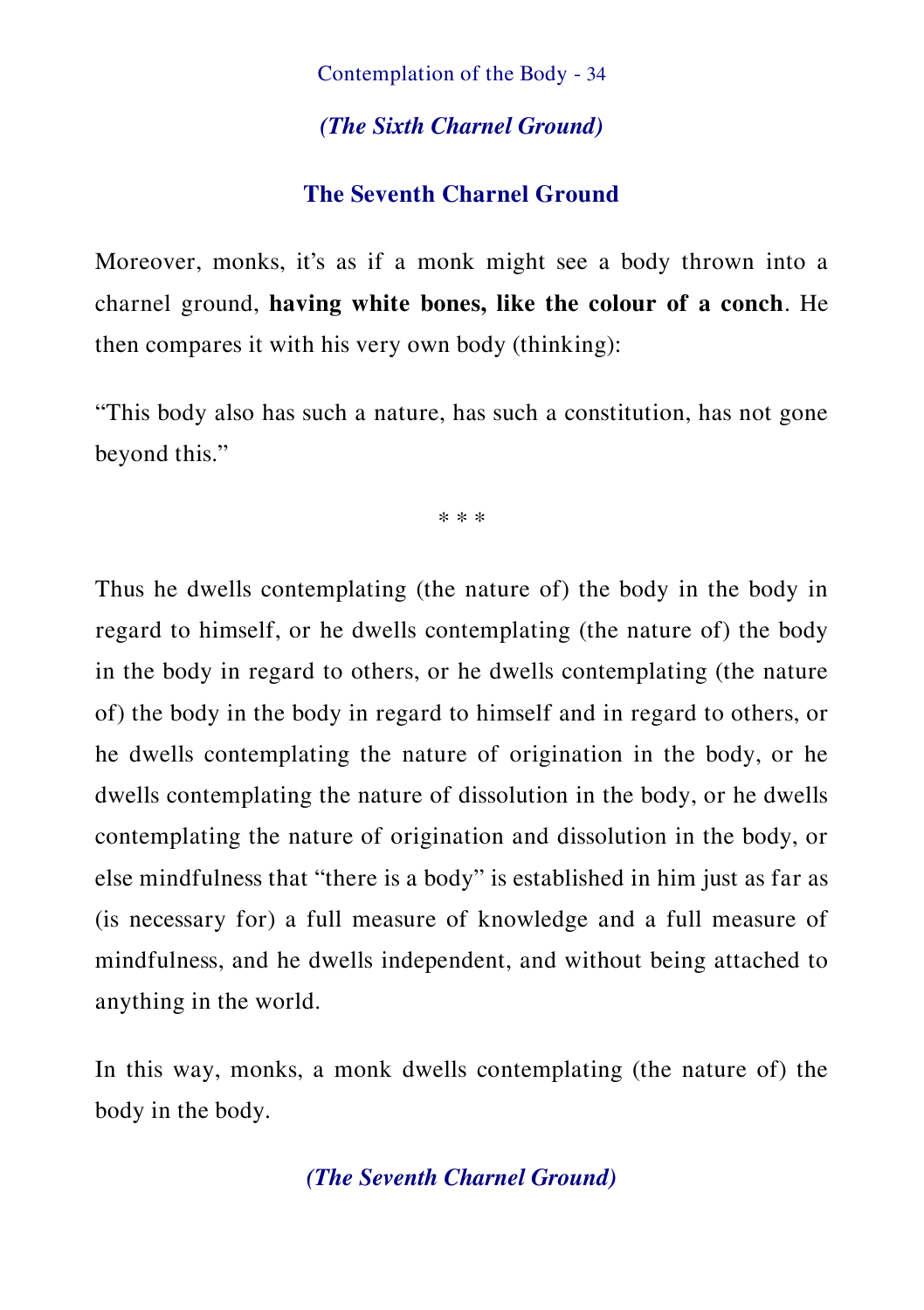### **The Eighth Charnel Ground**

Moreover, monks, it's as if a monk might see a body thrown into a charnel ground, **a heap of bones more than a year old**. He then compares it with his very own body (thinking):

"This body also has such a nature, has such a constitution, has not gone beyond this."

\* \* \*

Thus he dwells contemplating (the nature of) the body in the body in regard to himself, or he dwells contemplating (the nature of) the body in the body in regard to others, or he dwells contemplating (the nature of) the body in the body in regard to himself and in regard to others, or he dwells contemplating the nature of origination in the body, or he dwells contemplating the nature of dissolution in the body, or he dwells contemplating the nature of origination and dissolution in the body, or else mindfulness that "there is a body" is established in him just as far as (is necessary for) a full measure of knowledge and a full measure of mindfulness, and he dwells independent, and without being attached to anything in the world.

In this way, monks, a monk dwells contemplating (the nature of) the body in the body.

*(The Eighth Charnel Ground)*

**The Ninth Charnel Ground**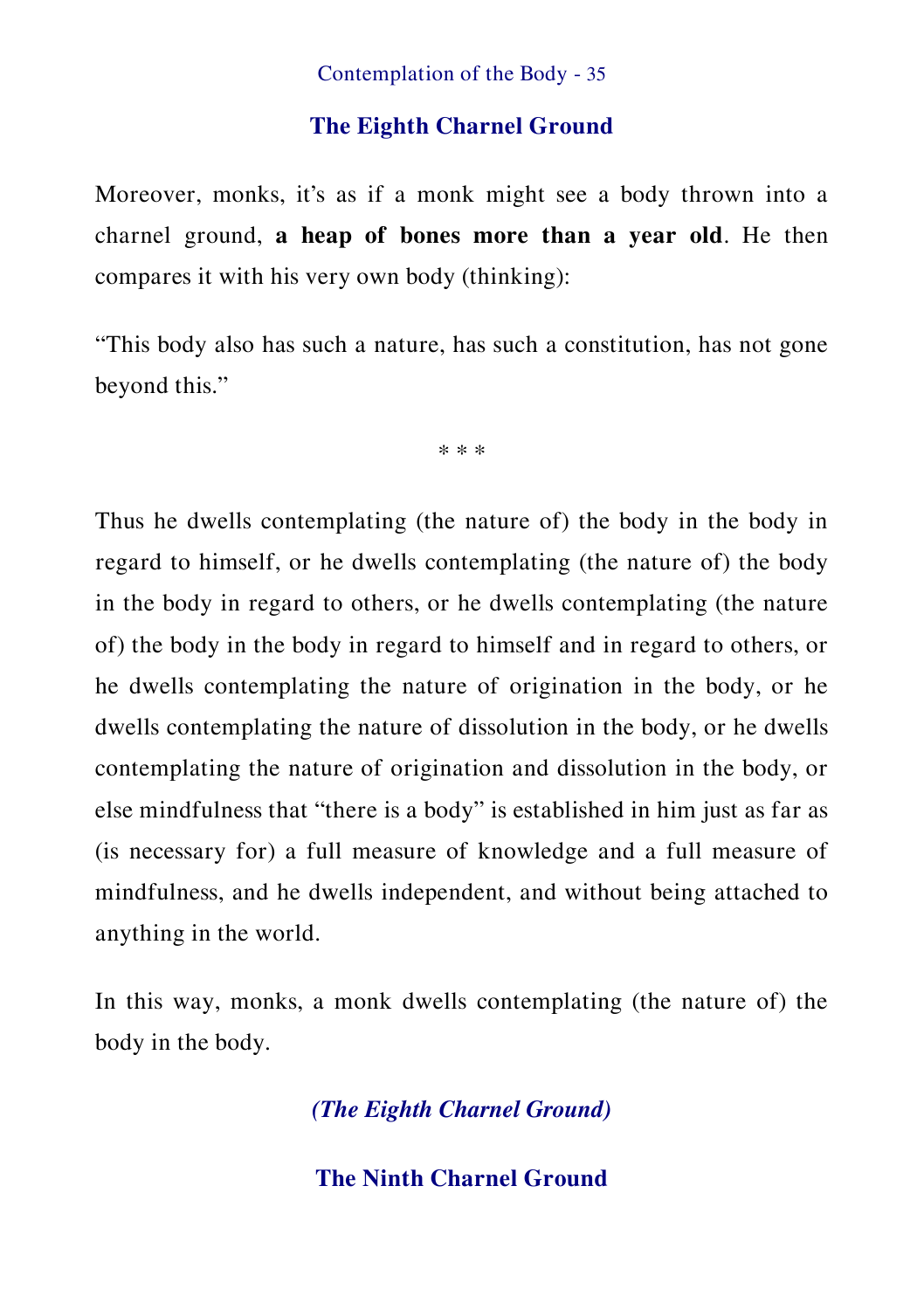Moreover, monks, it's as if a monk might see a body thrown into a charnel ground, **rotten bones that have become like powder**. He then compares it with his very own body (thinking):

"This body also has such a nature, has such a constitution, has not gone beyond this."

\* \* \*

Thus he dwells contemplating (the nature of) the body in the body in regard to himself, or he dwells contemplating (the nature of) the body in the body in regard to others, or he dwells contemplating (the nature of) the body in the body in regard to himself and in regard to others, or he dwells contemplating the nature of origination in the body, or he dwells contemplating the nature of dissolution in the body, or he dwells contemplating the nature of origination and dissolution in the body, or else mindfulness that "there is a body" is established in him just as far as (is necessary for) a full measure of knowledge and a full measure of mindfulness, and he dwells independent, and without being attached to anything in the world.

In this way, monks, a monk dwells contemplating (the nature of) the body in the body.

### *(The Ninth Charnel Ground)*

### *The Fourteen Contemplations of the Body are Finished*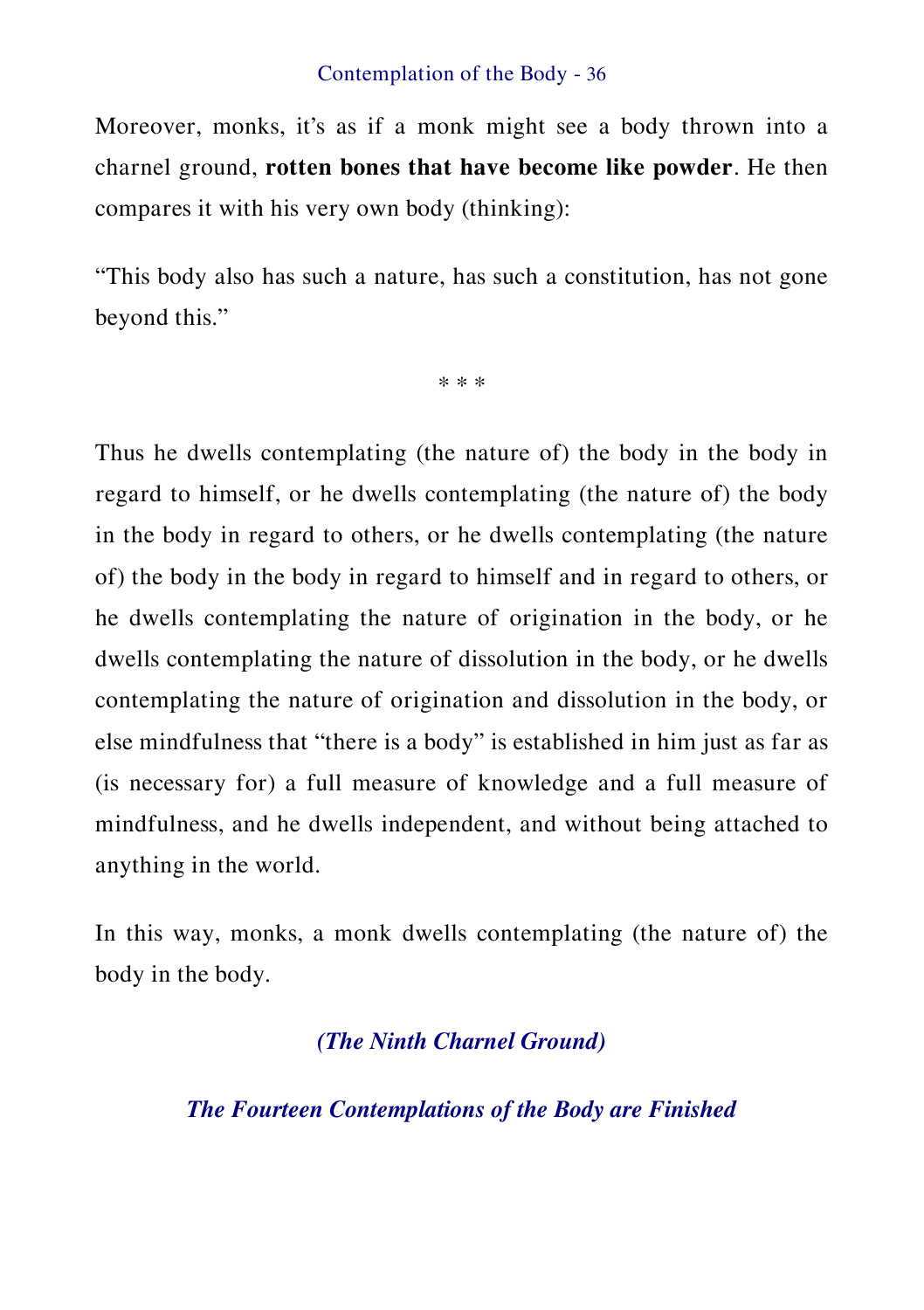# **Contemplation of Feelings**

And how, monks, does a monk dwell contemplating (the nature of) feelings in feelings?

Here, monks, a monk when experiencing a **pleasant feeling** knows "I experience a pleasant feeling"; or, when experiencing an **unpleasant feeling** he knows "I experience an unpleasant feeling"; or, when experiencing a **neither-unpleasant-nor-pleasant feeling**<sup>1</sup> he knows "I experience a neither-unpleasant-nor-pleasant feeling".<sup>2</sup>

Or, when experiencing a **sensual pleasant<sup>3</sup> feeling** he knows "I experience a sensual pleasant feeling"; or, when experiencing a **spiritual pleasant feeling** he knows "I experience a spiritual pleasant

<sup>1</sup> To be parsed as *a-dukkhaṁ a-sukhaṁ*. Another word that is used for this is *upekkhā*, which is this context would mean *indifferent feeling*.

 $2$  These are the three basic feelings that are enumerated in the teaching, what follows is a further division of these feelings depending on whether they are connected with sense-desire or not. Pleasant feelings that are not connected with sense-desire are recommended by the Buddha for loosening attachment to those that are so connected, see Saḷāyatanavibhaṅgasuttaṁ, MN 137.

<sup>3</sup> Comm: *sensual pleasant and so on - sensual pleasant is a name for the five strands of sensuality dependent on the sensual, and the six happy feelings connected with the life of the householder; spiritual pleasant is a name for the six happy feelings connected with the life of renunciation*.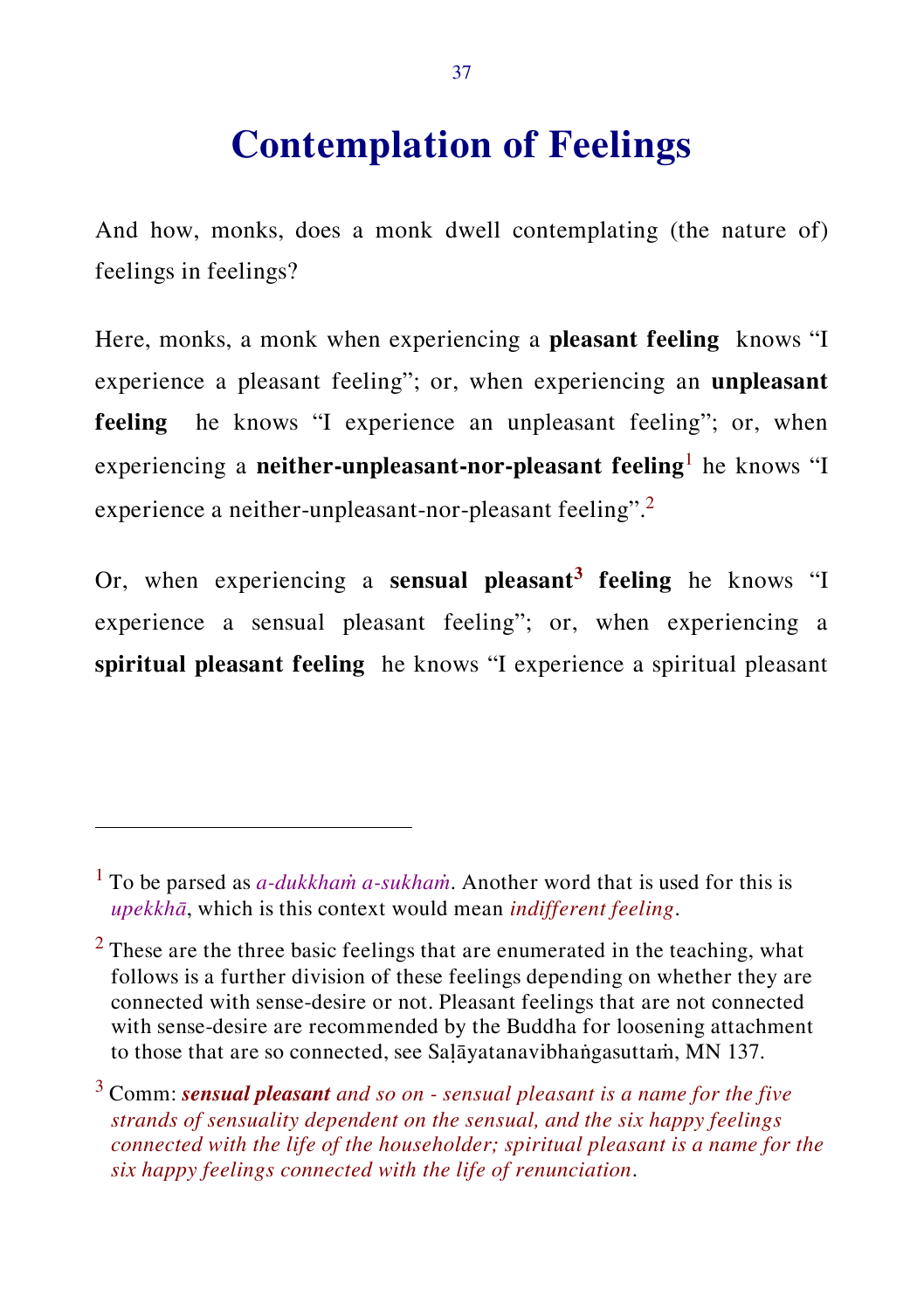feeling"; or, when experiencing a **sensual unpleasant<sup>1</sup> feeling** he knows "I experience a sensual unpleasant feeling"; or, when experiencing a s**piritual unpleasant feeling** he knows "I experience a spiritual unpleasant feeling"; or, when experiencing a s**ensual neitherunpleasant-nor-pleasant<sup>2</sup> feeling** he knows "I experience a sensual neither-unpleasant-nor-pleasant feeling"; or, when experiencing a **spiritual neither-unpleasant-nor-pleasant feeling** he knows "I experience an spiritual neither-unpleasant-nor-pleasant feeling".

\* \* \*

Thus he dwells contemplating (the nature of) feelings in feelings in regard to himself, or he dwells contemplating (the nature of) feelings in feelings in regard to others, or he dwells contemplating (the nature of) feelings in feelings in regard to himself and in regard to others, or he dwells contemplating the nature of origination in the feelings, or he dwells contemplating the nature of dissolution in the feelings, or he dwells contemplating the nature of origination and dissolution in the feelings, or else mindfulness that "there are feelings" is established in him just as far as (is necessary for) a full measure of knowledge and a

l

<sup>1</sup> Comm: *sensual unpleasant is a name for the six sorrowful feelings connected with the life of the householder; spiritual unpleasant is a name for the six sorrowful feelings connected with the life of renunciation*.

<sup>2</sup> Comm: *sensual neither-unpleasant-nor-pleasant is a name for the six equanimous feelings connected with the life of the householder; spiritual neither-unpleasant-nor-pleasant is a name for the six equanimous feelings connected with the life of renunciation*.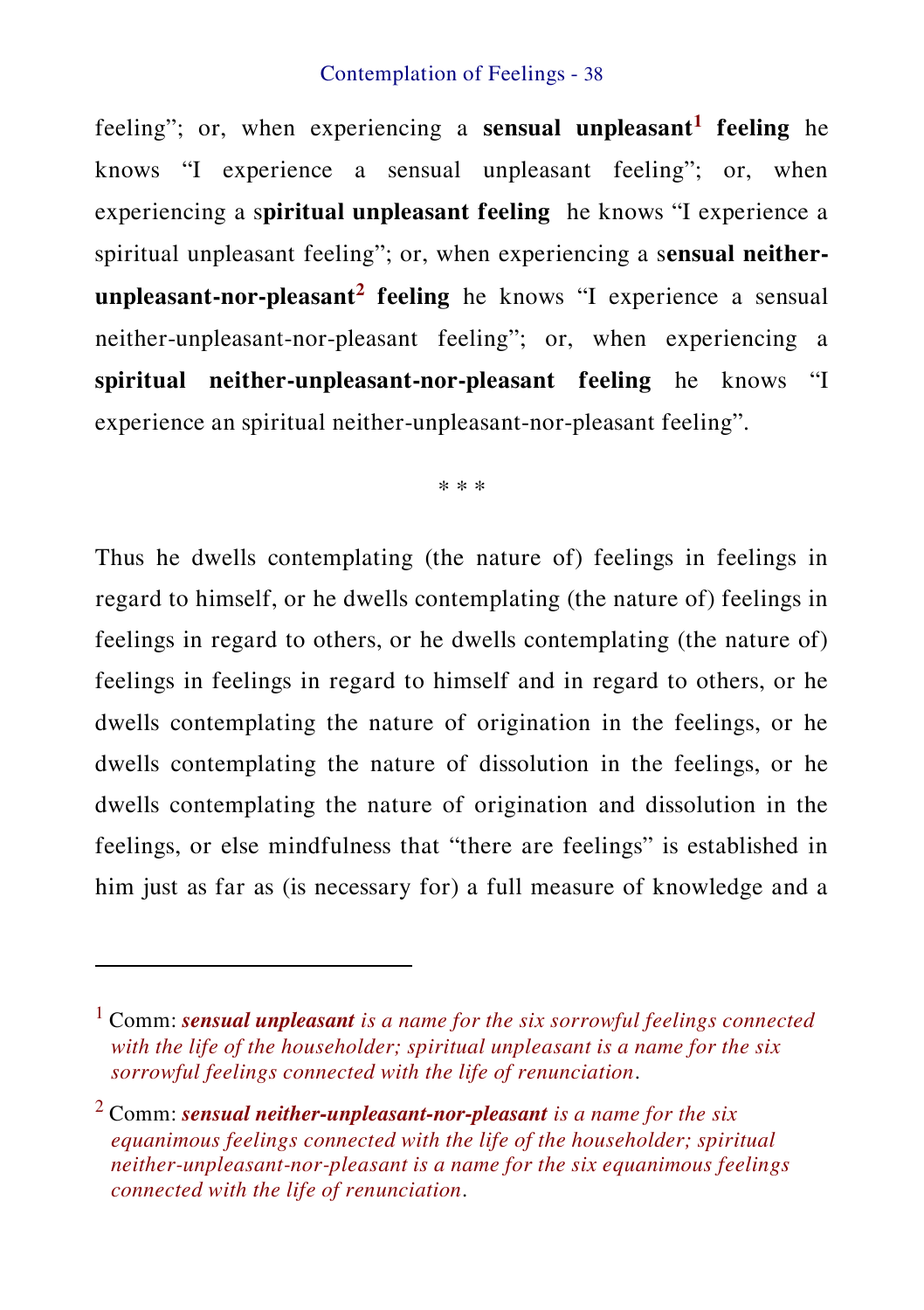full measure of mindfulness, and he dwells independent, and without being attached to anything in the world.

In this way, monks, a monk dwells contemplating (the nature of) feelings in feelings.

# *Contemplation of Feelings is Finished*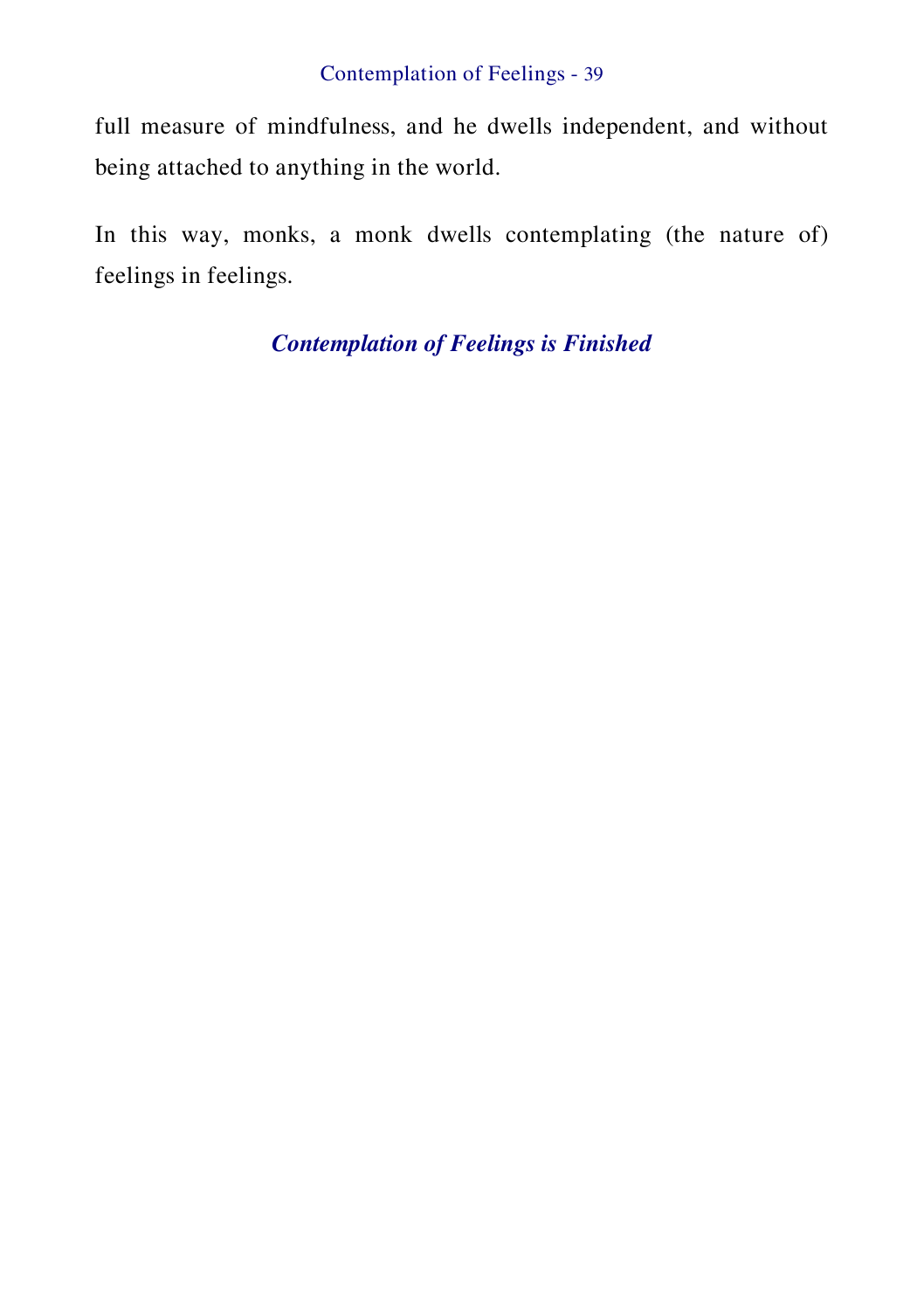# **Contemplation of the Mind**

And how, monks, does a monk dwell contemplating (the nature of) the mind in the mind?

Here, monks, a monk when a mind **has passion** knows "the mind has passion",<sup>1</sup>

or when a mind is **without passion** he knows "the mind is without passion";<sup>2</sup>

or when a mind **has hate** he knows "the mind has hate",

or when a mind is **without hate** he knows "the mind is without hate";

or when a mind **has delusion** he knows "the mind has delusion",

or when a mind is **without delusion** he knows "the mind is without delusion";

or when a mind is **collected** he knows "the mind is collected",

l

<sup>&</sup>lt;sup>1</sup> Relying on an ambiguity in the Pāḷi (which also exists in the English), at the beginning of the *Contemplation of (the Nature of) Things* the commentary will say: *to teach ... the contemplation of mind the Auspicious One ... took up the constituent of consciousness*. Consciousness (*viññāṇa*) in the constituents, however, is confined to the six spheres of consciousness. The complexes that are defined here more properly belong to the constituent of (mental) processes.

<sup>2</sup> The commentary explains that when *without passion* is said it does not indicate the supermundane state, but only that the mind is in a wordly wholesome or inconsequential state and the same interpretation is to be applied to *hate* and *delusion* below. Throughout this section the Comm is careful to note that we are not talking about supermundane states.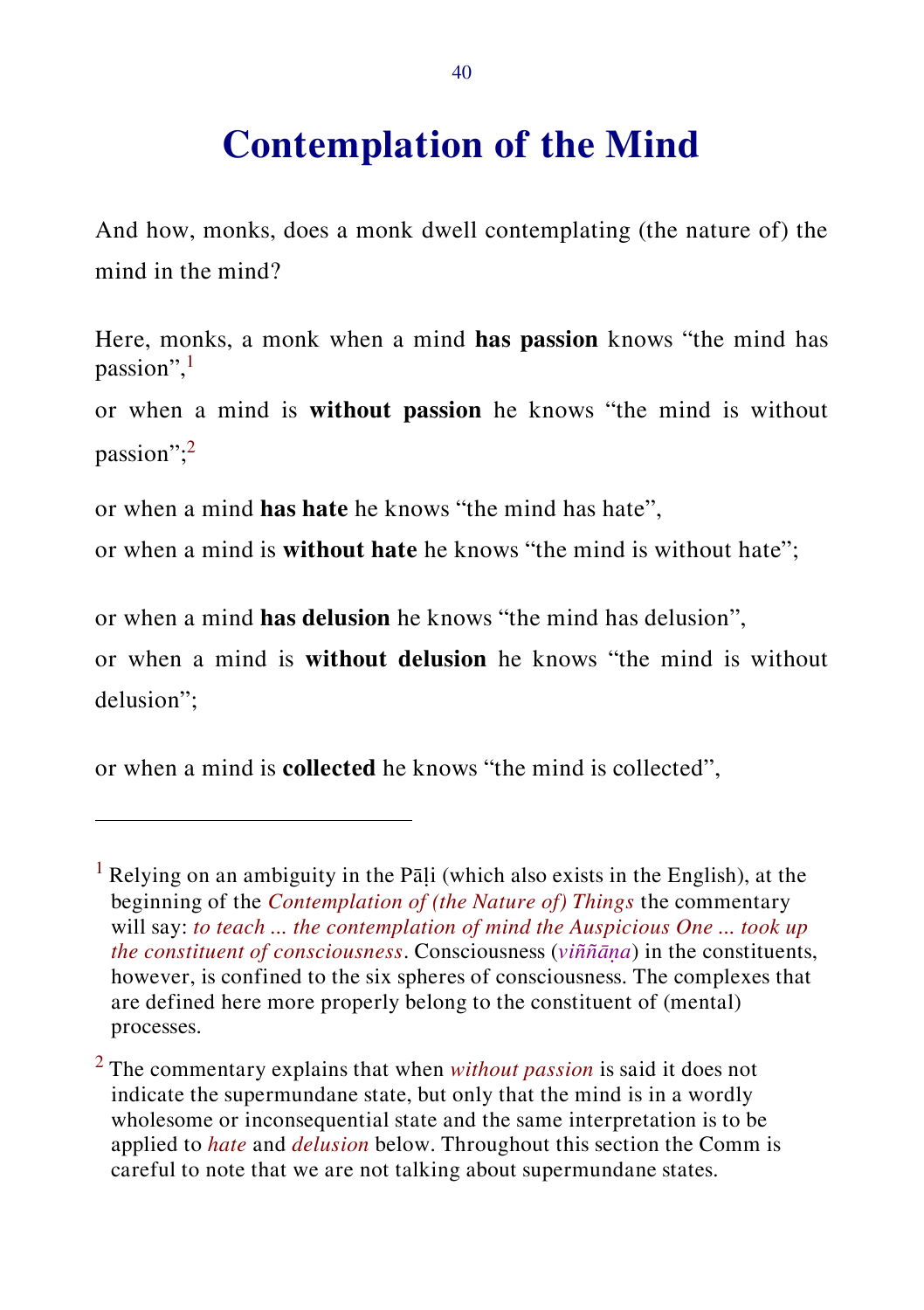## Contemplation of the Mind - 41

or when a mind is **scattered** he knows "the mind is scattered"; 1

or when a mind has **become very great** he knows "the mind has become very great",

or when a mind has **not become very great** he knows "the mind has not become very great";<sup>2</sup>

or when a mind is **surpassable** he knows "the mind is surpassable",

or when a mind is **unsurpassable** he knows "the mind is unsurpassable";

or when a mind is **concentrated** he knows "the mind is concentrated",

or when a mind is **not concentrated** he knows "the mind is not concentrated";<sup>3</sup>

or when a mind is **liberated** he knows "the mind is liberated",

 $\overline{a}$ 

or when a mind is **not liberated** he knows "the mind is not liberated".<sup>1</sup>

<sup>1</sup> Comm: *saṅkhittaṁ means fallen into sloth and torpor, this is therefore a name for a shrunken mind; scattered means having become agitated, this is therefore a name for the distracted mind*. I depart from the commentary here in my translation as the whole logic of this passage is that ethical opposites are being set in contrast, and *shrunken* on the one hand, and *distracted* on the other are not opposites ethically and therefore do not fit into this pattern. *Saṅkhittaṁ* literally means *thrown (or brought) together*, and *vikkhittaṁ* means *thrown apart*.

<sup>2</sup> Comm: *become very great means being conversant with the form and formless fields; not become very great means being conversant (only) with the sensual field*. Similarly for *surpassable & unsurpassable* below.

<sup>3</sup> Comm: *concentrated means he who has fixed concentration or access concentration; not concentrated (indicates being) devoid of both (types of) concentration*.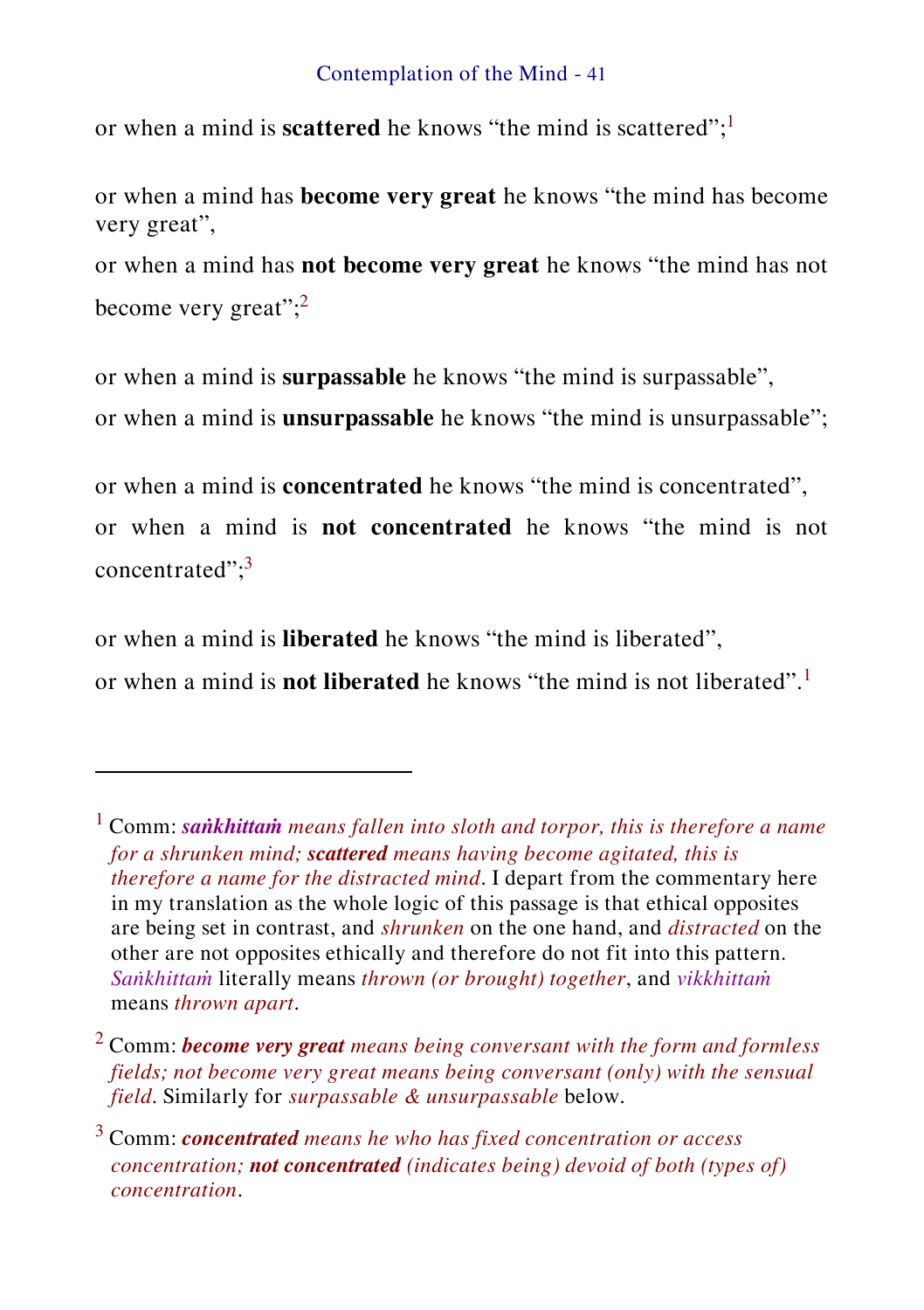\* \* \*

Thus he dwells contemplating (the nature of) the mind in the mind in regard to himself, or he dwells contemplating (the nature of) the mind in the mind in regard to others, or he dwells contemplating (the nature of) the mind in the mind in regard to himself and in regard to others, or he dwells contemplating the nature of origination in the mind, or he dwells contemplating the nature of dissolution in the mind, or he dwells contemplating the nature of origination and dissolution in the mind, or else mindfulness that "there is a mind" is established in him just as far as (is necessary for) a full measure of knowledge and a full measure of mindfulness, and he dwells independent, and without being attached to anything in the world.

In this way, monks, a monk dwells contemplating the (the nature of) the mind in the mind.

## *Contemplation of the Mind is Finished*

l

<sup>1</sup> Comm: *liberated means liberated by (replacing) this factor (with the opposite factor, during vipassanā meditation), and by withdrawing support (in absorption meditation); not liberated (indicates being) devoid of both (types of) liberation*. We can note here that the list of qualities in this section is ordered not according to logical opposites, but according to grammatical opposition.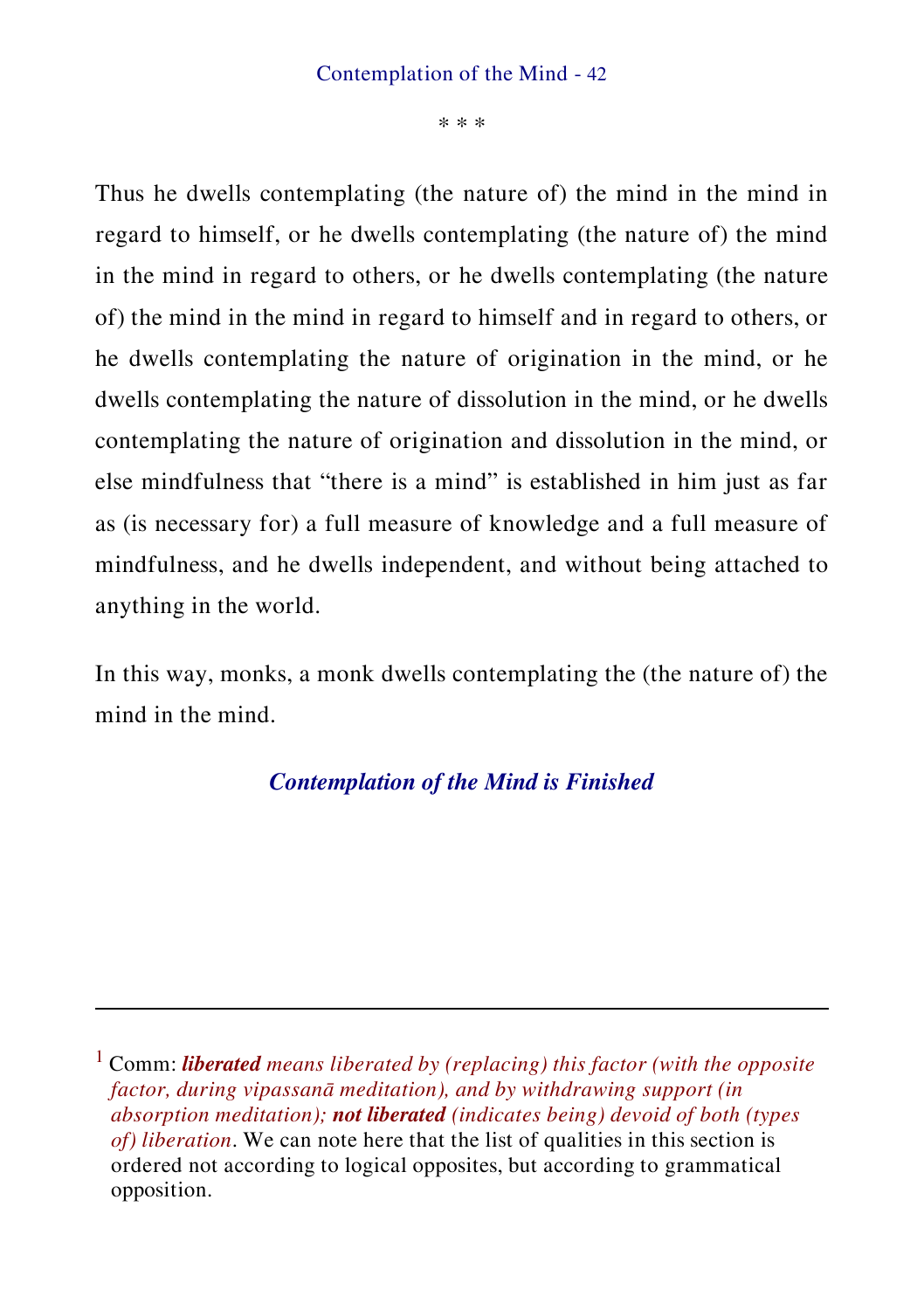# **The Section about the Hindrances**

And how, monks, does a monk dwell contemplating (the nature of) things in (various) things?<sup>1</sup> Here, monks, a monk dwells contemplating (the nature of) things in (various) things, in the five hindrances.

And how, monks, does a monk dwell contemplating (the nature of) things in (various) things, in the five hindrances?

Here, monks, a monk having **sensual desire** in himself<sup>2</sup> knows "there is sensual desire in myself"; or, not having sensual desire in himself he

l

<sup>1</sup> The commentary has 2 explanations for the meaning of *dhamma* in this section, one is that *Contemplation of the Body* dealt with form, *Contemplation of Feelings* and *Mind* dealt with the formless, and *Contemplation of (the Nature of) Things* deals with a mixture of form and formless; or, secondly, a division into the constituents was intended: *body* = *form*, *feelings*, *mind* = *consciousness*, and here *dhamma* = *perception* and *(mental) processes*. Translations usually follow the second of these explanations, giving *dhamma* the meaning of mental contents or mental objects. However, as noted above, *Contemplation of Mind* really deals with mental processes, not with the sense consciousness. As noted in the Introduction, in other versions of this teaching it appears that the original structure of this section only included the hindrances and the factors of awakening, which are both lists of ethical qualities of mind. I believe *dhamma* in this original context probably meant *ethical states*, a well-attested meaning for the word, but one no longer useable once the additions of the constituents, sense-spheres and truths have been included.

<sup>2</sup> Here *ajjhattaṁ* takes on another nuance. The parsing of the word is as *adhi-*, here meaning *in, within* + -*atta*, meaning the self, to be translated when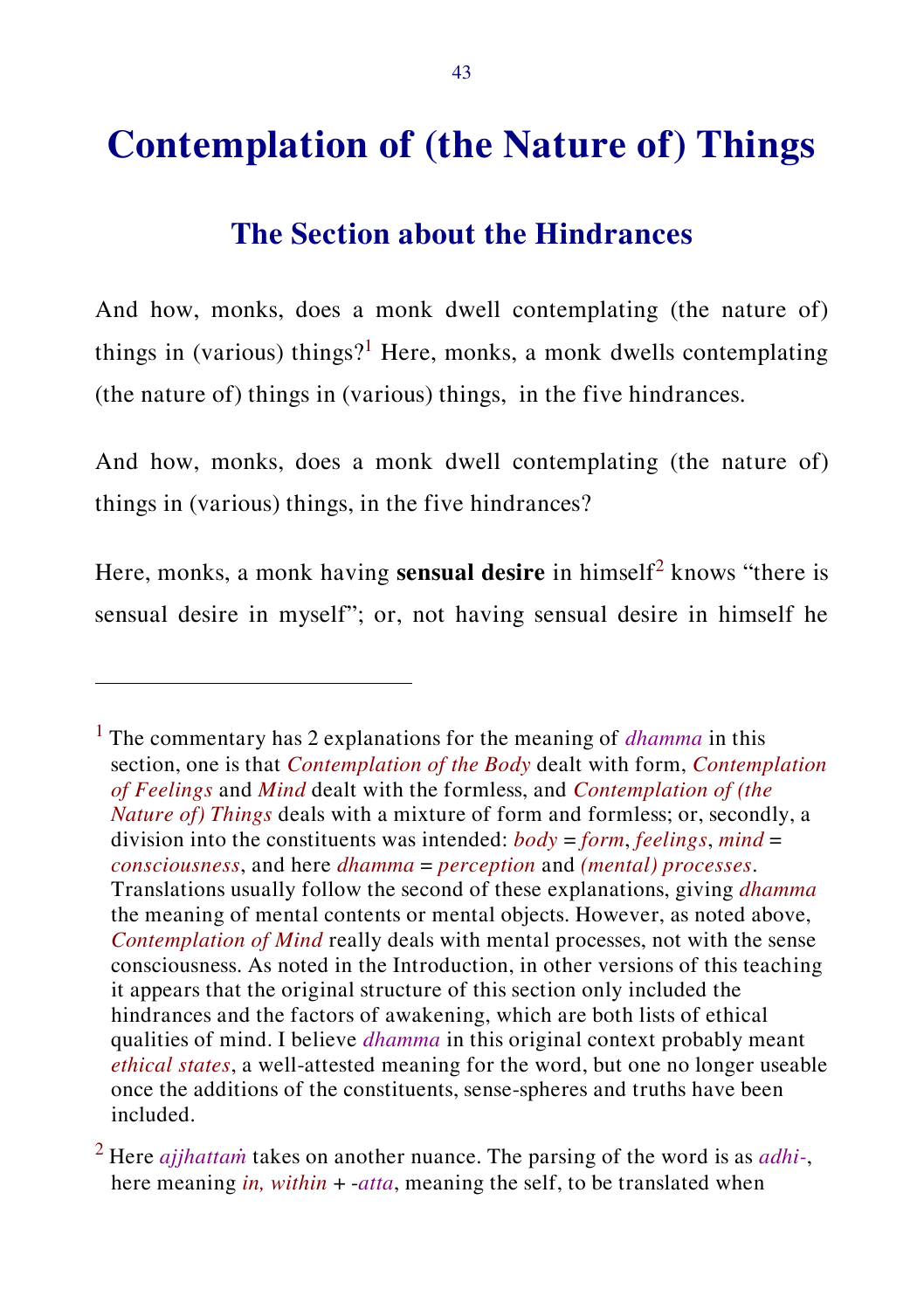knows "there is no sensual desire in myself". How there is an arising of sensual desire that has not arisen – that he knows; and how there is an abandonment of sensual desire that has arisen – that also he knows; and how there is a non-arising of abandoned sensual desire again in the future – that also he knows.<sup>1</sup>

Having **ill-will** in himself he knows "there is ill-will in myself"; or, not having ill-will in himself he knows "there is no ill-will in myself". How there is an arising of ill-will that has not arisen – that he knows; and how there is an abandonment of ill-will that has arisen – that also he knows; and how there is a non-arising of abandoned ill-will again in the future – that also he knows.

Having **sloth and torpor** in himself he knows "there is sloth and torpor in myself"; or, not having sloth and torpor in himself he knows "there is no sloth and torpor in myself". How there is an arising of sloth and torpor that has not arisen – that he knows; and how there is an abandonment of sloth and torpor that has arisen<sup>2</sup> – that also he knows;

standing alone as *oneself* (*himself*, *herself*, *itself*), according to context. In the next line, when in conjunction with *me* it becomes *myself*.

<sup>&</sup>lt;sup>1</sup> Many teachings these days seem to stop short at just knowing the state of the mind, but this in itself is not sufficient for the practice of mindfulness, which continues by elucidating the further skilful states of mind that need to be developed to be able to overcome the various sorts of defilements that can arise in the mind.

<sup>2</sup> Comm: *these six things lead to the giving up of sloth and torpor: grasping that the cause is in too much food, a complete change of the postures, applying the mind to the perception of light, dwelling in open grounds, having spiritual friendship and suitable talk*.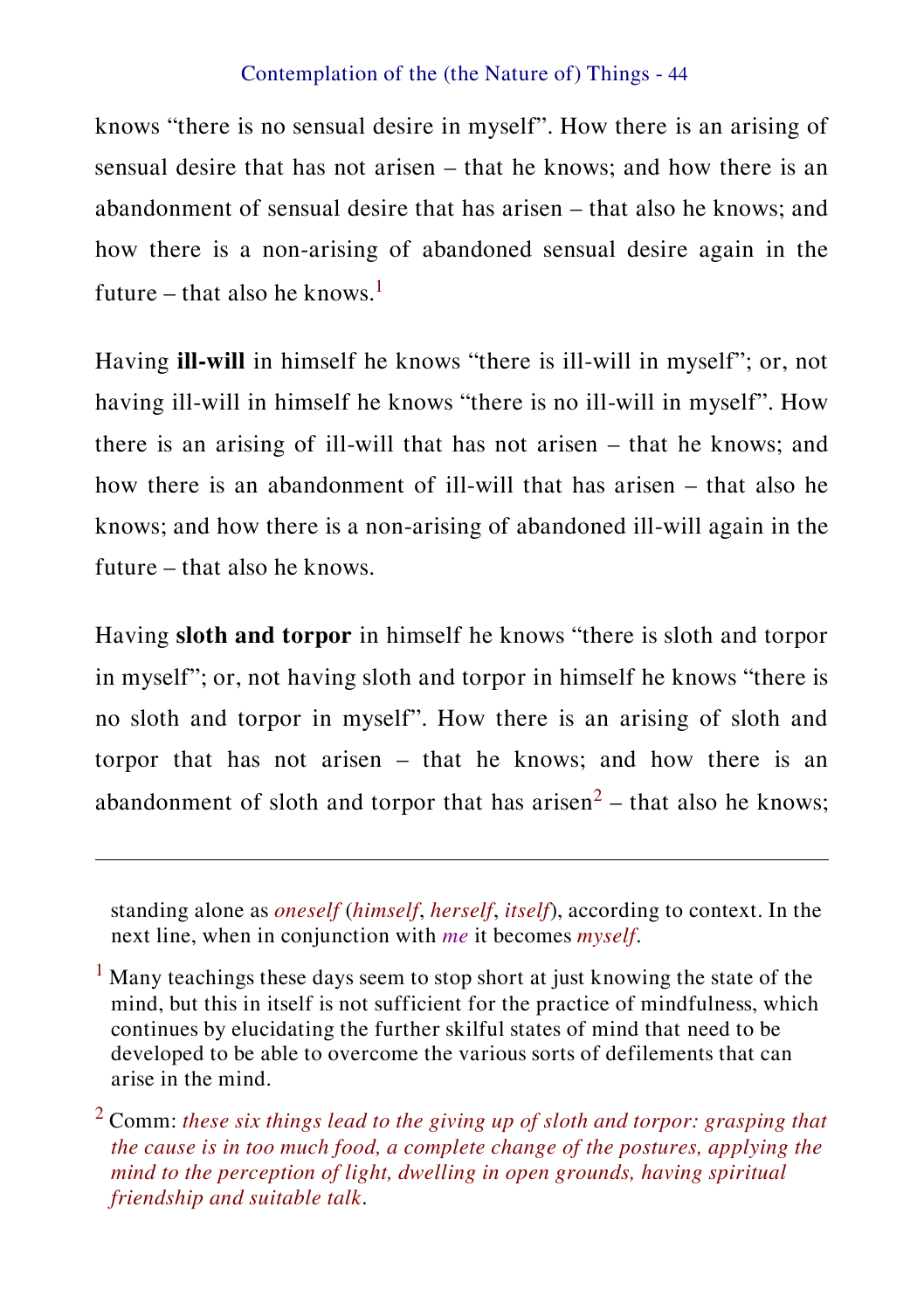and how there is a non-arising of abandoned sloth and torpor again in the future – that also he knows.

Having **agitation and worry** in himself he knows "there is agitation and worry in myself"; or, not having agitation and worry in himself he knows "there is no agitation and worry in myself". How there is an arising of agitation and worry that has not arisen – that he knows; and how there is an abandonment of agitation and worry that has arisen<sup>1</sup> – that also he knows; and how there is a non-arising of abandoned agitation and worry again in the future – that also he knows.

Having **doubt** in himself he knows "there is doubt<sup>2</sup> in myself"; or, not having doubt in himself he knows "there is no doubt in myself". How there is an arising of doubt that has not arisen – that he knows; and how there is an abandonment of doubt that has arisen – that also he knows; and how there is a non-arising of abandoned doubt again in the future – that also he knows.

\* \* \*

<sup>1</sup> Comm: *these six things lead to the giving up of agitation and worry: learning, questioning, gratitude towards the discipline, association with elders, having spiritual friendship and suitable talk*.

<sup>2</sup> *Vicikicchā* is from the verb *vicikicchati*. The verb is made from the prefix *vi*with the intensive verb *cikicchati* which is formed from  $\sqrt{c^{t}}$ , meaning, therefore, *to think and think*; the prefix *vi*- should be taken in the second sense given in PED: denoting *disturbance, seperation, mixing up*...: it thus means *thinking again and again in a mixed up way*.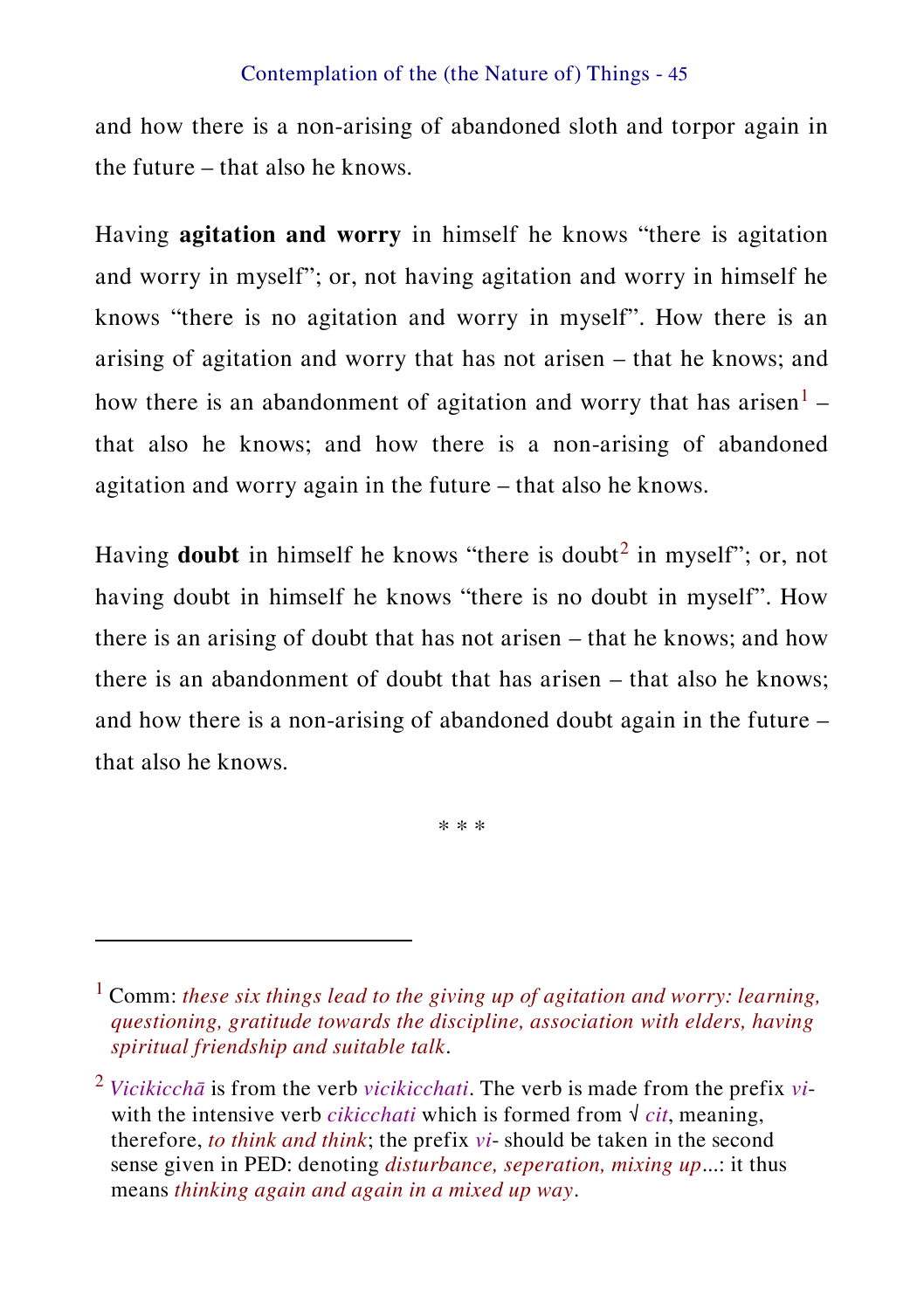Thus he dwells contemplating (the nature of) things in (various) things in regard to himself, or he dwells contemplating (the nature of) things in (various) things in regard to others, or he dwells contemplating (the nature of) things in (various) things in regard to himself and in regard to others, or he dwells contemplating the nature of origination in things, or he dwells contemplating the nature of dissolution in things, or he dwells contemplating the nature of origination and dissolution in things, or else mindfulness that "there are these (various) things" is established in him just as far as (is necessary for) a full measure of knowledge and a full measure of mindfulness, and he dwells independent, and without being attached to anything in the world.

In this way, monks, a monk dwells contemplating (the nature of) things in (various) things, in the five hindrances.

#### *The Section about the Hindrances is Finished*

# **The Section on the Constituents (of Mind & Matter)**

Moreover, monks, a monk dwells contemplating (the nature of) things in (various) things, in the five constituents (of mind and body) that provide fuel for attachment.<sup>1</sup>

<sup>1</sup> *Upādāna* has two meanings, *attachment* and *fuel*, and they are probably both implied in this context, hence the translation adopted here. *Pañcakkhandha* is commonly translated as the *five aggregates*, which had me scurrying to the dictionary when I first encountered it, as I had no idea what *aggregate* could mean in such a context. What it actually means, in more lucid English, is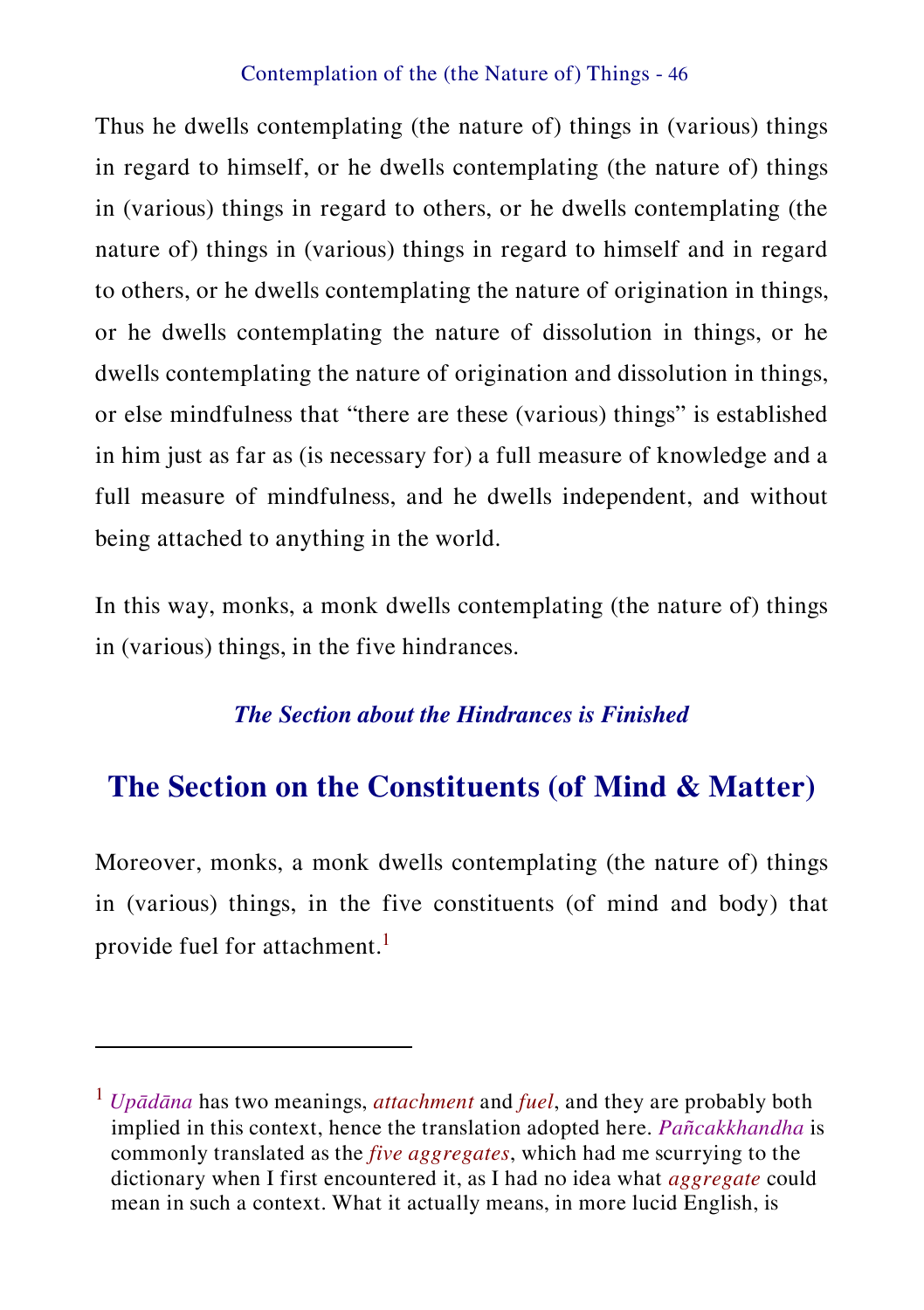And how, monks, does a monk dwell contemplating (the nature of) things in (various) things, in the five constituents (of mind and body) that provide fuel for attachment?

Here, monks, a monk (knows): "such is **form**, such is the origination of form, such is the passing away of form; such is **feeling**, such is the origination of feeling, such is the passing away of feeling; such is **perception**, such is the origination of perception, such is the passing away of perception; such are **(mental) processes**, such is the origination of (mental) processes, such is the passing away of (mental) processes; such is **consciousness**, such is the origination of consciousness, such is the passing away of consciousness".

\* \* \*

Thus he dwells contemplating (the nature of) things in (various) things in regard to himself, or he dwells contemplating (the nature of) things in (various) things in regard to others, or he dwells contemplating (the nature of) things in (various) things in regard to himself and in regard to others, or he dwells contemplating the nature of origination in things, or he dwells contemplating the nature of dissolution in things, or he dwells contemplating the nature of origination and dissolution in things, or else mindfulness that "there are these (various) things" is established in him just as far as (is necessary for) a full measure of knowledge and a

*constituent*, which is the translation adopted here. As what they constitute may not be altogether clear there is the explanatory addition in brackets.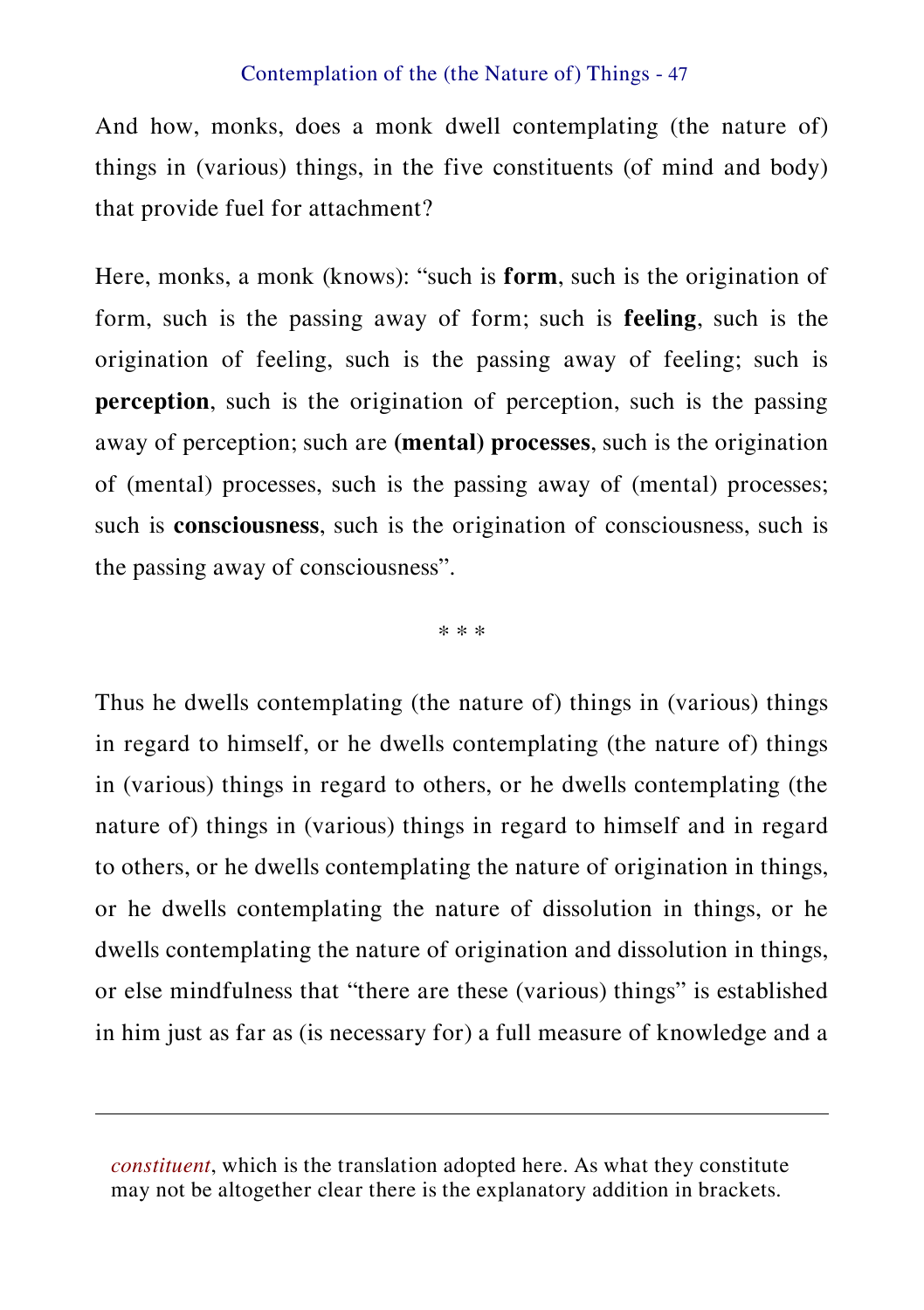full measure of mindfulness, and he dwells independent, and without being attached to anything in the world.

In this way, monks, a monk dwells contemplating (the nature of) things in (various) things, in the five constituents (of mind and body) that provide fuel for attachment.

## *The Section on the Constituents is Finished*

# **The Section on the Sense-Spheres**

Moreover, monks, a monk dwells contemplating (the nature of) things in (various) things, in the six internal and external sense-spheres.<sup>1</sup>

And how, monks, does a monk dwell contemplating (the nature of) things in (various) things, in the six internal and external sense-spheres?

Here, monks, a monk knows the **eye**, and he knows **forms**; and the fetter<sup>2</sup> that arises dependent on the pair of them<sup>1</sup> – that also he knows.

 $<sup>1</sup>$  In the Dhamma the sense-spheres include the five physical senses as well as</sup> the mind. These are then further divided into the internal sense-spheres: eye, ear, nose, tongue, body and mind; and their external equivalents: forms, sounds, smells, tastes, tangibles and thoughts. These form the basis for sensual attachment.

<sup>2</sup> Ten fetters are mentioned in the commentary (to MN 10): *the passion for sense-desire* (*kāmarāga*), *revulsion* (*paṭigha*), *conceit* (*māna*), *views* (*diṭṭhi*), *doubt* (*vicikicchā*), *grasping at virtue and practice* (*sīlabbataparāmāsa*), *passion for existence* (*bhavarāga*), *jealousy* (*issā*), *selfishness* (*macchariya*) and *ignorance* (*āvijjā*). This is an Abhidhammic list, which differs from the fetters normally listed in the discourses (at DN 6, etc.)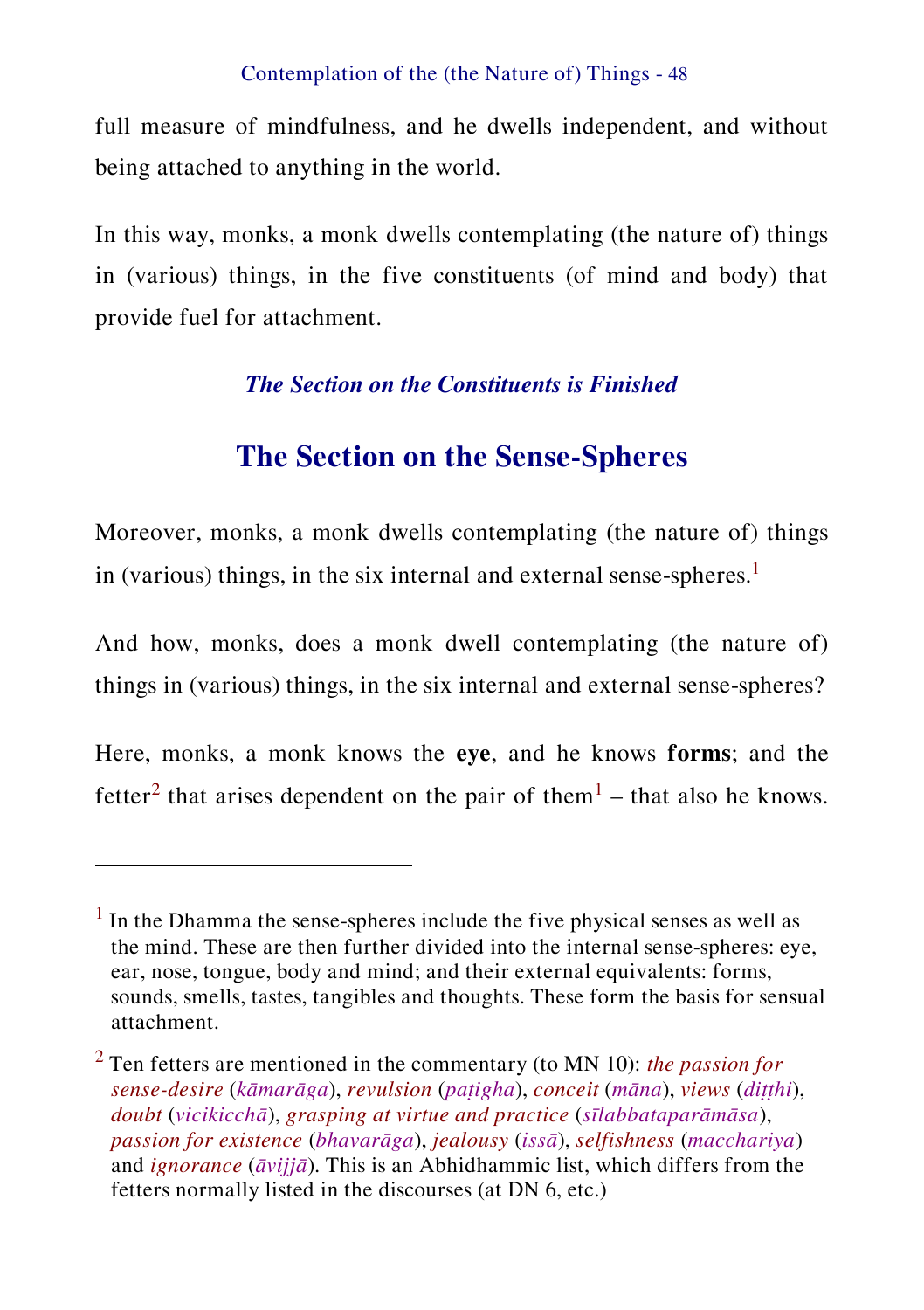How there is an arising of a fetter that has not arisen – that he knows; and how there is an abandonment of a fetter that has arisen – that also he knows; and how there is a non-arising of an abandoned fetter again in the future<sup>2</sup> – that also he knows.

He knows the **ear**, and he knows **sounds**, and the fetter that arises dependent on the pair of them – that also he knows. How there is an arising of a fetter that has not arisen – that he knows; and how there is an abandonment of a fetter that has arisen – that also he knows; and how there is a non-arising of an abandoned fetter again in the future – that also he knows.

He knows the **nose**, and he knows **smells**, and the fetter that arises dependent on the pair of them – that also he knows. How there is an arising of a fetter that has not arisen – that he knows; and how there is an abandonment of a fetter that has arisen – that also he knows; and how there is a non-arising of an abandoned fetter again in the future – that also he knows.

 $<sup>1</sup>$  This is an important principle in the Dhamma: the fetter is not the eve, and</sup> similarly it is not the form (and not the ear or sound, nor any of the other pairs mentioned). The fetter arises dependent on them, but it is the mental defilement which is the fetter, and it is perfectly possible to have eyes and forms without the fetter (see SN 41.1).

 $2$  According to the commentary here views, doubt, grasping at virtue and practice, jealousy and selfishness are thrown off at the first stage of Awakening (*sotāpatti*); gross sense-desire and revulsion by the second stage (*sakadāgāmitā*) and even subtle forms of the same by the third stage (*anāgāmitā*); and conceit, passion for existence and ignorance by the fourth and final stage (*arahatta*).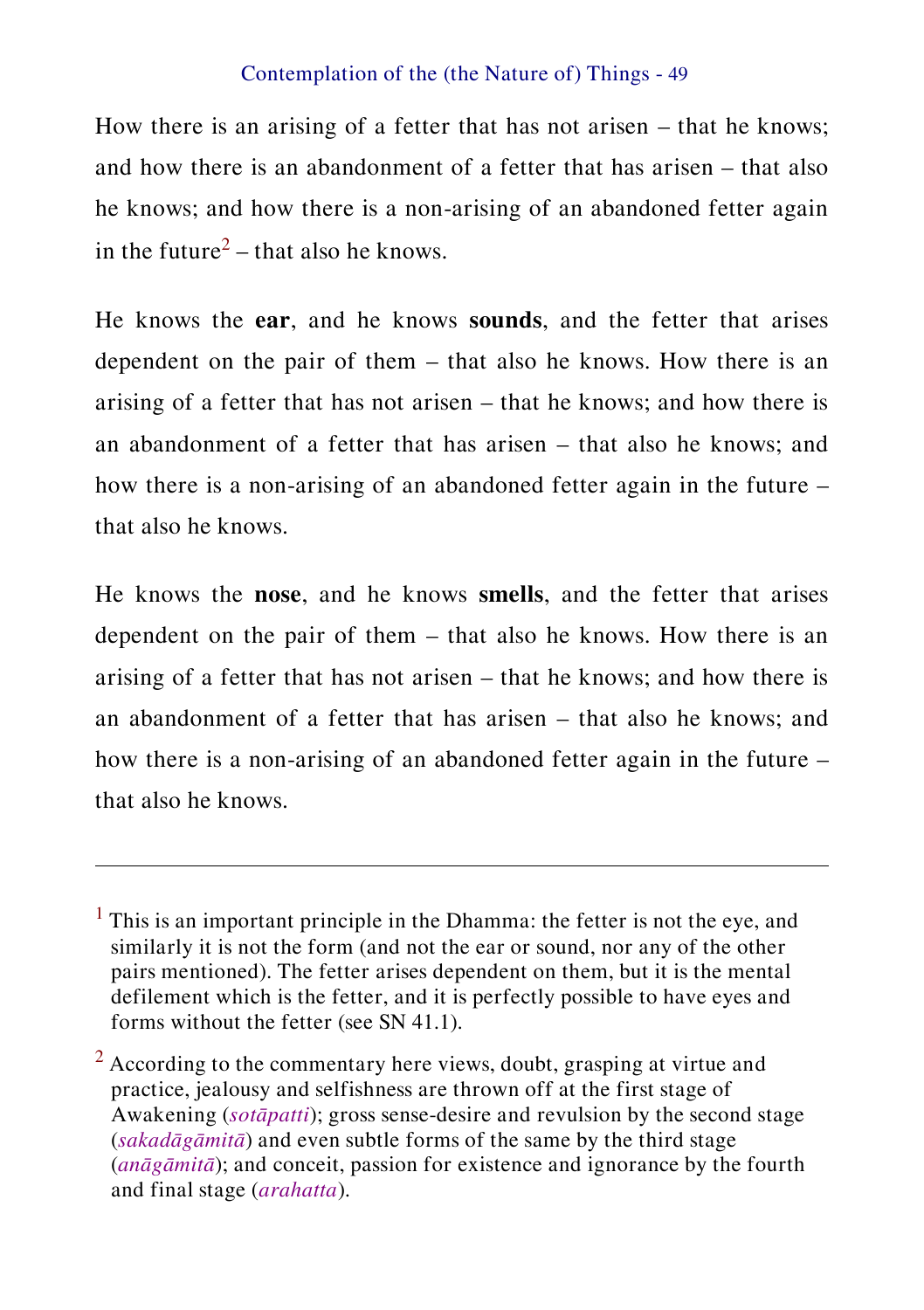He knows the **tongue**, and he knows **tastes**, and the fetter that arises dependent on the pair of them – that also he knows. How there is an arising of a fetter that has not arisen – that he knows; and how there is an abandonment of a fetter that has arisen – that also he knows; and how there is a non-arising of an abandoned fetter again in the future – that also he knows.

He knows the **body**, and he knows **tangibles**, and the fetter that arises dependent on the pair of them – that also he knows. How there is an arising of a fetter that has not arisen – that he knows; and how there is an abandonment of a fetter that has arisen – that also he knows; and how there is a non-arising of an abandoned fetter again in the future – that also he knows.

He knows the **mind**, and he knows **thoughts**, and the fetter that arises dependent on the pair of them – that also he knows. How there is an arising of a fetter that has not arisen – that he knows; and how there is an abandonment of a fetter that has arisen – that also he knows; and how there is a non-arising of an abandoned fetter again in the future – that also he knows.

\* \* \*

Thus he dwells contemplating (the nature of) things in (various) things in regard to himself, or he dwells contemplating (the nature of) things in (various) things in regard to others, or he dwells contemplating (the nature of) things in (various) things in regard to himself and in regard to others, or he dwells contemplating the nature of origination in things,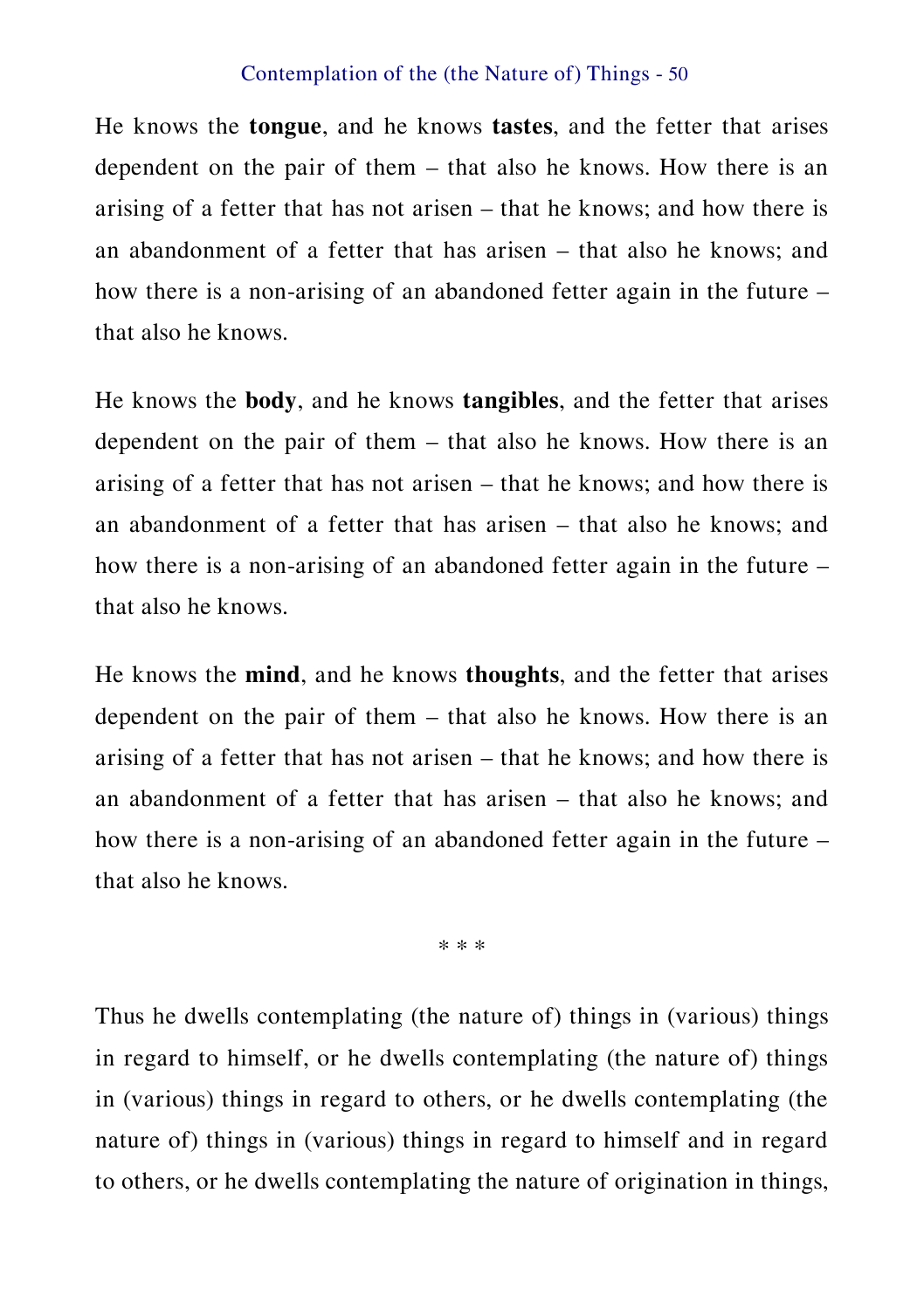or he dwells contemplating the nature of dissolution in things, or he dwells contemplating the nature of origination and dissolution in things, or else mindfulness that "there are these (various) things" is established in him just as far as (is necessary for) a full measure of knowledge and a full measure of mindfulness, and he dwells independent, and without being attached to anything in the world.

In this way, monks, a monk dwells contemplating (the nature of) things in (various) things, in the six internal and external sense-spheres.

# *The Section on the Sense-Spheres is Finished*

# **The Section about the Factors of Awakening**

Moreover, monks, a monk dwells contemplating (the nature of) things in (various) things, in the seven factors of Awakening.<sup>1</sup>

And how, monks, does a monk dwell contemplating (the nature of) things in (various) things, in the seven factors of Awakening?<sup>2</sup>

l

<sup>1</sup> *Bojjhaṅga > Bodhy + aṅga, Bodhi + aṅga*. From √ *budh*, the primal meaning of which is *to awaken*. Through development *bodhi* also means *to understand*, hence the alternative translation *Enlightenment*. The commentary allows for both meanings: *the seven harmonious qualities by which he completely awakens, rises from the sleep of the corruptions, or penetrates the Truths, those harmonious qualities are (called) Complete Awakening*.

<sup>&</sup>lt;sup>2</sup> When we look at the structure of this section we can see that it follows the same model as the Hindrances above. These two sections appear to be the earliest and most original form of the Dhammānupassanā, to which the others were later added in the centuries following the parinibbāna.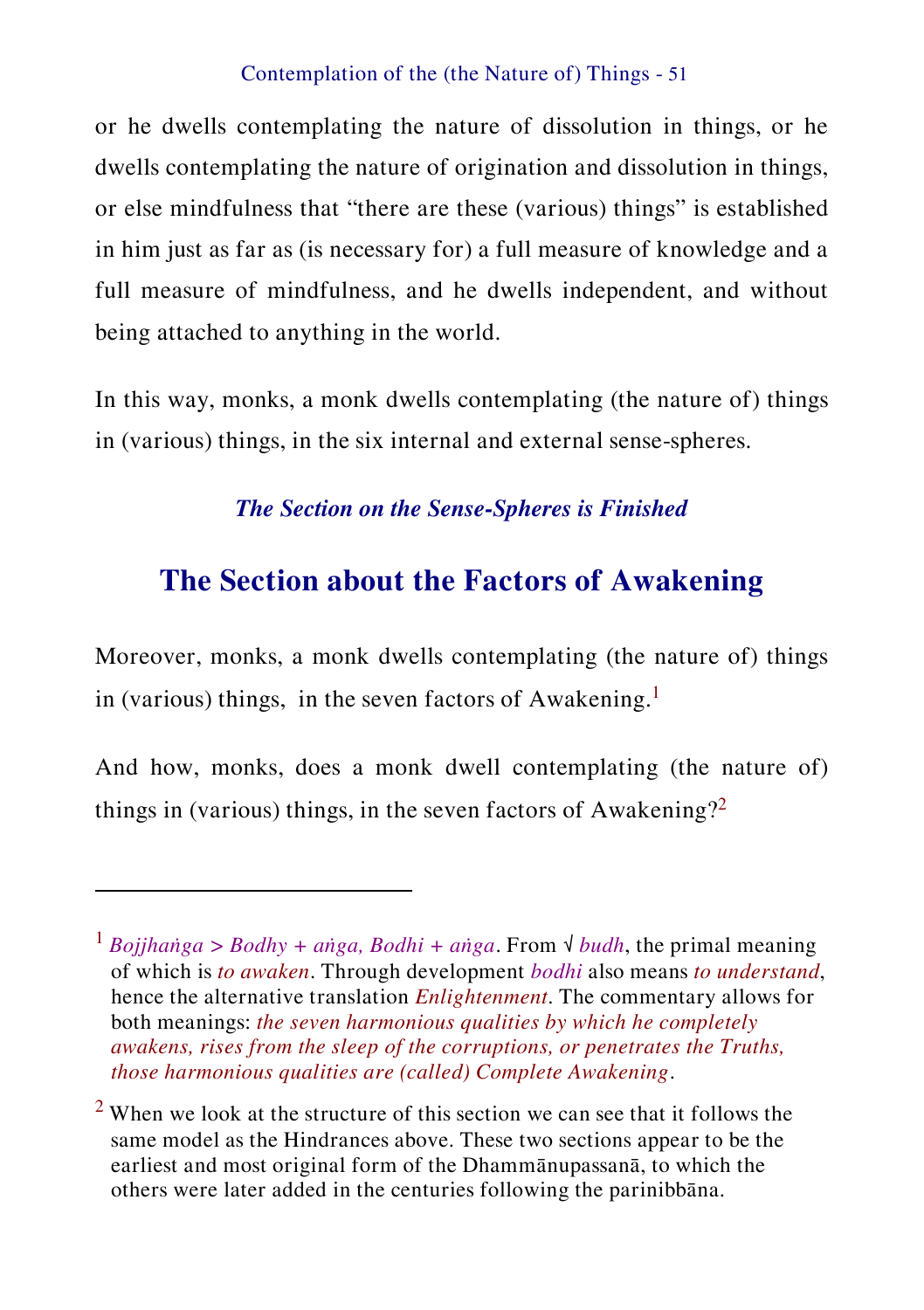Here, monks, a monk having the **Mindfulness factor of Complete Awakening** in himself knows "there is the Mindfulness factor of Complete Awakening in myself"; or, not having the Mindfulness factor of Complete Awakening in himself he knows "there is no Mindfulness factor of Complete Awakening in myself". How there is an arising of the Mindfulness factor of Complete Awakening that has not arisen – that he knows; and how there is fulfilment of the development of the Mindfulness factor of Complete Awakening that has arisen – that also he knows.

Having the **Investigation of the (nature) of things<sup>1</sup> factor of Complete Awakening** in himself he knows "there is the Investigation of the (nature) of things factor of Complete Awakening in myself"; or, not having the Investigation of the (nature) of things factor of Complete Awakening in himself he knows "there is no Investigation of the (nature) of things factor of Complete Awakening in myself". How there is an arising of the Investigation of the (nature) of things factor of Complete Awakening that has not arisen – that he knows; and how there is fulfilment of the development of the Investigation of the

l

<sup>1</sup> Again here we can see a play on words, because *dhamma*, which is *the Teaching of Lord Buddha*, is also *the true nature of things*, and ultimately they are not different from one another, but in translation we have to choose the meaning that is most important to convey.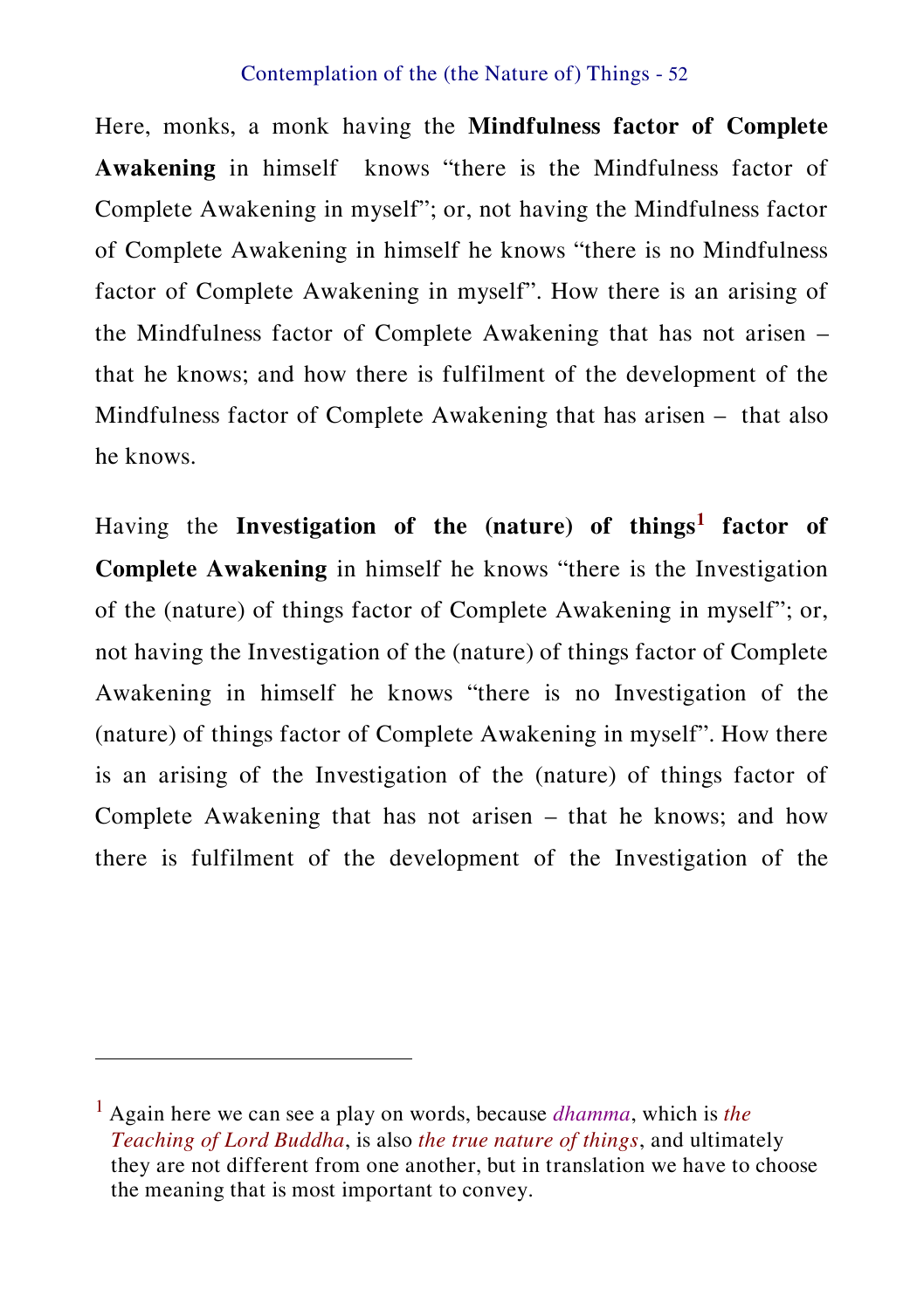(nature) of things factor of Complete Awakening that has arisen (until) it comes to fulfilment<sup>1</sup> –that also he knows.

Having the **Energy factor of Complete Awakening** in himself he knows "there is the Energy factor of Complete Awakening in myself"; or, not having the Energy factor of Complete Awakening in himself he knows "there is no Energy factor of Complete Awakening in myself". How there is an arising of the Energy factor of Complete Awakening that has not arisen – that he knows; and how there is fulfilment of the development of the Energy factor of Complete Awakening that has arisen – that also he knows.

Having the **Joyful-Interest factor of Complete Awakening**<sup>2</sup> in himself he knows "there is the Joy factor of Complete Awakening in myself"; or, not having the Joyful-Interest factor of Complete Awakening in himself he knows "there is no Joyful-Interest factor of Complete

 $\overline{a}$ 

<sup>2</sup> Comm: *these eleven things lead to the arising of the Joyful-Interest factor of Complete Awakening: recollection of the Buddha; recollection of the Dhamma, Saṅgha, virtue, generosity, and the gods; recollection of peace; avoidance of rough people; association with admirable people; reflection on discourses that inspire confidence; and being intent upon it* (not: *the inclination towards joy*, as translated in Way [pg. 163], which is too passive deliberately cultivating it is what is meant). *Pīti* is defined as fivefold: *slight joyful-interest, momentary joyful-interest, reoccurring joyful-interest, transporting joyful-interest, suffusing joyful-interest*. The common translation of *pīti* as *rapture* would seem to apply only to the last of these.

 $1$  SN Bojjhaṅgasaṁyuttaṁ (46.2) asks how this factor comes to fulfilment, and answers: *there are, monks, things that are wholesome and unwholesome, blameworthy and blameless, despicable and excellent, things that resemble the dark and the bright, herein he should be one who makes much of wise reflection (on these things)*.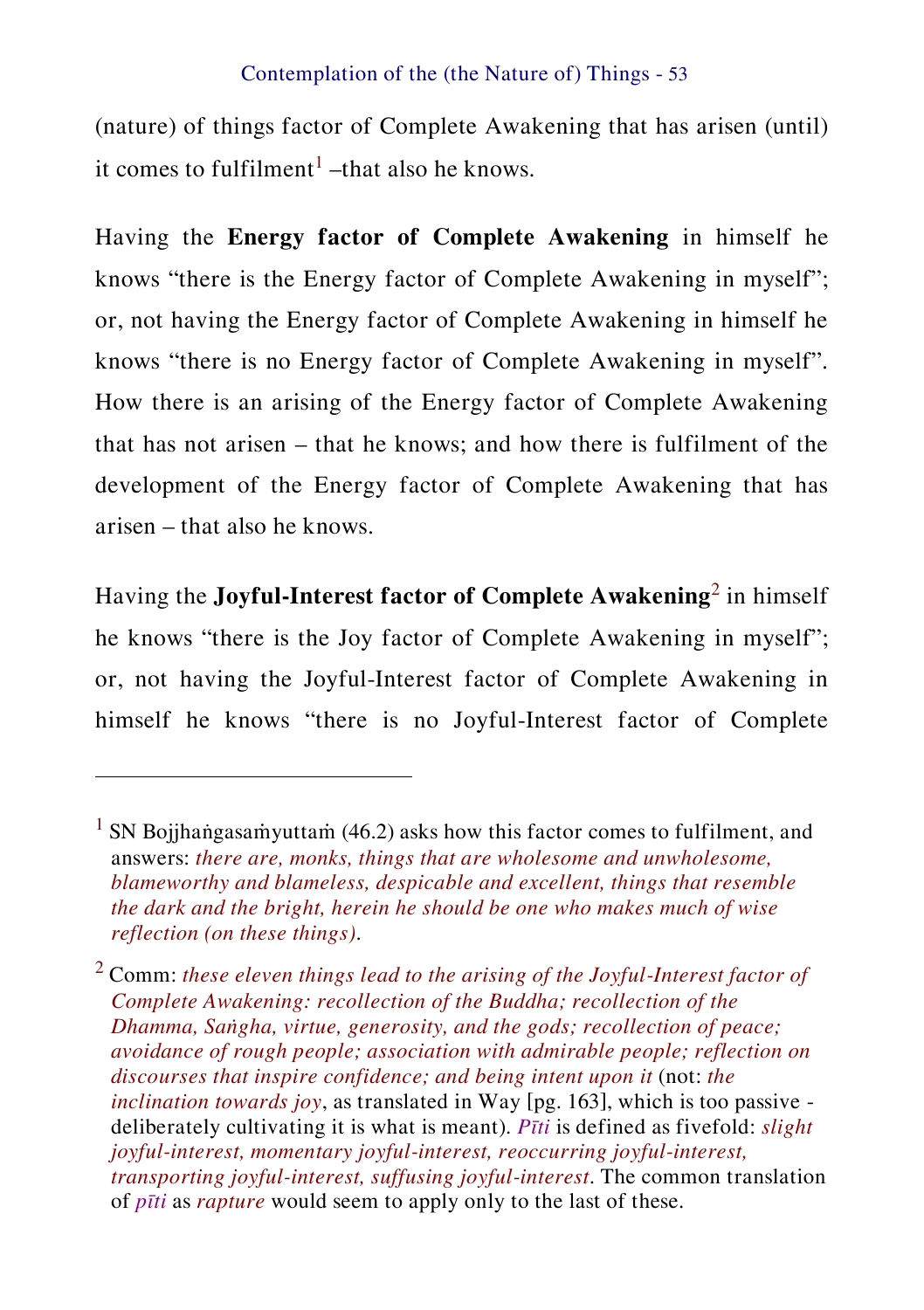Awakening in myself". How there is an arising of the Joyful-Interest factor of Complete Awakening that has not arisen – that he knows; and how there is fulfilment of the development of the Joyful-Interest factor of Complete Awakening that has arisen – that also he knows.

Having the **Calmness<sup>1</sup> factor of Complete Awakening** in himself he knows "there is the Calmness factor of Complete Awakening in myself"; or, not having the Calmness factor of Complete Awakening in himself he knows "there is no Calmness factor of Complete Awakening in myself". How there is an arising of the Calmness factor of Complete Awakening that has not arisen – that he knows; and how there is fulfilment of the development of the Calmness factor of Complete Awakening that has arisen – that also he knows.

Having the **Concentration factor of Complete Awakening** in himself he knows "there is the Concentration factor of Complete Awakening in myself"; or, not having the Concentration factor of Complete Awakening in himself he knows "there is no Concentration factor of Complete Awakening in myself". How there is an arising of the Concentration factor of Complete Awakening that has not arisen – that he knows; and how there is fulfilment of the development of the Concentration factor of Complete Awakening that has arisen – that also he knows.

<sup>1</sup> *Passaddhi* is derived from the verb *passambhati*, *calms, quiets, allays*. Another word used in this discourse from the same root is *passambhayaṁ*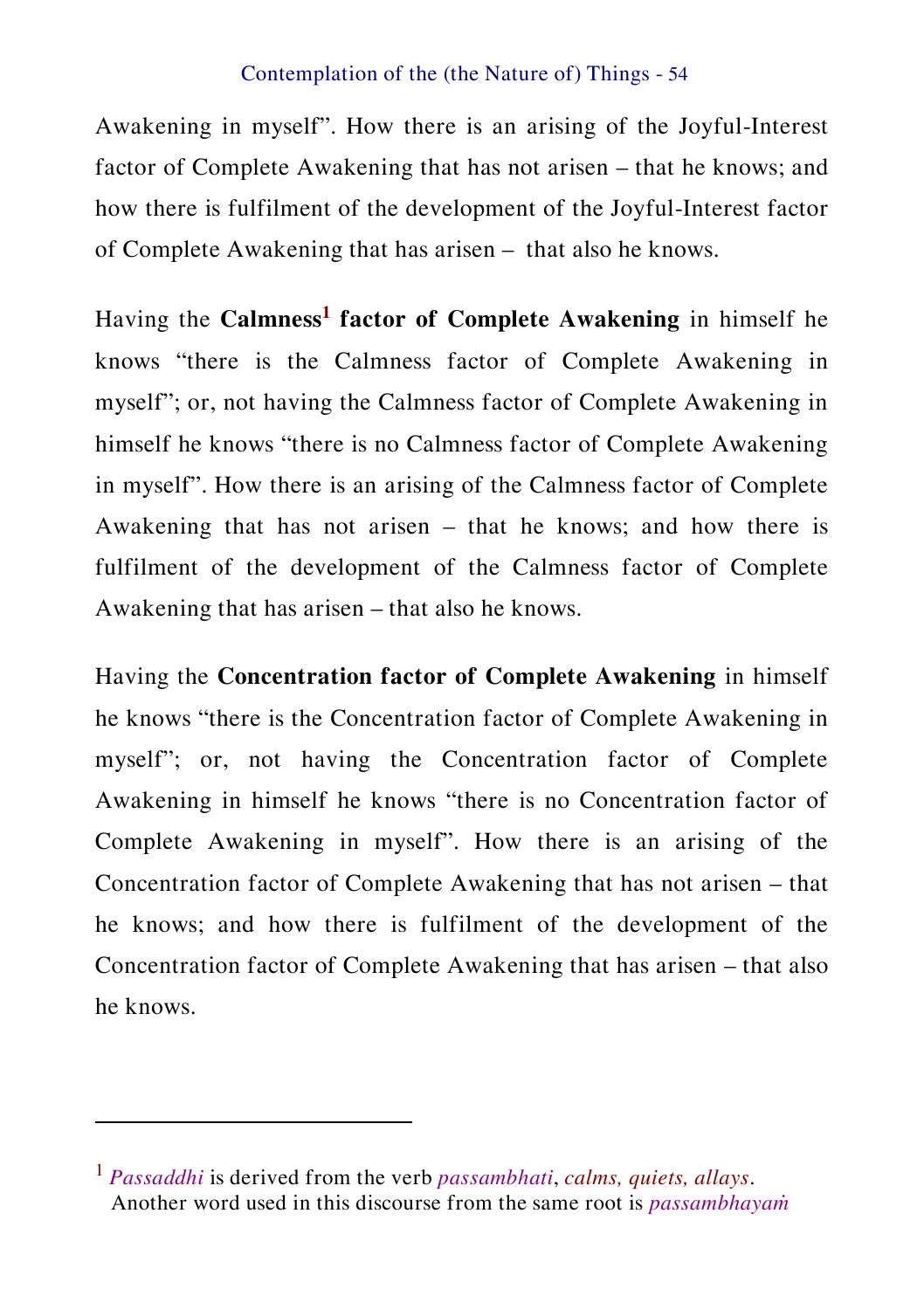Having the **Equanimity factor of Complete Awakening** in himself he knows "there is the Equanimity factor of Complete Awakening in myself"; or, not having the Equanimity factor of Complete Awakening in himself he knows "there is no Equanimity factor of Complete Awakening in myself". How there is an arising of the Equanimity factor of Complete Awakening that has not arisen – that he knows; and how there is fulfilment of the development of the Equanimity factor of Complete Awakening that has arisen – that also he knows.

\* \* \*

Thus he dwells contemplating (the nature of) things in (various) things in regard to himself, or he dwells contemplating (the nature of) things in (various) things in regard to others, or he dwells contemplating (the nature of) things in (various) things in regard to himself and in regard to others, or he dwells contemplating the nature of origination in things, or he dwells contemplating the nature of dissolution in things, or he dwells contemplating the nature of origination and dissolution in things, or else mindfulness that "there are (various) things" is established in him just as far as (is necessary for) a full measure of knowledge and a full measure of mindfulness, and he dwells independent, and without being attached to anything in the world.

(present participle from causative *passambheti*) in the *Ānāpānapabbaṁ* at the beginning of the Contemplation of the Body section.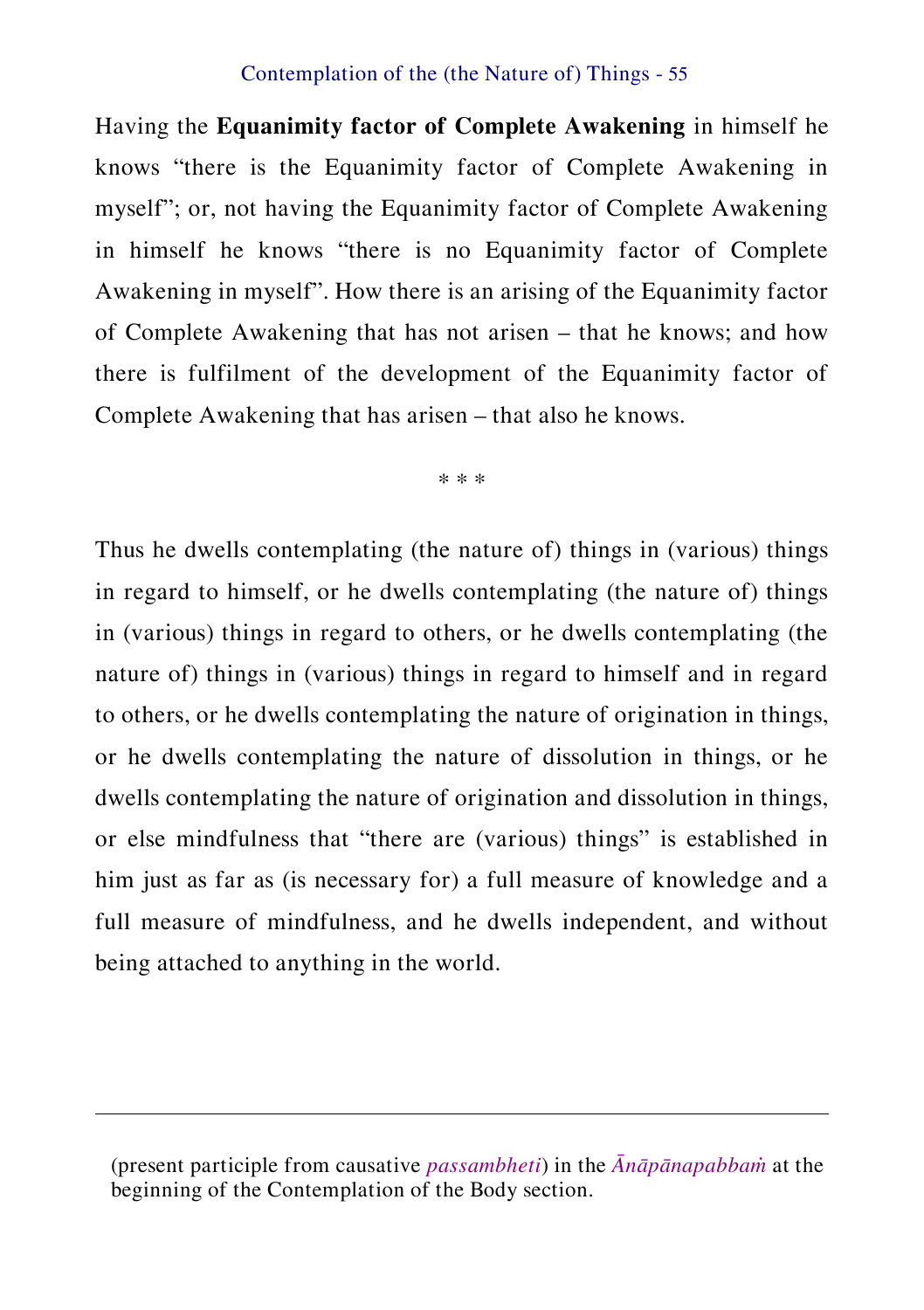In this way, monks, a monk dwells contemplating (the nature of) things in (various) things, in the seven Factors of Awakening.

# *The Section about the Factors of Awakening is Finished*

# **The Section about the Four Truths**

Moreover, monks, a monk dwells contemplating (the nature of) things in (various) things, in the Four Noble Truths.

And how, monks, does a monk dwell contemplating (the nature of) things in (various) things, in the Four Noble Truths?

Here, monks, a monk knows as it really is "this is **Suffering**",

he knows as it really is "this is the **Origination of Suffering**",

he knows as it really is "this is the **Cessation of Suffering**",

he knows as it really is "this is the **Practice Leading to the Cessation of Suffering**".<sup>1</sup>

# **The Truth of Suffering<sup>2</sup>**

Now what, monks, is the Noble Truth of Suffering?<sup>1</sup>

<sup>&</sup>lt;sup>1</sup> In the Satipaṭṭhānasuttaṁ of Majjhimanikāya, this is the end of the The Section about the Four Truths, only here in the Mahā- is it elaberated on.

 $2$  From here on the analysis of the truths corresponds closely to Ven. Sāriputta's exposition of the same subject in The Discourse giving the Analysis of the Truths (M. 141, which has some small variations), but with the analysis of the 2nd and 3rd truths greatly expanded.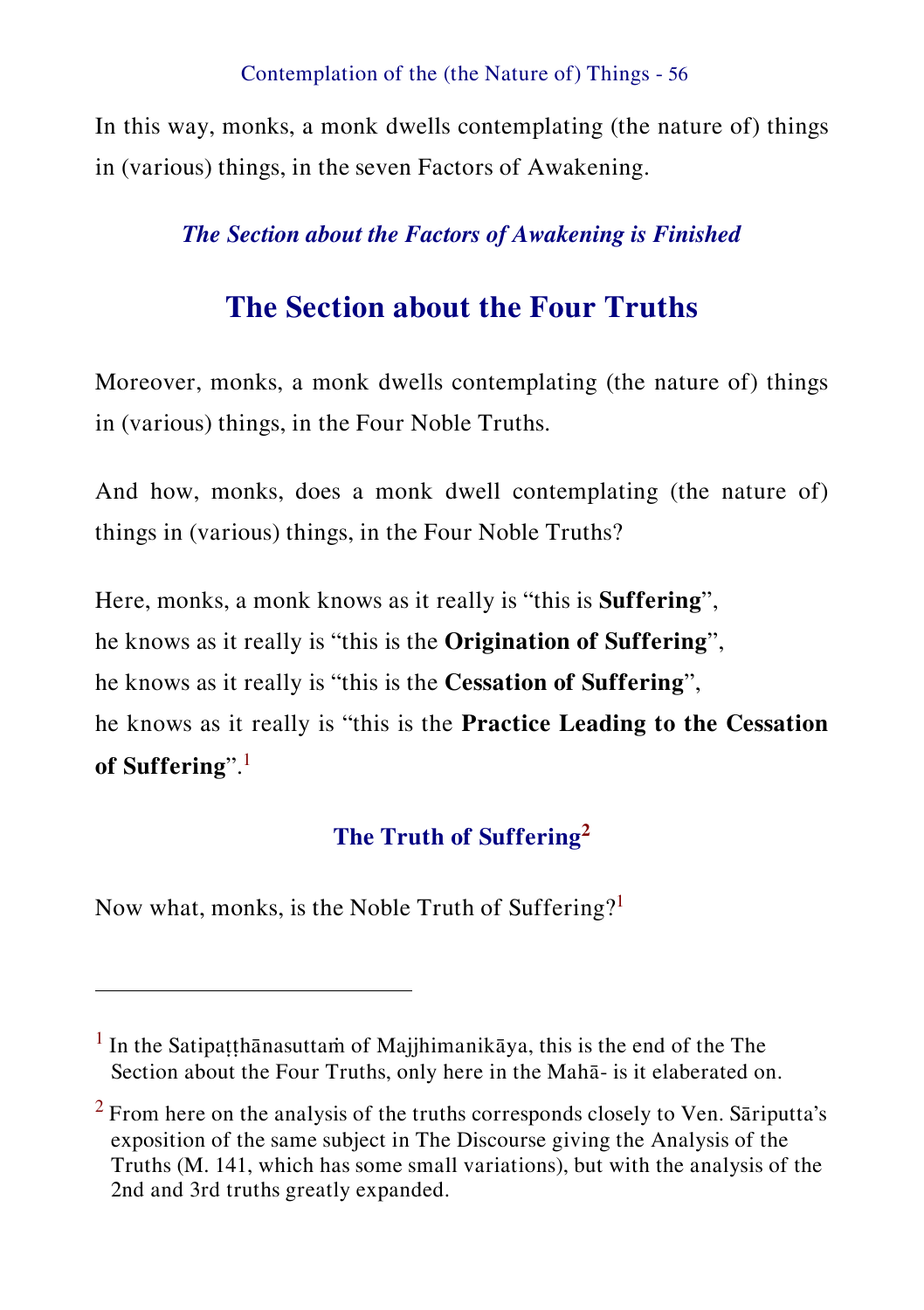Birth is suffering also old age is suffering also death is suffering also grief, lamentation, pain, sorrow, and despair, is suffering also being joined to what is not liked is suffering, also being parted from what is liked is suffering.<sup>2</sup> also not to obtain that which one longs for is suffering in brief, the five constituents (of mind and body) that provide fuel for attachment are suffering.<sup>3</sup>

Now what, monks, is **birth**?

l

<sup>1</sup> *Dukkha* is the same word that is used in the analysis of the feelings, meaning there: *unpleasant (feeling)*. This is unfortunate as people tend to think it has the same meaning here, which is not the case. Even pleasant feeling is impermanent and therefore *dukkha* in this sense (though it is not *dukkhavedanā*, of course). A more comprehensive translation might be *unsatisfactoriness* (and its cognates), a word too cumbersome to use without risking sounding pedantic, but good to bear in mind as a meaning for dukkha.

 $2$  PTS omits these two lines, saying they might be an addition from The Discourse that Set the Dhamma Wheel Rolling (the First Discourse of the Buddha), but is then also forced to omit the later text that explains these lines. However, the explanation does not occur in the first discourse, or anywhere else in the early texts except in the Satipatthana discourses, so that it seems that if they are genuine they must belong here.

 $3$  To reiterate, it is not that the constituents are always suffering as in the examples given above (like birth, etc.), though they are always prone to it, rather it is that being impermanent they can never provide complete satisfaction.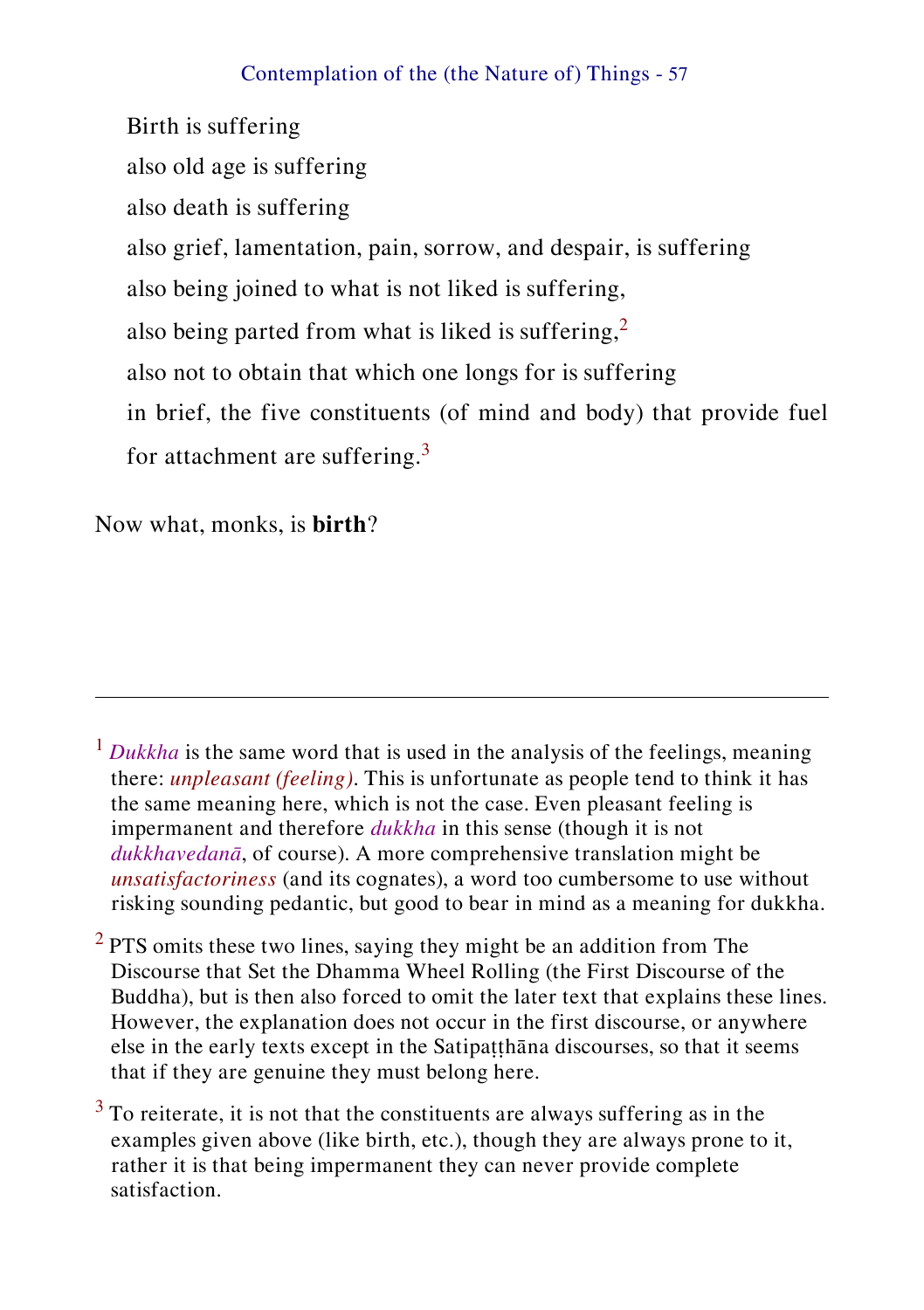For the various beings in the various classes of beings (there is) birth, being born, appearing, turning  $up;$ <sup>1</sup> the manifestation of the constituents (of mind and body), the acquisition of the sense spheres:

this, monks, is called birth.

Now what, monks, is **old age**? 2

For the various beings in the various classes of beings there is old age, agedness, broken teeth, greying hair, and wrinkled skin; the dwindling away of the life span, the decay of the sense faculties:

this, monks, is called old age.

Now what, monks, is **death**?

For the various beings in the various classes of beings there is a fall, a falling away, a breaking up, a disappearance, a dying, a death, a making of time; the break up of the constituents (of mind and body), the throwing off of the body; the cutting off of the life faculty:

this, monks, is called death.

<sup>&</sup>lt;sup>1</sup> We can see here the methodology employed with definitions in the early texts, which is to define terms by synonyms, so their actual usage in the particular context can be clearly understood.

<sup>2</sup> Here is a good example of the methodology at work: *jarā* in its most general sense means *maturing*, which can of course have a positive sense. But in this context it doesn't mean so much *maturing*, as *over-maturing*.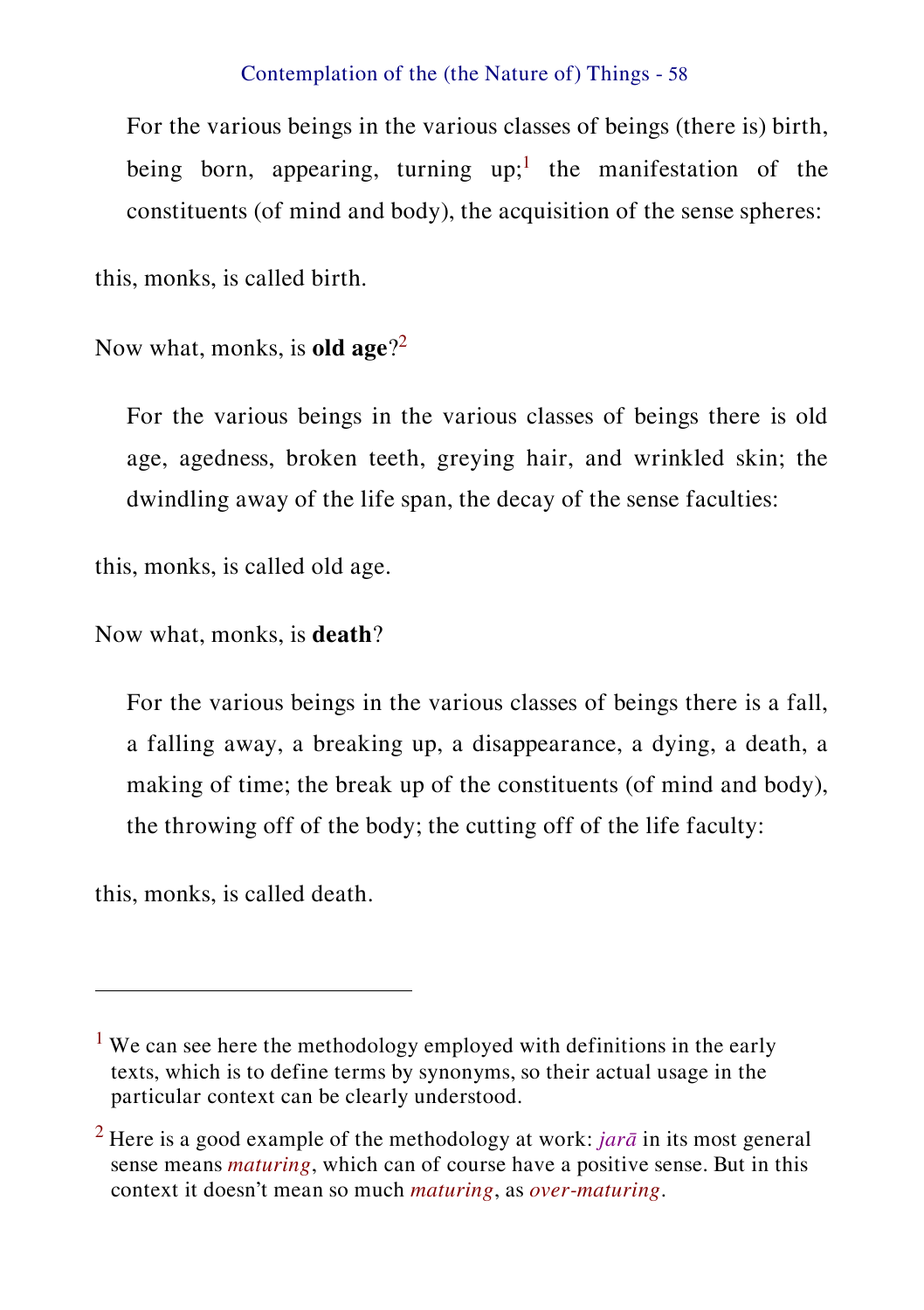Now what, monks, is **grief**?

For he who has, monks, some sort of misfortune or other, who is touched by some sort of painful thing or another, there is grief, grieving, the state of grieving, inner grief, great inner grief:

this, monks, is called grief.

Now what, monks, is **lamentation**?

For he who has, monks, some sort of misfortune or other, who is touched by some sort of painful thing or another, there are laments, great laments, lamenting, great lamenting, the state of lamenting, the state of great lamentation:

this, monks, is called lamentation.

Now what, monks, is **pain**? 1

That, monks, which is bodily pain, bodily disagreeableness, pain born of contact with the body, disagreeable feeling:

this, monks, is called pain.

l

Now what, monks, is **sorrow**?

<sup>1</sup> We can see in this definition how sometimes *dukkha* is restricted in meaning to *bodily pain*. Compare the definition of *domanassa, sorrow, mental pain* which follows where *dukkha* is also used in the definition, but with a broader connotation.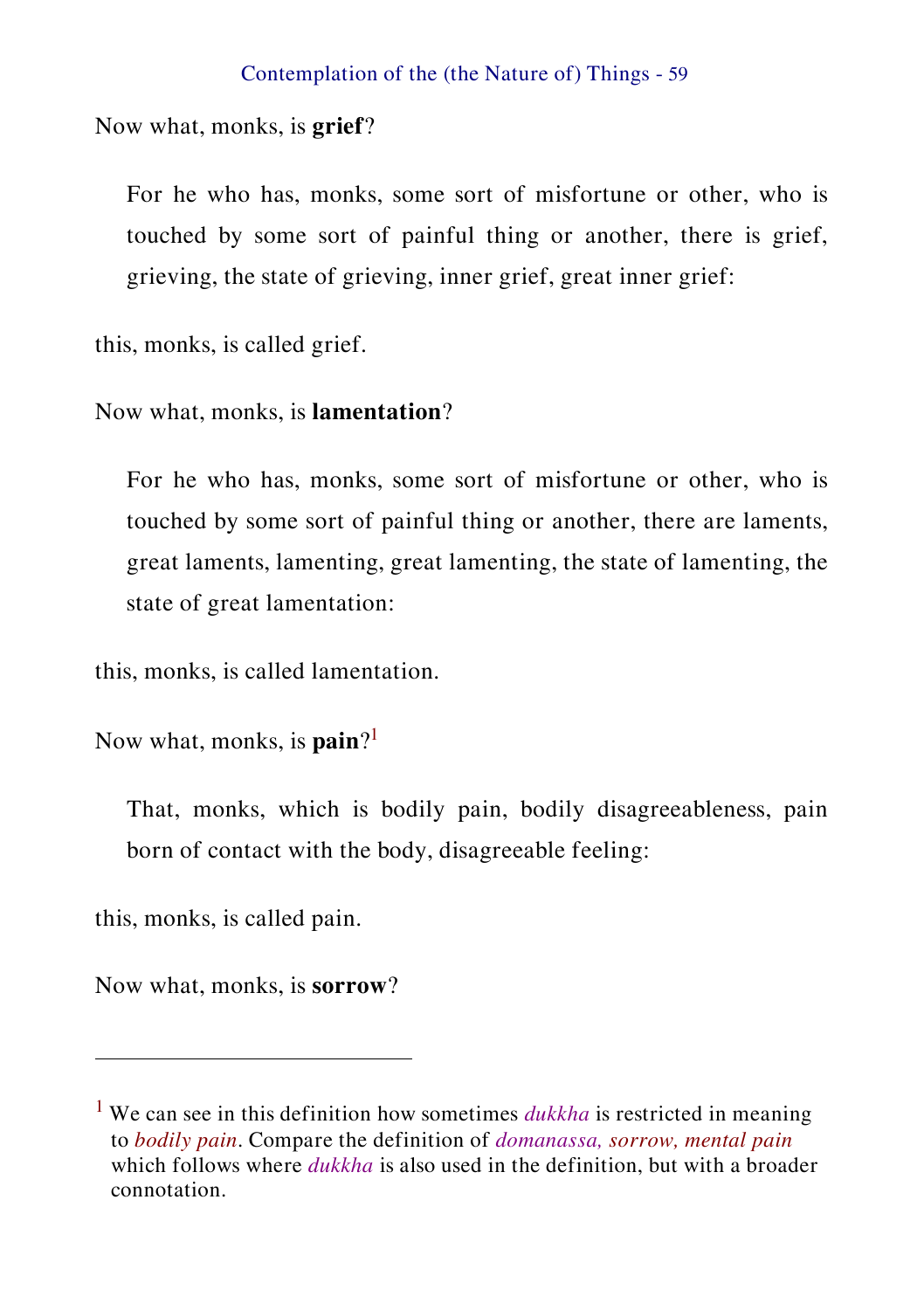That, monks, which is mental pain, mental disagreeableness, pain born of contact with the mind, disagreeable feeling:

this, monks, is called sorrow.

Now what, monks, is **despair**?

For he who has, monks, some sort of misfortune or other, who is touched by some sort of painful thing or another, there is desponding, despairing, the state of despondency, the state of despair:

this, monks, is called despair.

And what, monks, is the suffering from **being joined to what is not liked**?

Here, for that one who has unwanted, unlovely, unpleasant forms, sounds, smells, tastes, tangibles, and thoughts; or, for that one who has those who do not desire his welfare, benefit, comfort and security - (and then) having meetings, assembly, connection, and interaction with them:

this, monks, is called the suffering from being joined to what is not liked.

And what, monks, is the suffering from **being parted from what is liked**?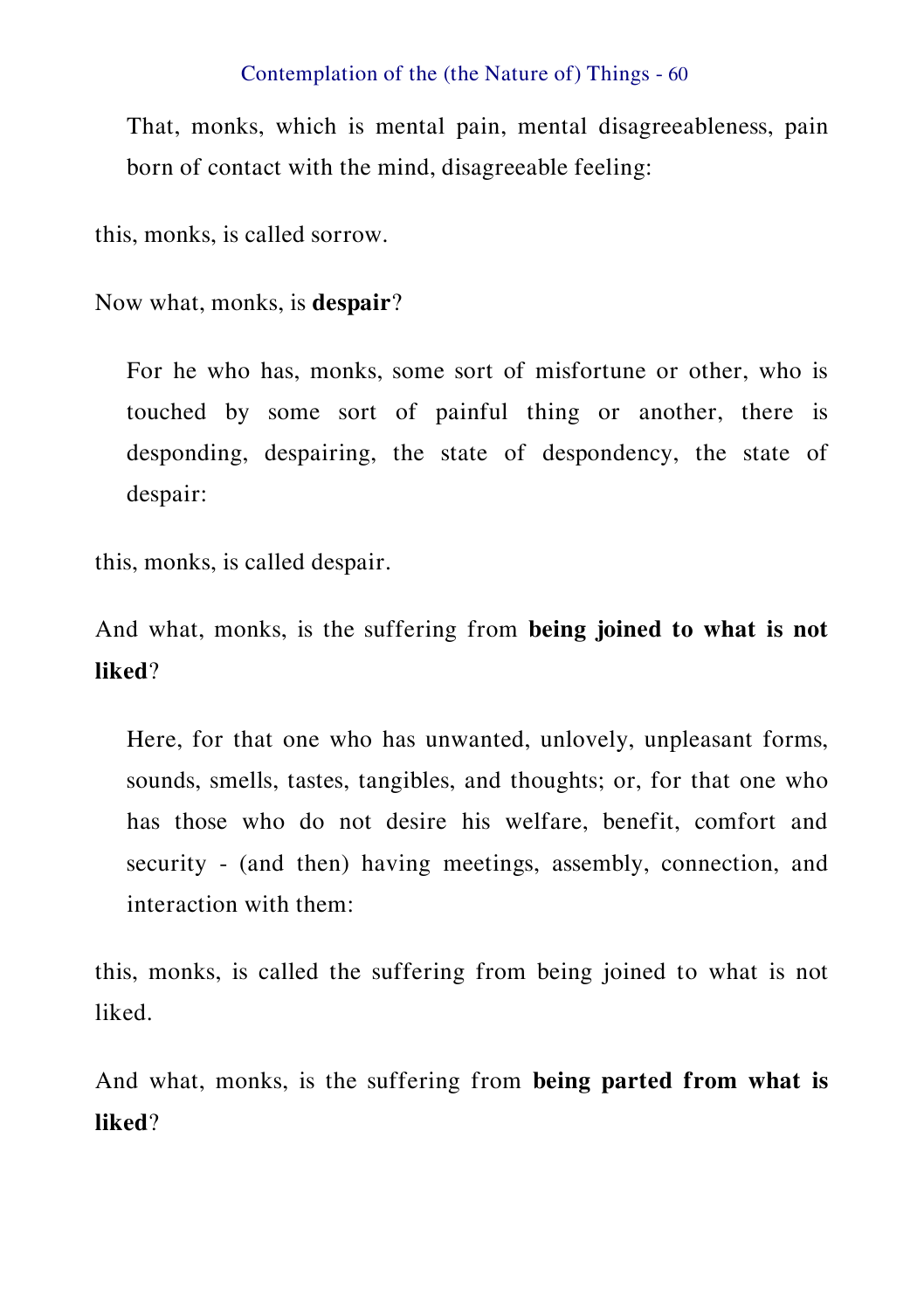Here, for that one who has wanted, lovely, pleasant forms, sounds, smells, tastes, tangibles, and thoughts; or, for that one who has those who do desire his welfare, benefit, comfort and security - mothers, or fathers, or brothers, or sisters, or friends, or companions, or blood relatives - (and then) not having meetings, assembly, connection, and interaction with them:

this, monks, is called the suffering from being parted from what is liked.

Now what, monks, is the suffering from **not obtaining what one longs for**?

To those beings subject to birth, monks, a longing like this arises: "Oh, might we not be subject to birth, may birth not come to us!" But that cannot be attained merely by longing for it:

this is the suffering from not obtaining what one longs for.

To those beings subject to old age, monks, a longing like this arises:

"Oh, might we not be subject to old age, may old age not come to us!" But that cannot be attained merely by longing for it:

this is the suffering from not obtaining what one longs for.

To those beings subject to sickness, monks, a longing like this arises:

"Oh, might we not be subject to sickness, may sickness not come to us!" But that cannot be attained merely by longing for it: this is the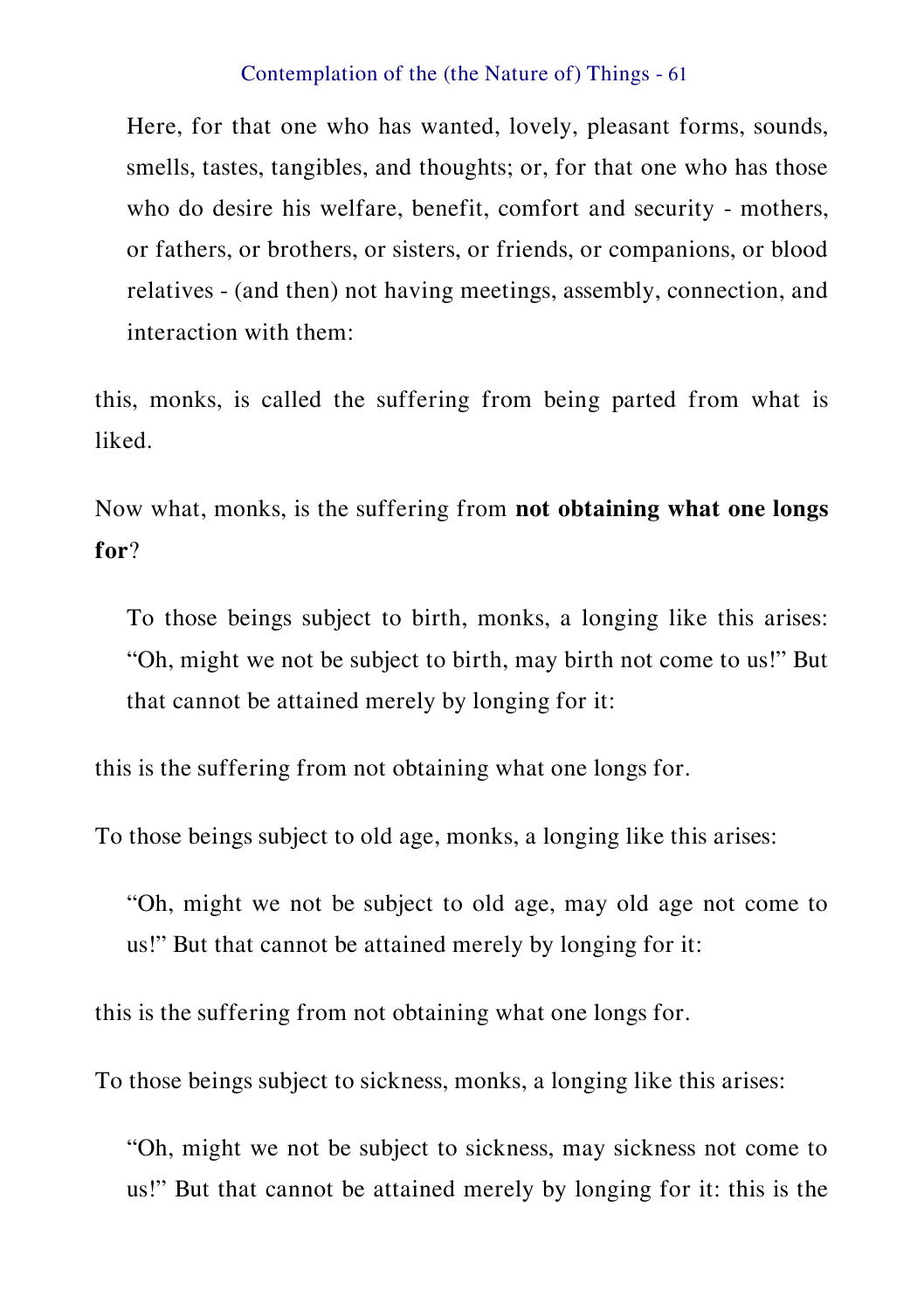suffering from not obtaining what one longs for. To those beings subject to death, monks, a longing like this arises: "Oh, might we not be subject to death, may death not come to us!" But that cannot be attained merely by longing for it:

this is the suffering from not obtaining what one longs for.

To those beings subject to grief, lamentation, pain, sorrow, and despair, monks, a longing like this arises:

"Oh, might we not be subject to grief, lamentation, pain, sorrow, and despair, may grief, lamentation, pain, sorrow, and despair, not come to us!" But that cannot be attained merely by longing for it:

this is the suffering from not obtaining what one longs for.

Now what, monks, in brief, are the **five constituents (of mind and body) that provide fuel for attachment** which are suffering?

They are as follows:

**the form constituent that is fuel for attachment the feelings constituent that is fuel for attachment the perceptions constituent that is fuel for attachment the (mental) processes constituent that is fuel for attachment the consciousness constituent that is fuel for attachment**.

These, monks, are called, in brief, the five constituents (of mind and body) that provide fuel for attachment which are suffering.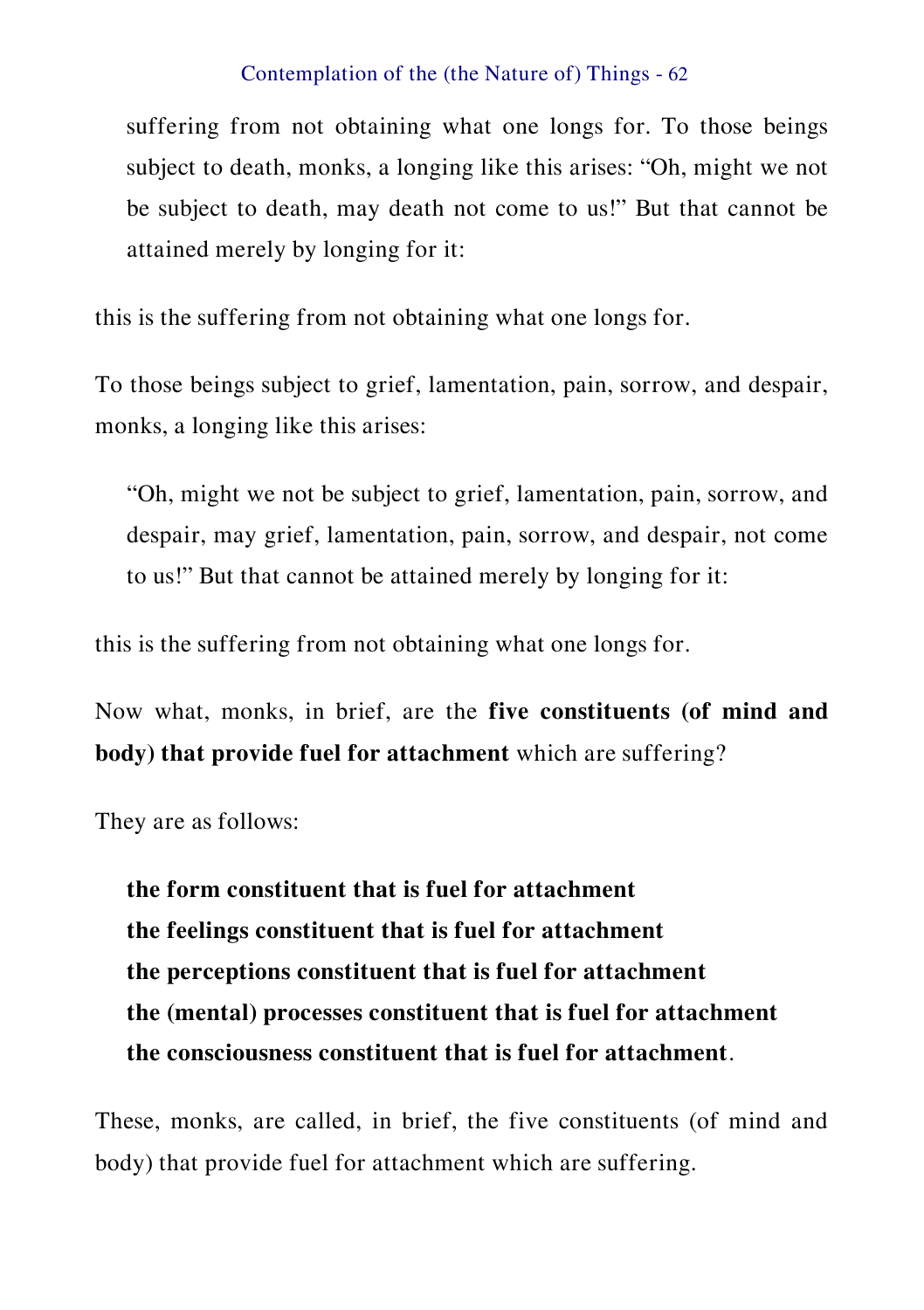This, monks, is called the Noble Truth of Suffering.

## **The Truth of Origination**

And what, monks, is the Noble Truth of the Origination of Suffering?

It is that craving which leads to the continuation of existence, which is connected with enjoyment and passion, greatly enjoying this and

that, as follows:

 $\overline{a}$ 

**craving in regard to sense pleasures craving in regard to the continuation of existence<sup>1</sup> craving in regard to the discontinuation of existence**. 2

Now where,<sup>1</sup> monks, does that craving when it is arising arise?<sup>2</sup> When settling where does it settle?

<sup>1</sup> I translate *bhava* simply as existence in the context of the 3 planes of *bhava* (*kāmabhava*, *sensual existence*; *rūpabhava*, *form existence*; *arūpabhava*, *formless existence*). But in this context it is the *continuation* of existence that is at the heart of the matter. *Bhava* here is divided into *kammabhava*, *continuation of existence through (result-producing) actions*; and *uppattibhava the continuation of existence through rebirth*.

<sup>2</sup> Comm: *Kāmataṇhā is craving in regard to sense pleasures, this is a name for passion regarding the five-fold sense-pleasures. Bhavataṇhā is craving in regard to the continuation of existence, because of having a wish for existence. This is a term associated with the arising of the eternalist view, passion for the form and formless existences, and a desire for absorption. Vibhavataṇhā is craving in regard to the discontinuation of existence, this is passion associated with the annihilationist view*.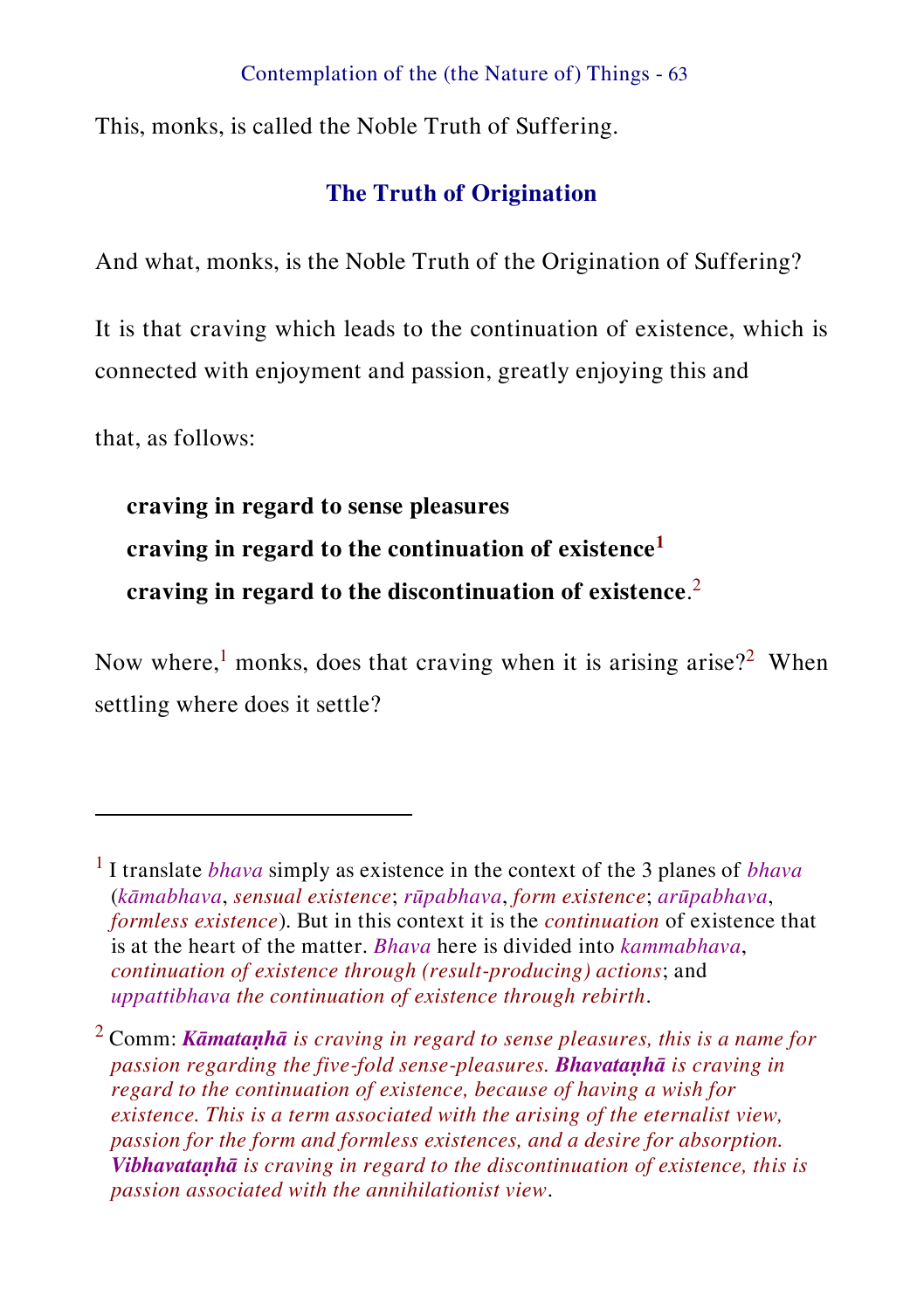In the world there is that which is likeable and pleasing - here this craving when it is arising arises, here when settling it settles.<sup>3</sup>

And in the world what is likeable and pleasing?

In the world **the eye** is likeable and pleasing - here this craving when it is arising arises, here when settling it settles. $4$ 

In the world **the ear** is likeable and pleasing - here this craving when it is arising arises, here when settling it settles.

In the world **the nose** is likeable and pleasing - here this craving when it

is arising arises, here when settling it settles.

 $\overline{a}$ 

In the world **the tongue** is likeable and pleasing - here this craving when it is arising arises, here when settling it settles.

 $2$  This cognate use of the present participle and the present tense of the same verb, apart from its use in this and the following section, seems to be very rare in the discourses. The only other occurrence I have found is *ummajjamānā ummajjanti* (*emerging they emerge*) in the simile of the fisherman at the end of *Brahmajālasutta* (DN 1).

 $3$  As we will see in the section on cessation, although this is the place where it arises, it isn't the place where it *necessarily* arises, it can also cease in the same place, provided there is mindfulness and understanding, particularly of the danger involved in sense-desire.

 $<sup>1</sup>$  In Saccavibhaṅgasutta (MN 141) this section, which expands on the second</sup> Noble Truth is not found. It appears to have been brought in from the the Discourse about Determining (*Sammasanasutta*, SN 12.66), which follows the very same scheme. The same applies to the third Noble Truth below.

<sup>4</sup> The commentary says: *craving does not arise when these have not arisen in that place, (but) because of manifesting again and again arisen craving settles. Therefore the Auspicious One said: "In the world the eye is likeable and pleasing..." and so on*.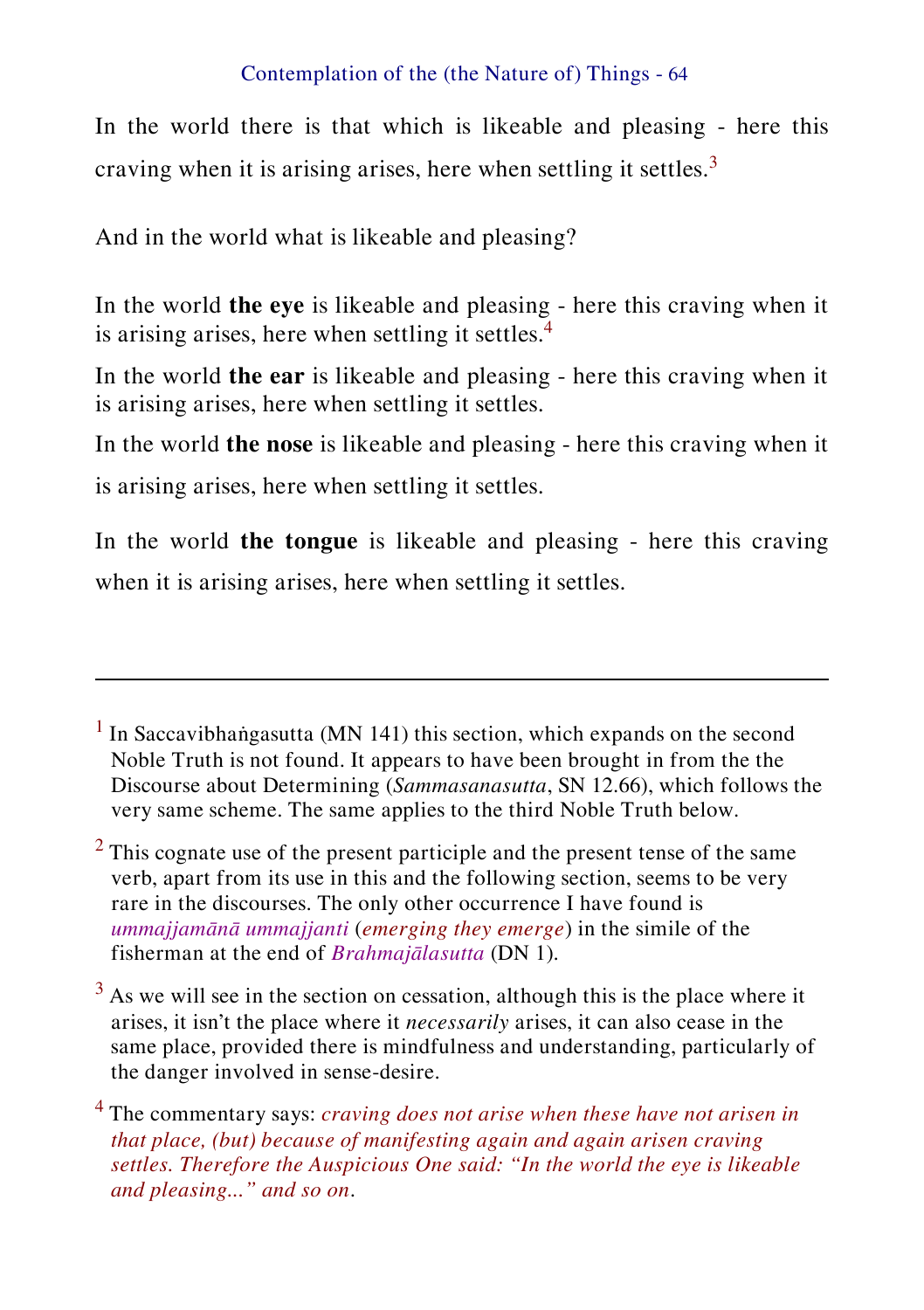In the world **the body** is likeable and pleasing - here this craving when it is arising arises, here when settling it settles.

In the world **the mind** is likeable and pleasing - here this craving when it is arising arises, here when settling it settles.

\* \* \*

In the world **forms** are likeable and pleasing - here this craving when it is arising arises, here when settling it settles.

In the world **sounds** are likeable and pleasing - here this craving when it is arising arises, here when settling it settles.

In the world **smells** are likeable and pleasing - here this craving when it is arising arises, here when settling it settles.

In the world **tastes** are likeable and pleasing - here this craving when it is arising arises, here when settling it settles.

In the world **tangibles** are likeable and pleasing - here this craving when it is arising arises, here when settling it settles.

In the world **thoughts** are likeable and pleasing - here this craving when it is arising arises, here when settling it settles.

\* \* \*

In the world **eye-consciousness** is likeable and pleasing - here this craving when it is arising arises, here when settling it settles.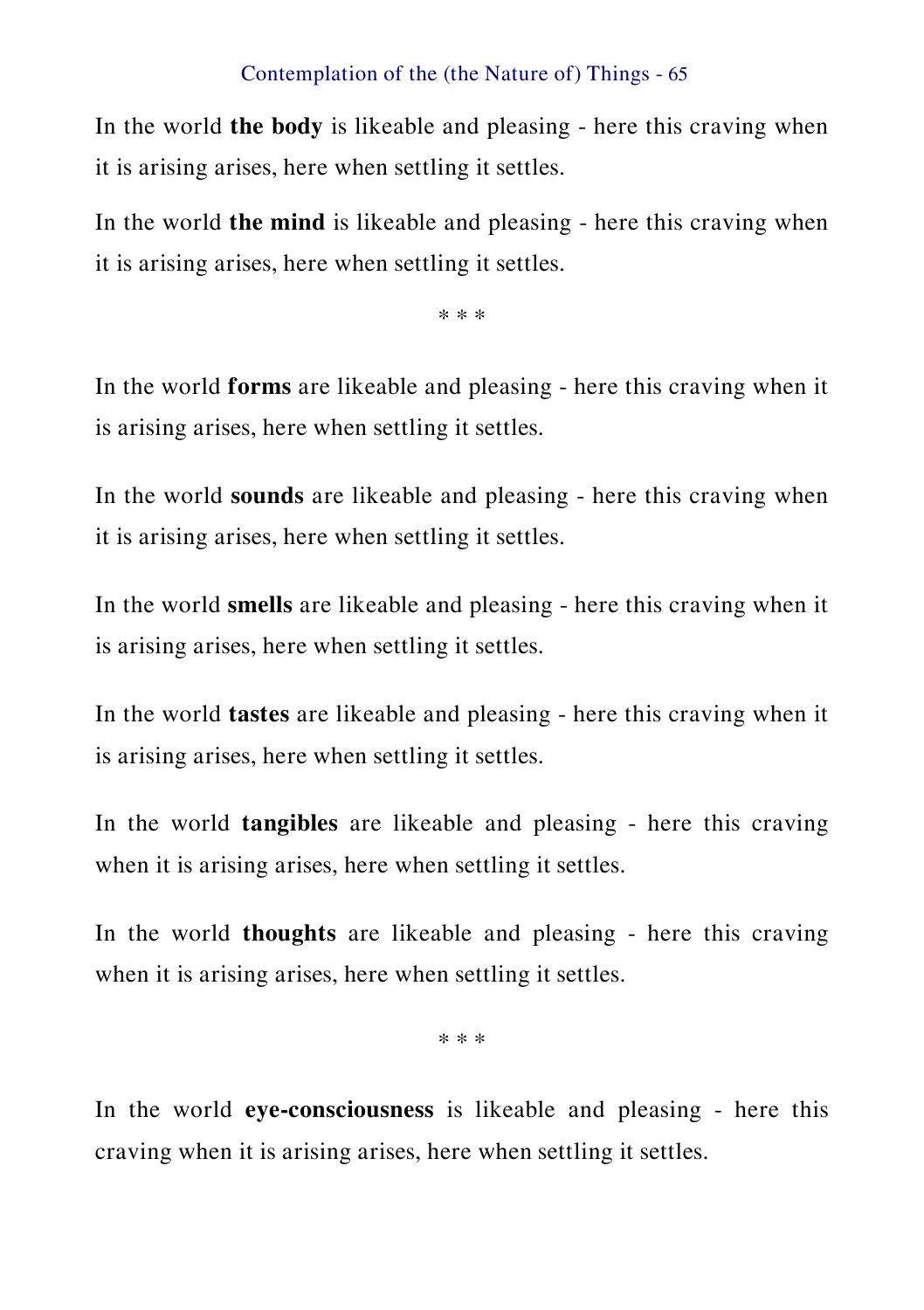In the world **ear-consciousness** is likeable and pleasing - here this craving when it is arising arises, here when settling it settles.

In the world **nose-consciousness** is likeable and pleasing - here this craving when it is arising arises, here when settling it settles.

In the world **tongue-consciousnes**s is likeable and pleasing - here this craving when it is arising arises, here when settling it settles.

In the world **body-consciousness** is likeable and pleasing - here this craving when it is arising arises, here when settling it settles.

In the world **mind-consciousness** is likeable and pleasing - here this craving when it is arising arises, here when settling it settles.

\* \* \*

In the world **eye-contact** is likeable and pleasing - here this craving when it is arising arises, here when settling it settles.

In the world **ear-contact** is likeable and pleasing - here this craving when it is arising arises, here when settling it settles.

In the world **nose-contact** is likeable and pleasing - here this craving when it is arising arises, here when settling it settles.

In the world **tongue-contact** is likeable and pleasing - here this craving when it is arising arises, here when settling it settles.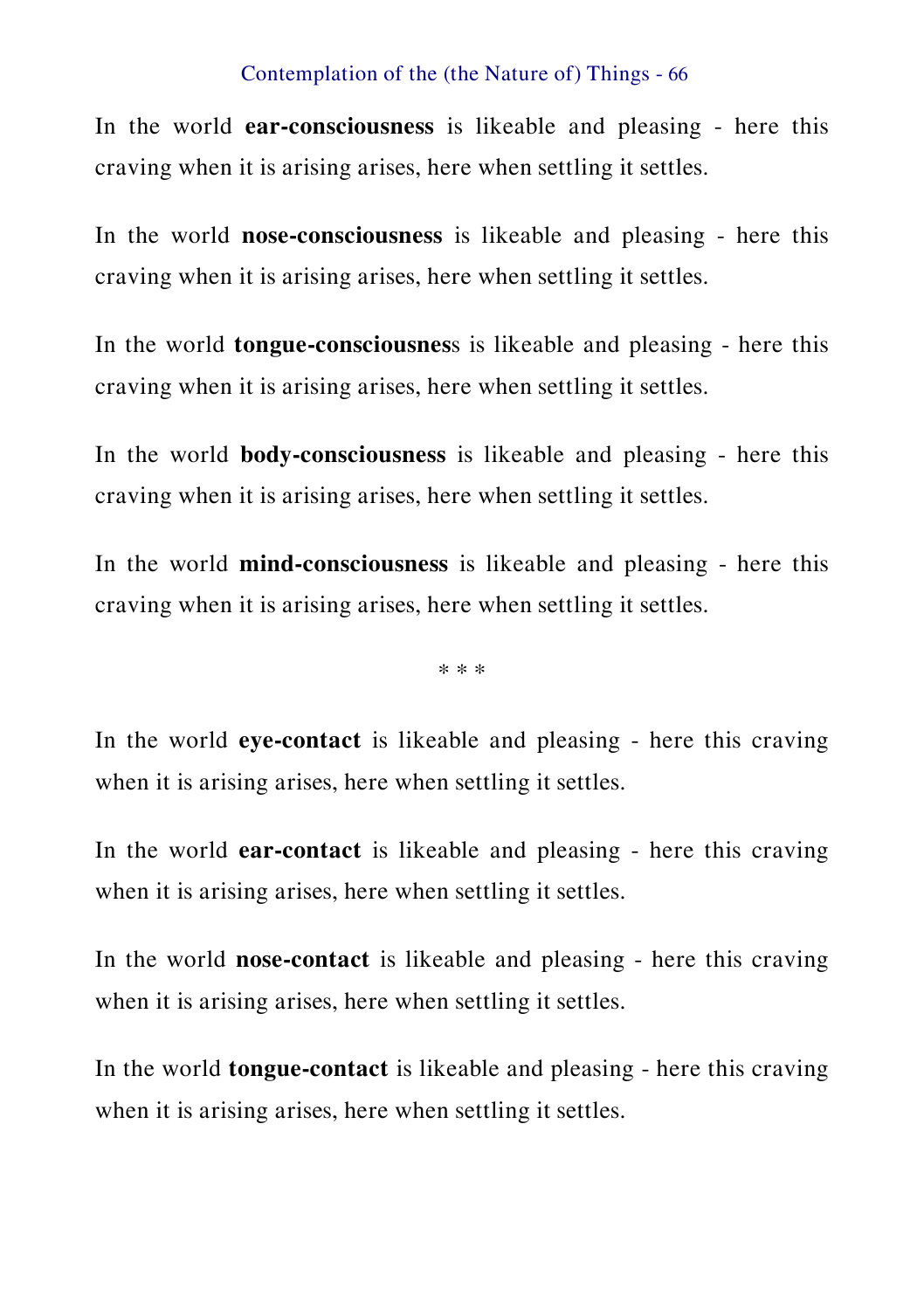In the world **body-contact** is likeable and pleasing - here this craving when it is arising arises, here when settling it settles.

In the world **mind-contact** is likeable and pleasing - here this craving when it is arising arises, here when settling it settles.

In the world **feeling born of eye-contact** is likeable and pleasing - here this craving when it is arising arises, here when settling it settles.

In the world **feeling born of ear-contact** is likeable and pleasing - here this craving when it is arising arises, here when settling it settles.

In the world **feeling born of nose-contact** is likeable and pleasing here this craving when it is arising arises, here when settling it settles.

In the world **feeling born of tongue-contact** is likeable and pleasing here this craving when it is arising arises, here when settling it settles.

In the world **feeling born of body-contact** is likeable and pleasing here this craving when it is arising arises, here when settling it settles.

In the world **feeling born of mind-contact** is likeable and pleasing here this craving when it is arising arises, here when settling it settles.

\* \* \*

In the world **perception of forms** is likeable and pleasing - here this craving when it is arising arises, here when settling it settles.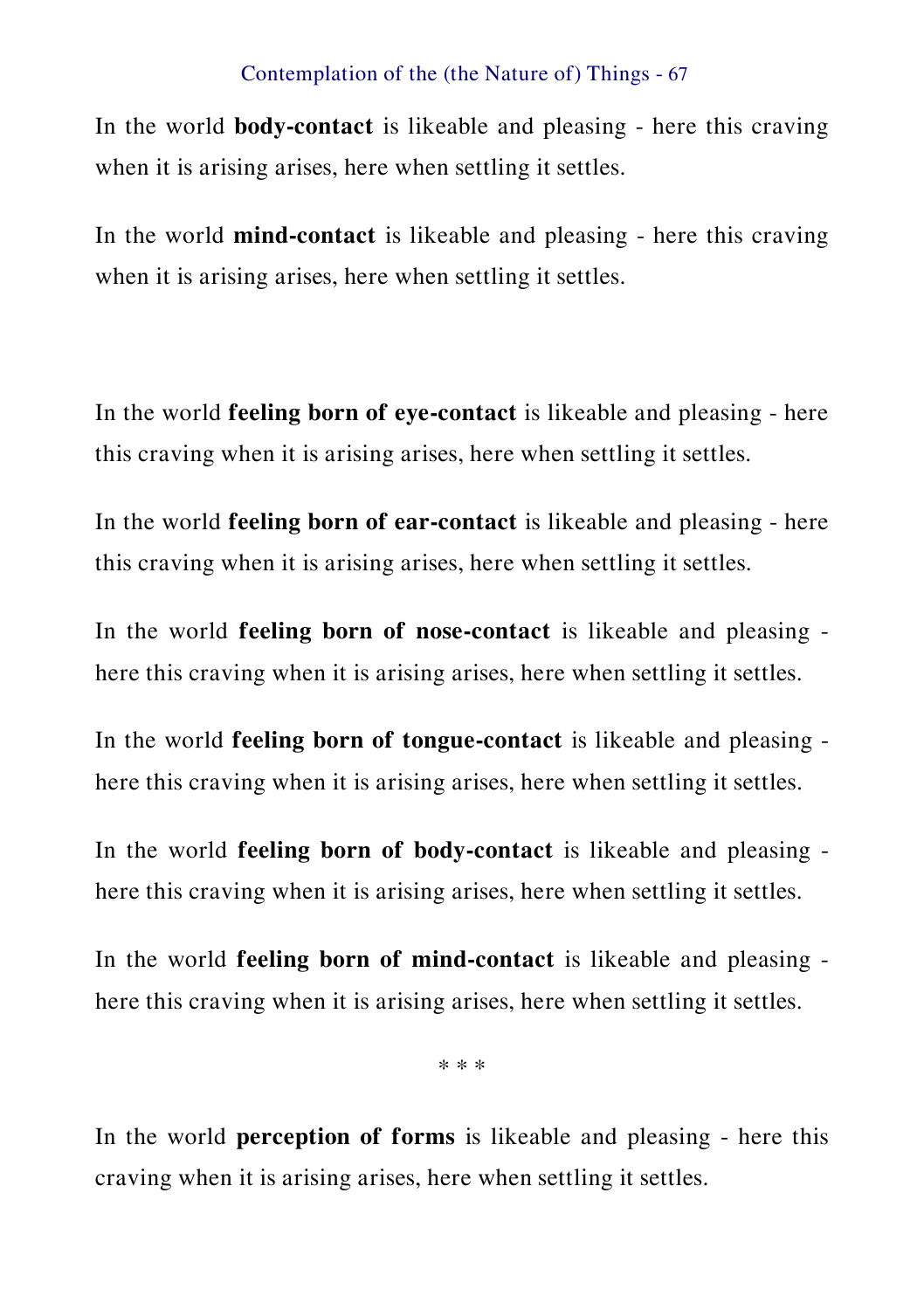In the world **perception of sounds** is likeable and pleasing - here this craving when it is arising arises, here when settling it settles.

In the world **perception of smells** is likeable and pleasing - here this craving when it is arising arises, here when settling it settles.

In the world **perception of tastes** is likeable and pleasing - here this craving when it is arising arises, here when settling it settles.

In the world **perception of tangibles** is likeable and pleasing - here this craving when it is arising arises, here when settling it settles.

In the world **perception of thoughts** is likeable and pleasing - here this craving when it is arising arises, here when settling it settles.

\* \* \*

In the world **intention in regard to forms** is likeable and pleasing here this craving when it is arising arises, here when settling it settles.

In the world **intention in regard to sounds** is likeable and pleasing here this craving when it is arising arises, here when settling it settles.

In the world **intention in regard to smells** is likeable and pleasing here this craving when it is arising arises, here when settling it settles.

In the world **intention in regard to tastes** is likeable and pleasing here this craving when it is arising arises, here when settling it settles.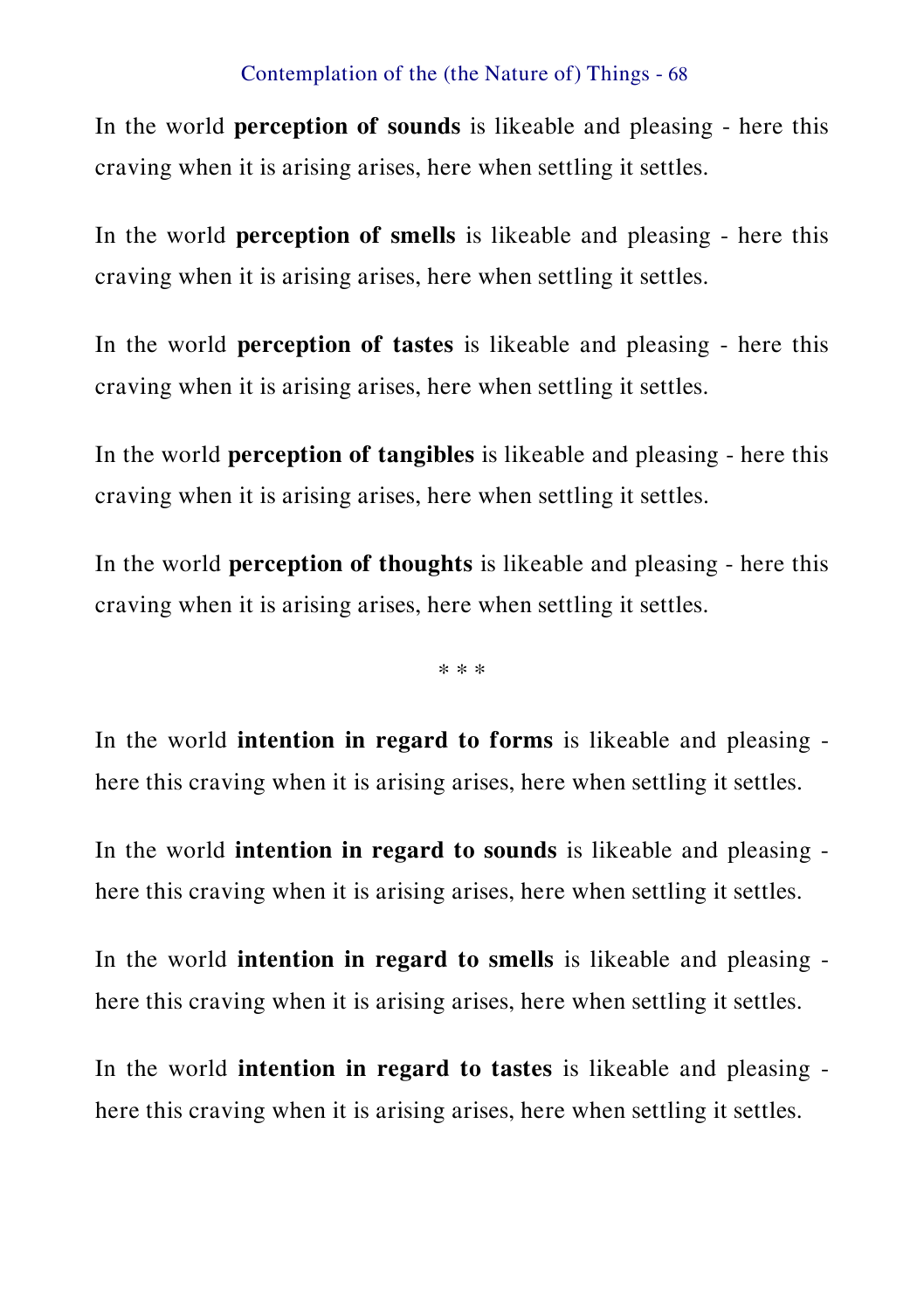In the world **intention in regard to tangibles** is likeable and pleasing here this craving when it is arising arises, here when settling it settles.

In the world **intention in regard to thoughts** is likeable and pleasing here this craving when it is arising arises, here when settling it settles.

\* \* \*

In the world **craving for forms** is likeable and pleasing - here this craving when it is arising arises, here when settling it settles.

In the world **craving for sounds** is likeable and pleasing - here this craving when it is arising arises, here when settling it settles.

In the world **craving for smells** is likeable and pleasing - here this craving when it is arising arises, here when settling it settles.

In the world **craving for tastes** is likeable and pleasing - here this craving when it is arising arises, here when settling it settles.

In the world **craving for tangibles** is likeable and pleasing - here this craving when it is arising arises, here when settling it settles.

In the world **craving for thoughts** is likeable and pleasing - here this craving when it is arising arises, here when settling it settles.

\* \* \*

In the world **thinking about forms** is likeable and pleasing - here this craving when it is arising arises, here when settling it settles.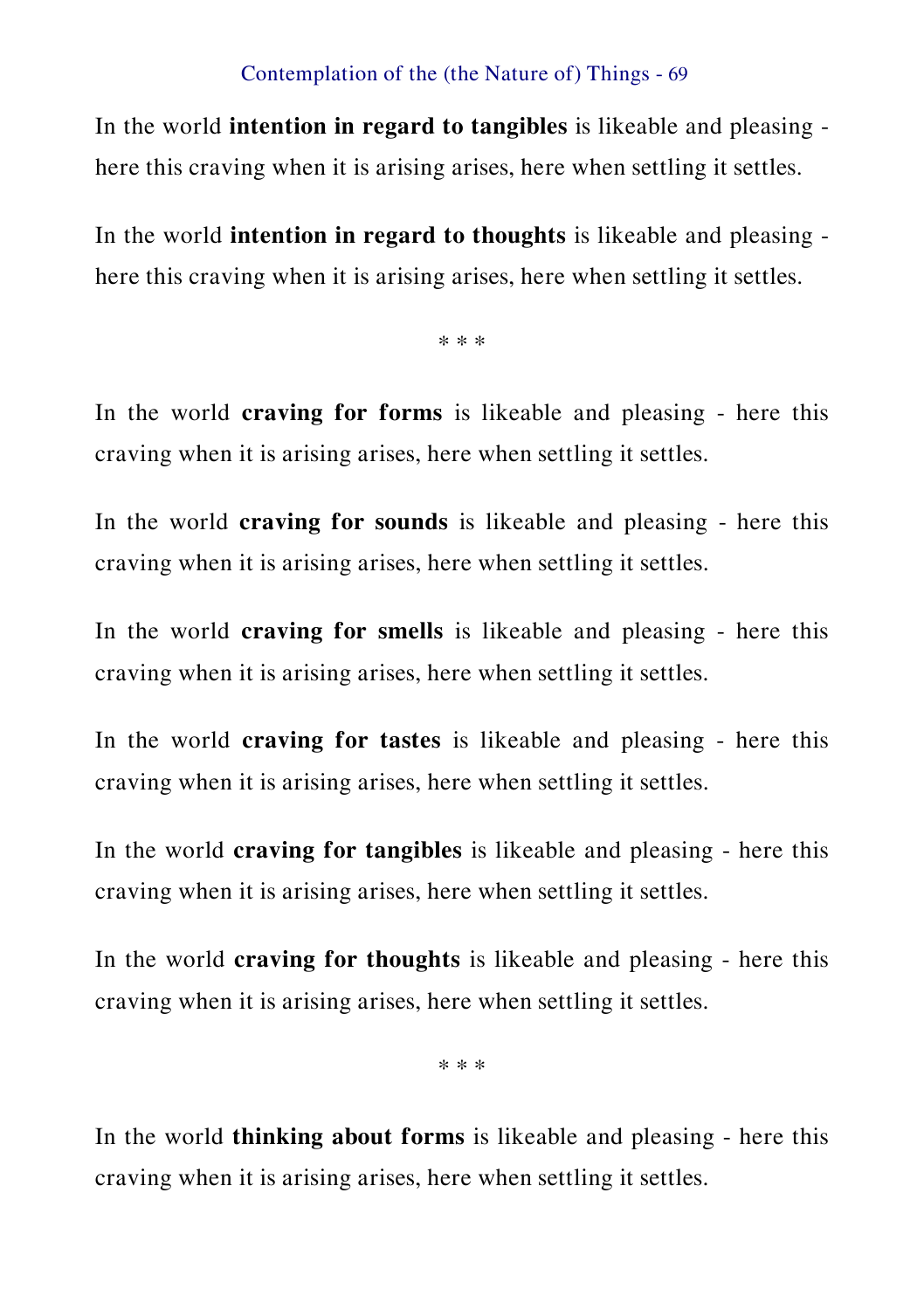In the world **thinking about sounds** is likeable and pleasing - here this craving when it is arising arises, here when settling it settles.

In the world **thinking about smells** is likeable and pleasing - here this craving when it is arising arises, here when settling it settles.

In the world **thinking about tastes** is likeable and pleasing - here this craving when it is arising arises, here when settling it settles.

In the world **thinking about tangibles** is likeable and pleasing - here this craving when it is arising arises, here when settling it settles.

In the world **thinking about thoughts** is likeable and pleasing - here this craving when it is arising arises, here when settling it settles.

\* \* \*

In the world **an examination of forms** is likeable and pleasing - here this craving when it is arising arises, here when settling it settles.

In the world **an examination of sounds** is likeable and pleasing - here this craving when it is arising arises, here when settling it settles.

In the world **an examination of smells** is likeable and pleasing - here this craving when it is arising arises, here when settling it settles.

In the world **an examination of tastes** is likeable and pleasing - here this craving when it is arising arises, here when settling it settles.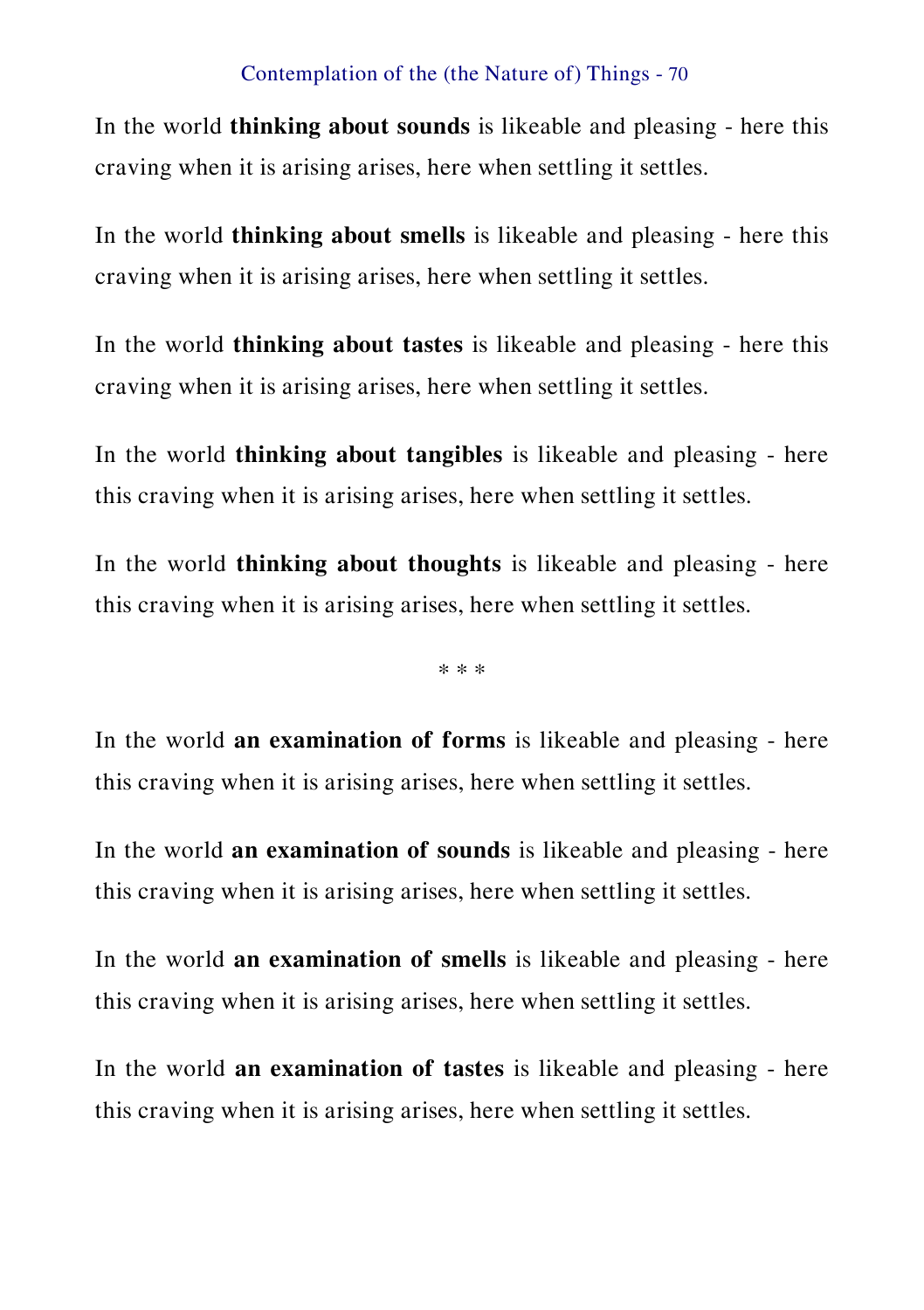In the world **an examination of tangibles** is likeable and pleasing here this craving when it is arising arises, here when settling it settles.

In the world **an examination of thoughts** is likeable and pleasing - here this craving when it is arising arises, here when settling it settles.

This, monks, is called the Noble Truth of the Origination of Suffering.

## **The Truth of Cessation**

And what, monks, is the Noble Truth of the Cessation of Suffering?

It is the complete fading away and cessation without remainder of that craving - liberation, letting go, release, and non-adherence.

Now where, monks, is that craving when it is being abandoned (actually) abandoned? When ceasing where does it cease?

In the world there is that which is likeable and pleasing - here this craving when it is being abandoned is abandoned, here when ceasing it ceases.

And in the world what is likeable and pleasing?

In the world **the eye** is likeable and pleasing - here this craving when it is being abandoned is abandoned, here when ceasing it ceases.

In the world **the ear** is likeable and pleasing - here this craving when it is being abandoned is abandoned, here when ceasing it ceases.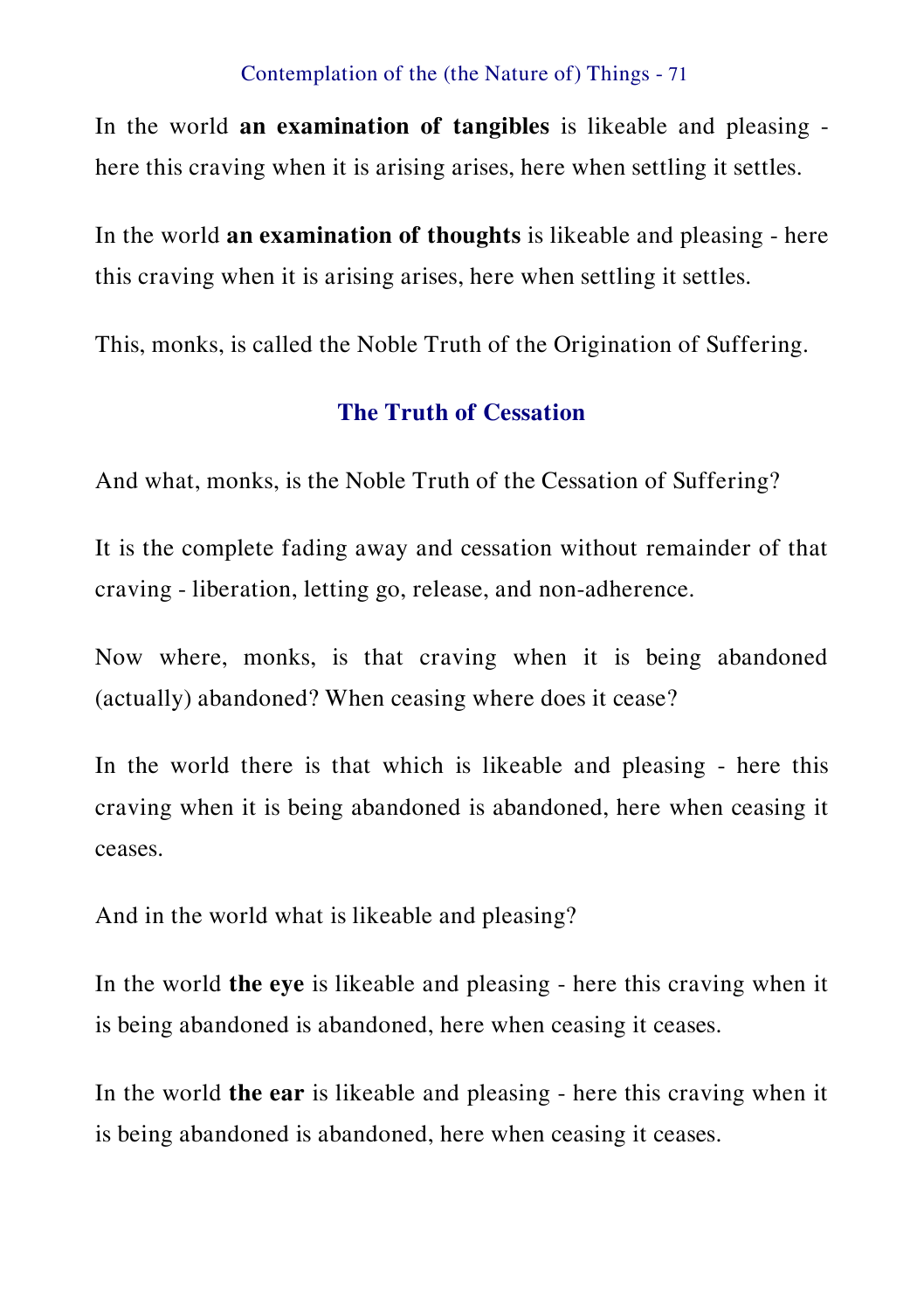In the world **the nose** is likeable and pleasing - here this craving when it is being abandoned is abandoned, here when ceasing it ceases.

In the world **the tongue** is likeable and pleasing - here this craving when it is being abandoned is abandoned, here when ceasing it ceases.

In the world **the body** is likeable and pleasing - here this craving when it is being abandoned is abandoned, here when ceasing it ceases.

In this world **the mind** is likeable and pleasing - here this craving when it is being abandoned is abandoned, here when ceasing it ceases.

\* \* \*

In this world **forms** are likeable and pleasing - here this craving when it is being abandoned is abandoned, here when ceasing it ceases.

In this world **sounds** are likeable and pleasing - here this craving when it is being abandoned is abandoned, here when ceasing it ceases.

In the world **smells** are likeable and pleasing - here this craving when it is being abandoned is abandoned, here when ceasing it ceases.

In the world **tastes** are likeable and pleasing - here this craving when it is being abandoned is abandoned, here when ceasing it ceases.

In the world **tangibles** are likeable and pleasing - here this craving when it is being abandoned is abandoned, here when ceasing it ceases.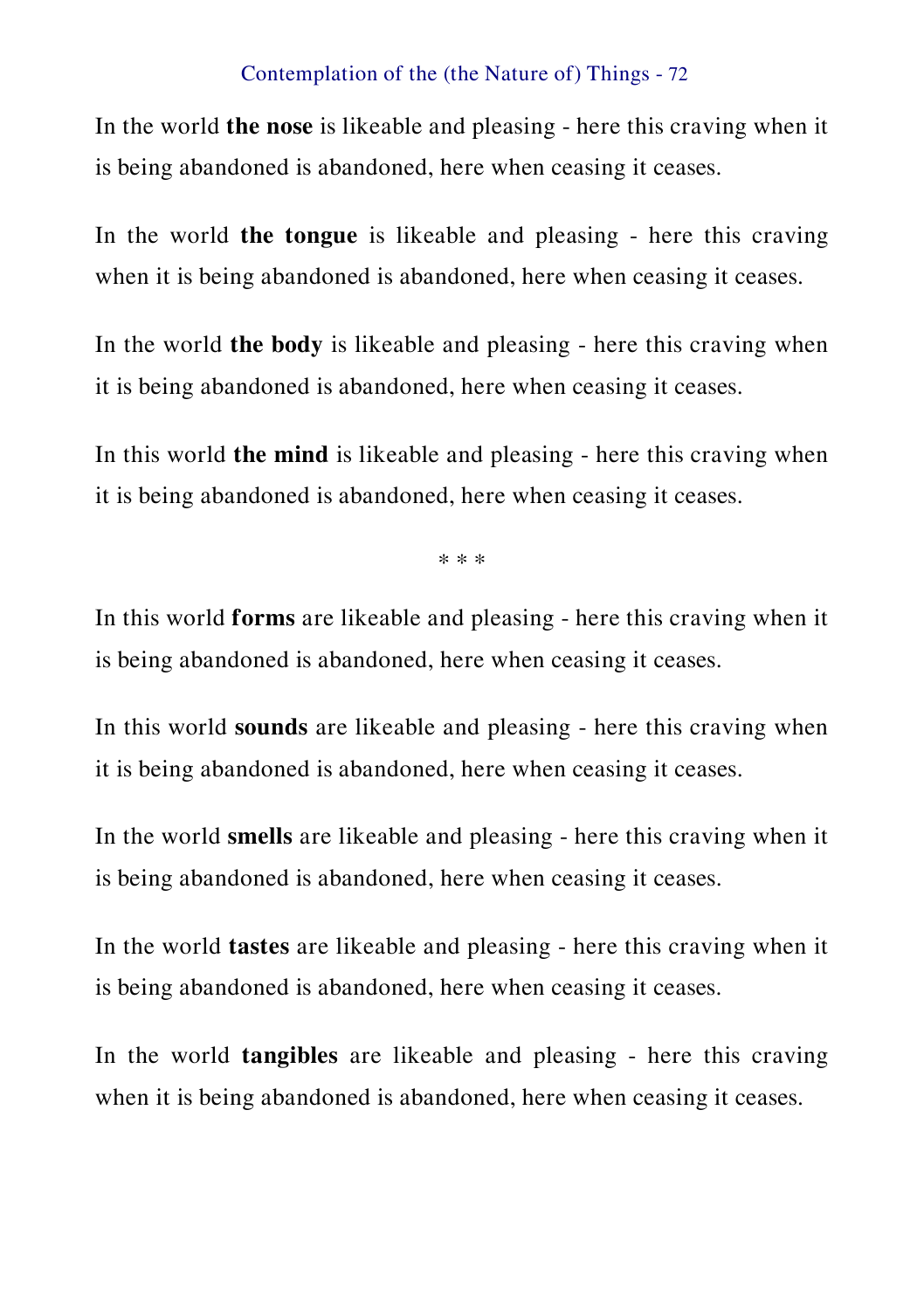In the world **thoughts** are likeable and pleasing - here this craving when it is being abandoned is abandoned, here when ceasing it ceases.

\* \* \*

In the world **eye-consciousness** is likeable and pleasing - here this craving when it is being abandoned is abandoned, here when ceasing it ceases.

In the world **ear-consciousness** is likeable and pleasing - here this craving when it is being abandoned is abandoned, here when ceasing it ceases.

In the world **nose-consciousness** is likeable and pleasing - here this craving when it is being abandoned is abandoned, here when ceasing it ceases.

In the world **tongue-consciousness** is likeable and pleasing - here this craving when it is being abandoned is abandoned, here when ceasing it ceases.

In the world **body-consciousness** is likeable and pleasing - here this craving when it is being abandoned is abandoned, here when ceasing it ceases.

In the world **mind-consciousness** is likeable and pleasing - here this craving when it is being abandoned is abandoned, here when ceasing it ceases.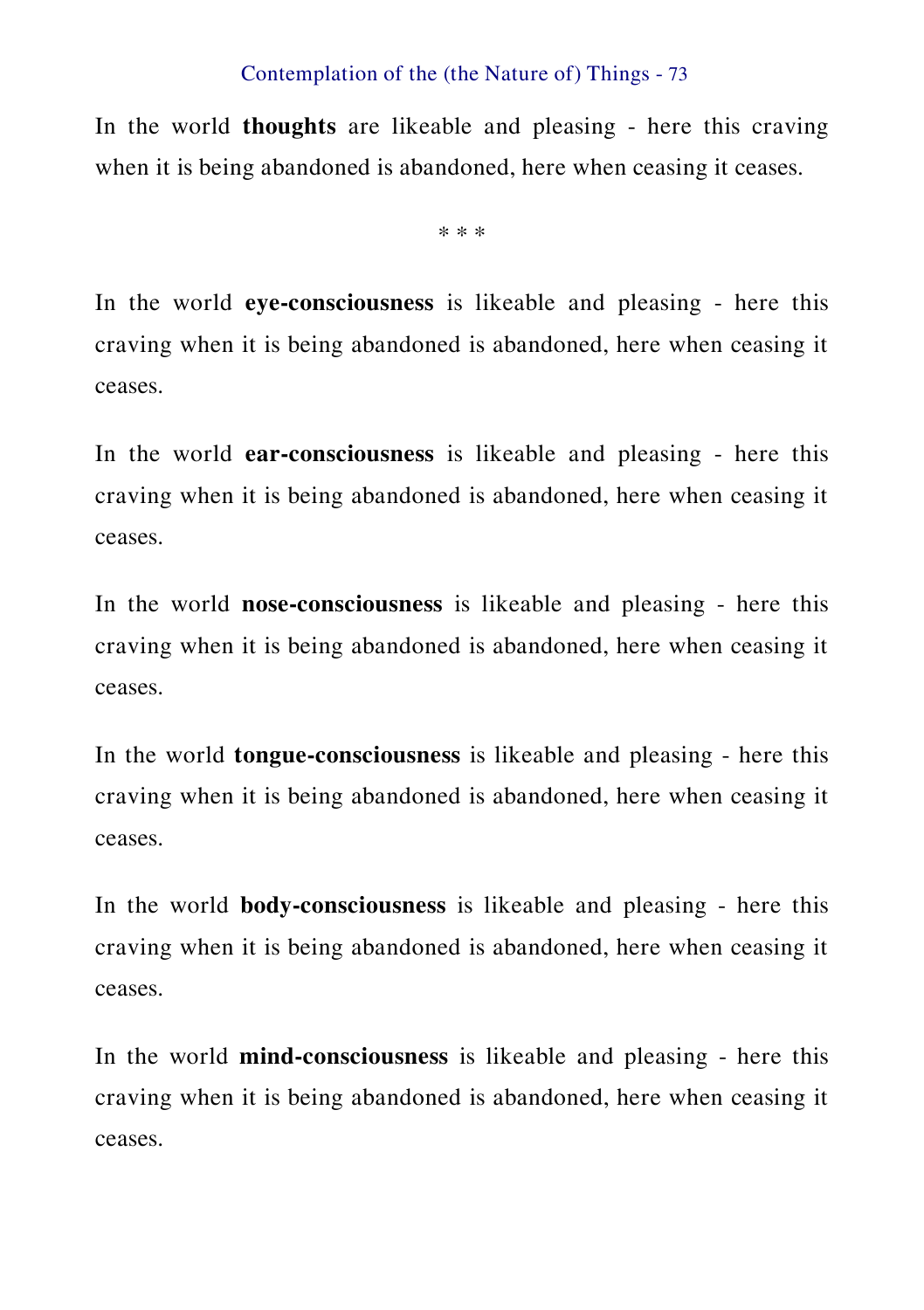\* \* \*

In the world **eye-contact** is likeable and pleasing - here this craving when it is being abandoned is abandoned, here when ceasing it ceases.

In the world **ear-contact** is likeable and pleasing - here this craving when it is being abandoned is abandoned, here when ceasing it ceases.

In the world **nose-contac**t is likeable and pleasing - here this craving when it is being abandoned is abandoned, here when ceasing it ceases.

In the world **tongue-contact** is likeable and pleasing - here this craving when it is being abandoned is abandoned, here when ceasing it ceases.

In the world **body-contact** is likeable and pleasing - here this craving when it is being abandoned is abandoned, here when ceasing it ceases.

In the world **mind-contact** is likeable and pleasing - here this craving when it is being abandoned is abandoned, here when ceasing it ceases.

\* \* \*

In the world **feeling born of eye-contact** is likeable and pleasing - here this craving when it is being abandoned is abandoned, here when ceasing it ceases.

In the world **feeling born of ear-contact** is likeable and pleasing - here this craving when it is being abandoned is abandoned, here when ceasing it ceases.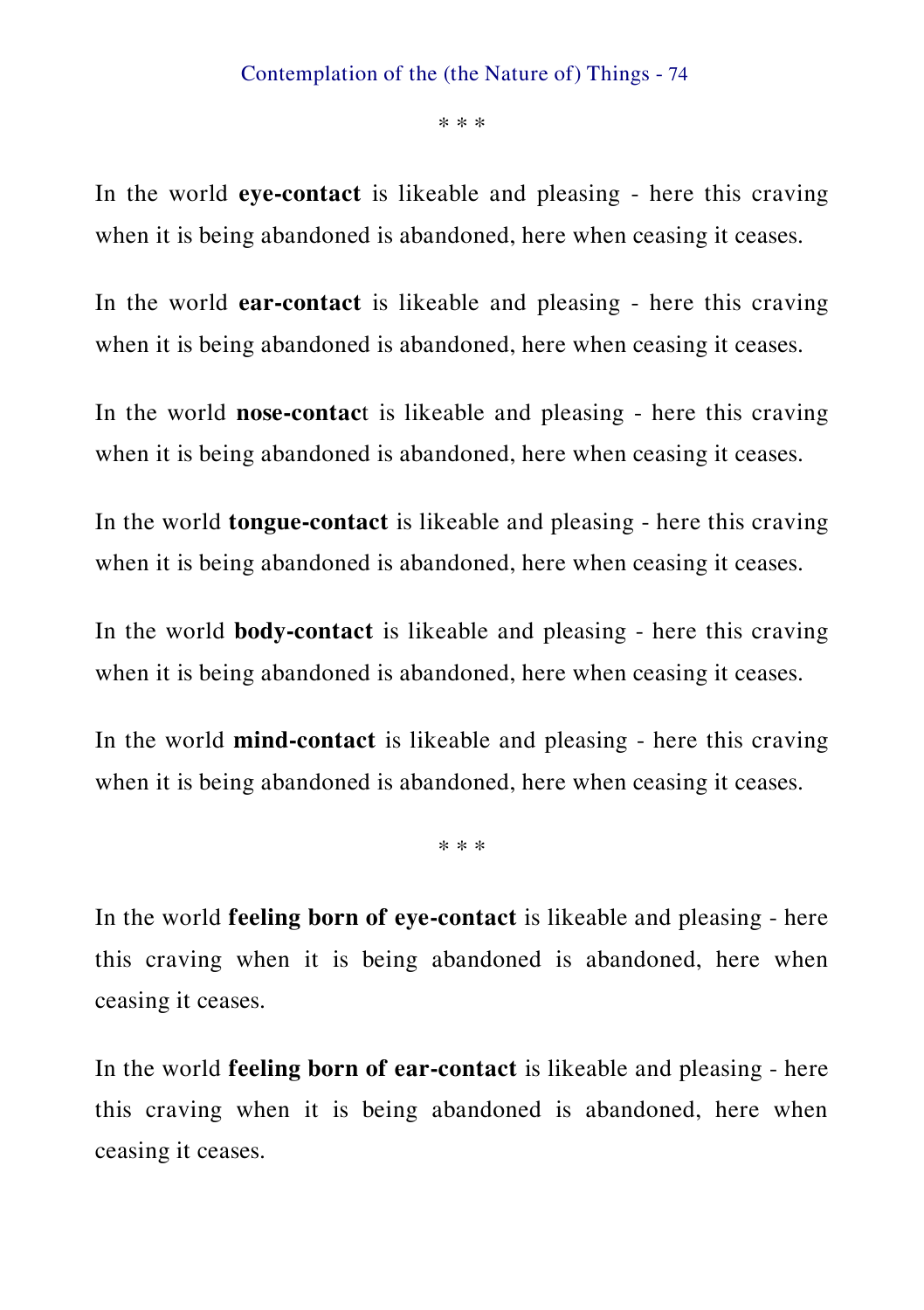In the world **feeling born of nose-contact** is likeable and pleasing here this craving when it is being abandoned is abandoned, here when ceasing it ceases.

In the world **feeling born of tongue-contact** is likeable and pleasing here this craving when it is being abandoned is abandoned, here when ceasing it ceases.

In the world **feeling born of body-contact** is likeable and pleasing here this craving when it is being abandoned is abandoned, here when ceasing it ceases.

In the world **feeling born of mind-contact** is likeable and pleasing here this craving when it is being abandoned is abandoned, here when ceasing it ceases.

\* \* \*

In the world **perception of form**s is likeable and pleasing - here this craving when it is being abandoned is abandoned, here when ceasing it ceases.

In the world **perception of sounds** is likeable and pleasing - here this craving when it is being abandoned is abandoned, here when ceasing it ceases.

In the world **perception of smells** is likeable and pleasing - here this craving when it is being abandoned is abandoned, here when ceasing it ceases.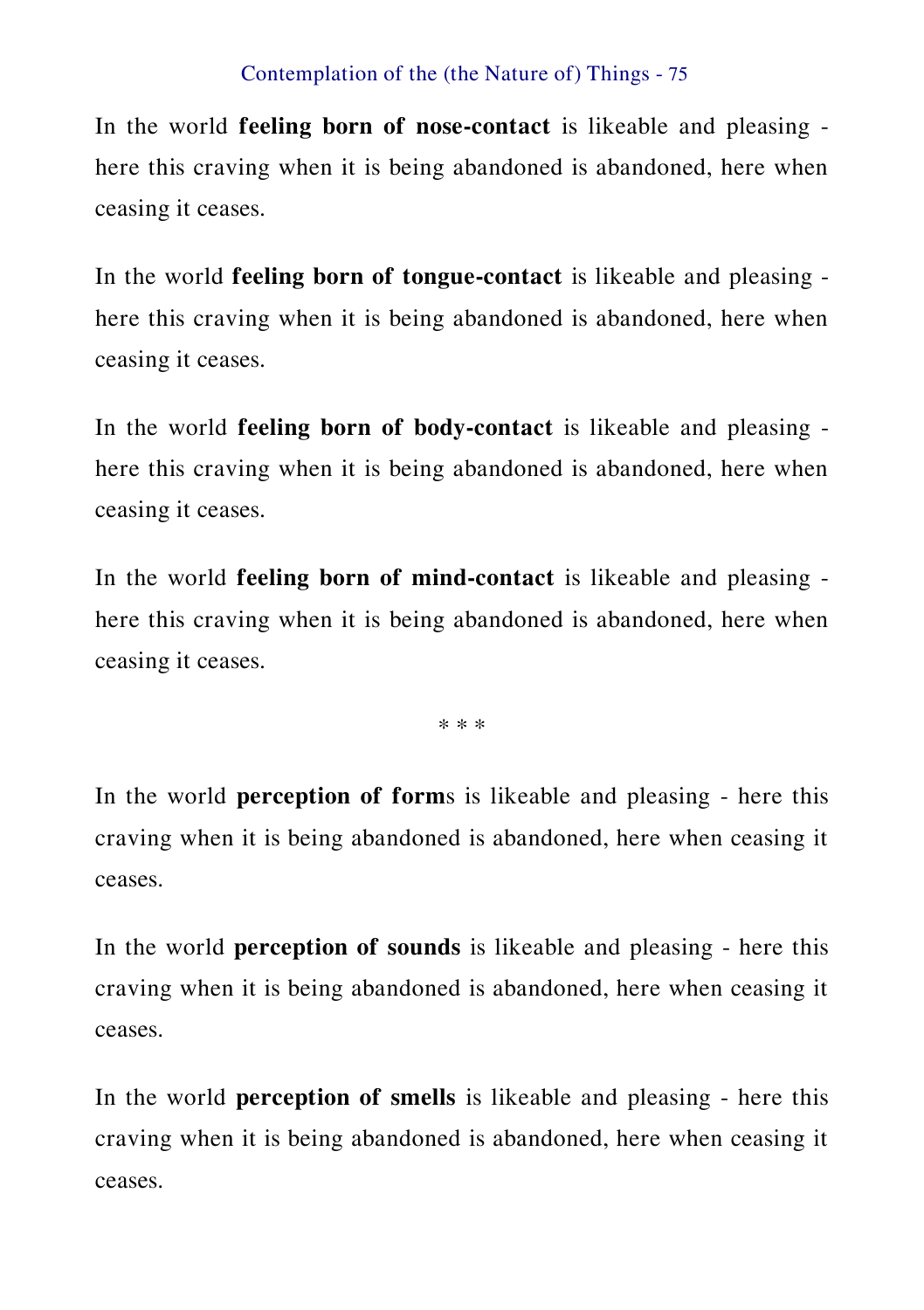In the world **perception of tastes** is likeable and pleasing - here this craving when it is being abandoned is abandoned, here when ceasing it ceases.

In the world **perception of tangibles** is likeable and pleasing - here this craving when it is being abandoned is abandoned, here when ceasing it ceases.

In the world **perception of thoughts** is likeable and pleasing - here this craving when it is being abandoned is abandoned, here when ceasing it ceases.

\* \* \*

In the world **intention in regard to forms** is likeable and pleasing here this craving when it is being abandoned is abandoned, here when ceasing it ceases.

In the world **intention in regard to sounds** is likeable and pleasing here this craving when it is being abandoned is abandoned, here when ceasing it ceases.

In the world **intention in regard to smells** is likeable and pleasing here this craving when it is being abandoned is abandoned, here when ceasing it ceases.

In the world **intention in regard to tastes** is likeable and pleasing here this craving when it is being abandoned is abandoned, here when ceasing it ceases.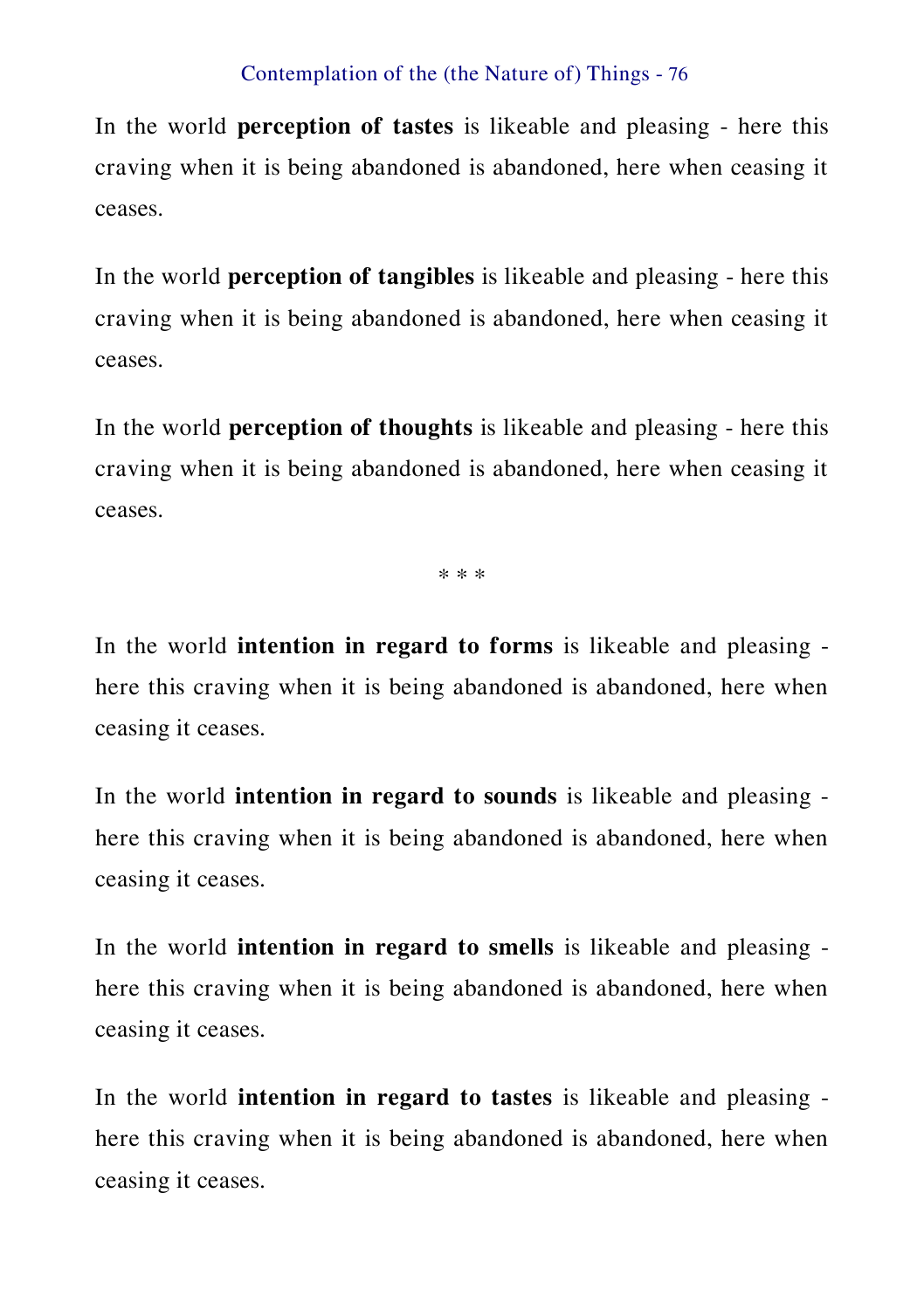In the world **intention in regard to tangibles** is likeable and pleasing here this craving when it is being abandoned is abandoned, here when ceasing it ceases.

In the world **intention in regard to thoughts** is likeable and pleasing here this craving when it is being abandoned is abandoned, here when ceasing it ceases.

\* \* \*

In the world **craving for forms** is likeable and pleasing - here this craving when it is being abandoned is abandoned, here when ceasing it ceases.

In the world **craving for sounds** is likeable and pleasing - here this craving when it is being abandoned is abandoned, here when ceasing it ceases.

In the world **craving for smells** is likeable and pleasing - here this craving when it is being abandoned is abandoned, here when ceasing it ceases.

In the world **craving for tastes** is likeable and pleasing - here this craving when it is being abandoned is abandoned, here when ceasing it ceases.

In the world **craving for tangibles** is likeable and pleasing - here this craving when it is being abandoned is abandoned, here when ceasing it ceases.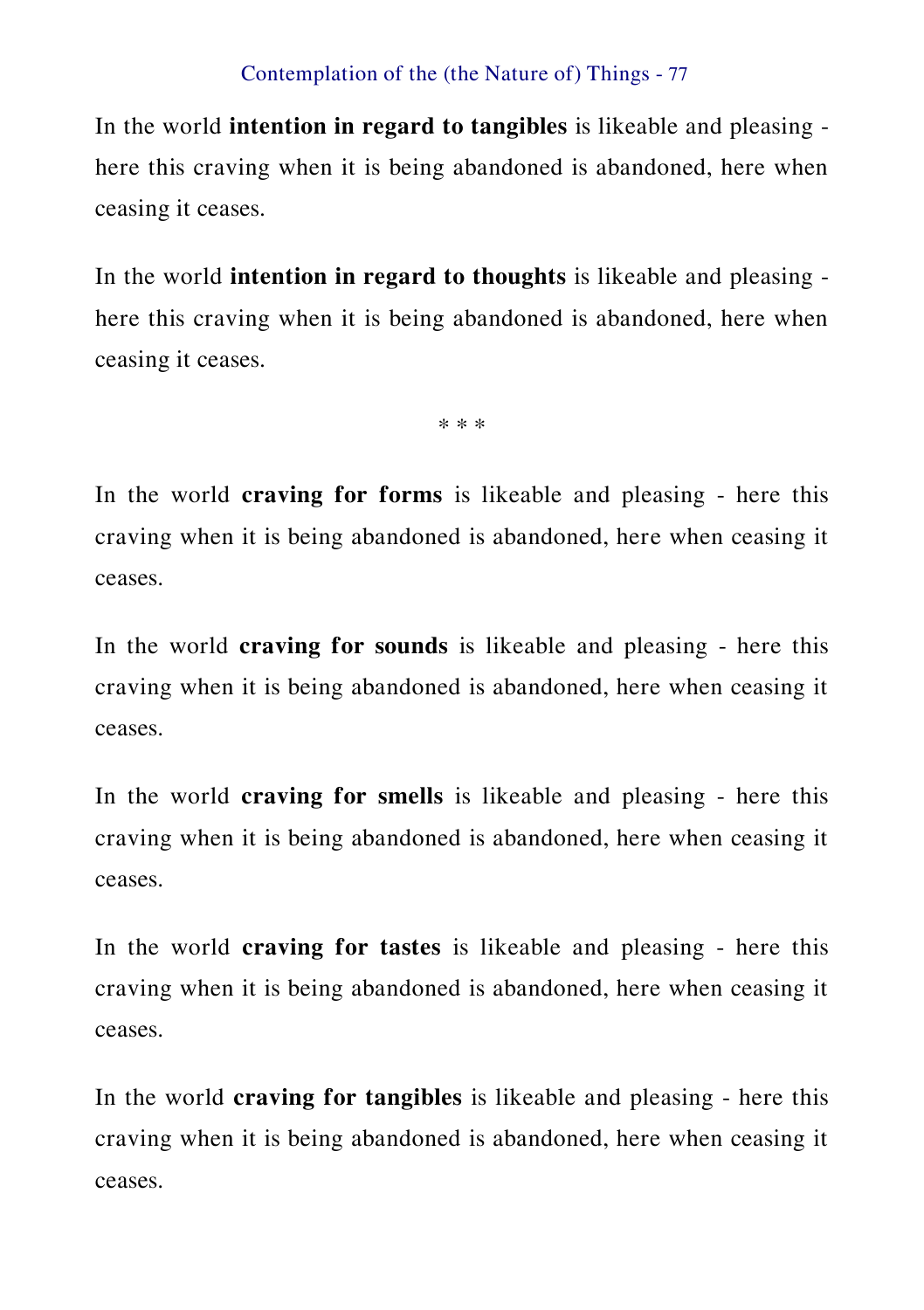In the world **craving for thoughts** is likeable and pleasing - here this craving when it is being abandoned is abandoned, here when ceasing it ceases.

\* \* \*

In the world **thinking about forms** is likeable and pleasing - here this craving when it is being abandoned is abandoned, here when ceasing it ceases.

In the world **thinking about sounds** is likeable and pleasing - here this craving when it is being abandoned is abandoned, here when ceasing it ceases.

In the world **thinking about smells** is likeable and pleasing - here this craving when it is being abandoned is abandoned, here when ceasing it ceases.

In the world **thinking about tastes** is likeable and pleasing - here this craving when it is being abandoned is abandoned, here when ceasing it ceases.

In the world **thinking about tangibles** is likeable and pleasing - here this craving when it is being abandoned is abandoned, here when ceasing it ceases.

In the world **thinking about thoughts** is likeable and pleasing - here this craving when it is being abandoned is abandoned, here when ceasing it ceases.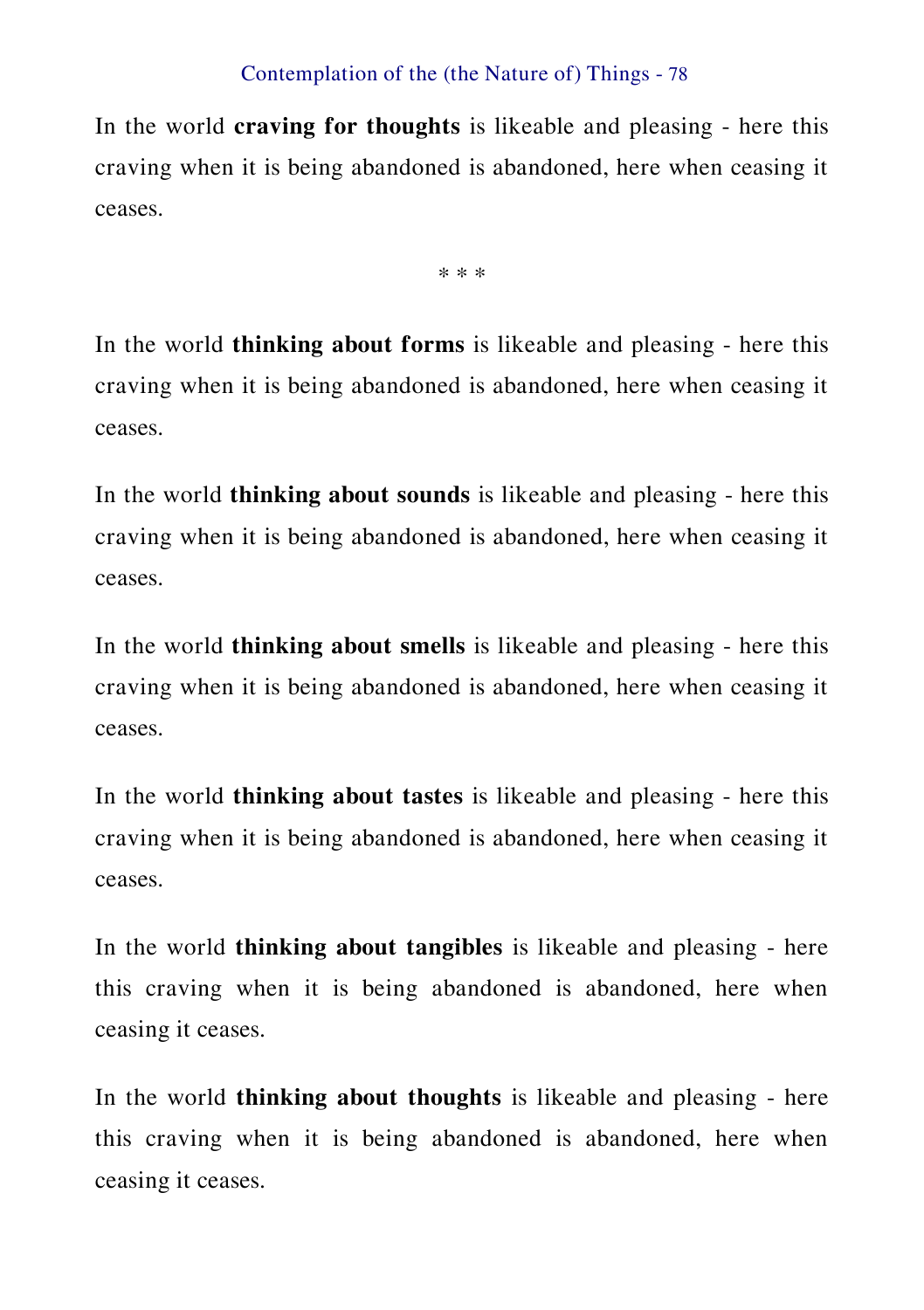\* \* \*

In the world **an examination of forms** is likeable and pleasing - here this craving when it is being abandoned is abandoned, here when ceasing it ceases.

In the world **an examination of sounds** is likeable and pleasing - here this craving when it is being abandoned is abandoned, here when ceasing it ceases.

In the world **an examination of smells** is likeable and pleasing - here this craving when it is being abandoned is abandoned, here when ceasing it ceases.

In the world **an examination of tastes** is likeable and pleasing - here this craving when it is being abandoned is abandoned, here when ceasing it ceases.

In the world **an examination of tangibles** is likeable and pleasing here this craving when it is being abandoned is abandoned, here when ceasing it ceases.

In the world **an examination of thought**s is likeable and pleasing - here this craving when it is being abandoned is abandoned, here when ceasing it ceases.

This, monks, is called the Noble Truth of the Cessation of Suffering.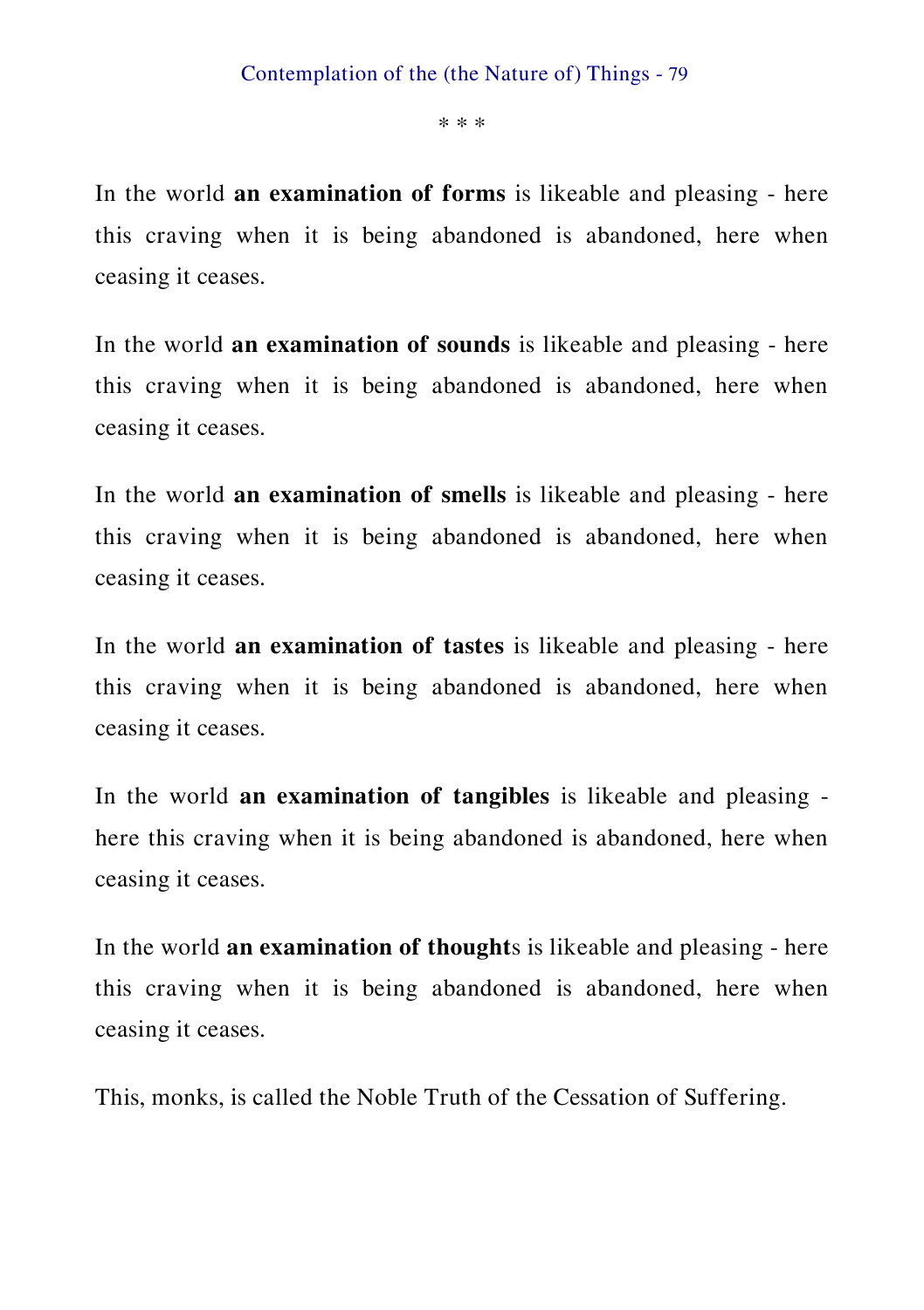# **The Truth of the Path**

Now what, monks, is the Noble Truth of the Practice Leading to the Cessation of Suffering?

It is this noble<sup>1</sup> path with eight factors,<sup>2</sup> as follows:

right view, right thought, right speech, right action, right livelihood right endeavour, right mindfulness, right concentration.<sup>3</sup>

Now what, monks, is **right view**?

That, monks, which is knowledge about suffering knowledge about the origination of suffering knowledge about the cessation of suffering knowledge about the practice leading to the cessation of suffering.

This, monks, is called right view.<sup>1</sup>

l

<sup>1</sup> *Ariya* means primarily *belonging to the Ariyan people*; when used ethically, however, as the Buddha used it, it had the meaning of *civilised*, *worthy*, and therefore *noble*.

<sup>2</sup> Traditionally the Path is divided into three sections: virtue (*right speech, action and livelihood*), mind-mastery (*right endeavour, mindfulness and concentration*) and wisdom (*right view and thought*), but it should be borne in mind that all factors of the Path work to support each other, and this is not a hierarchical sequence.

 $3$  The eightfold Path, when fulfilled, becomes the tenfold Path, with the addition of *right knowledge* and *right freedom*.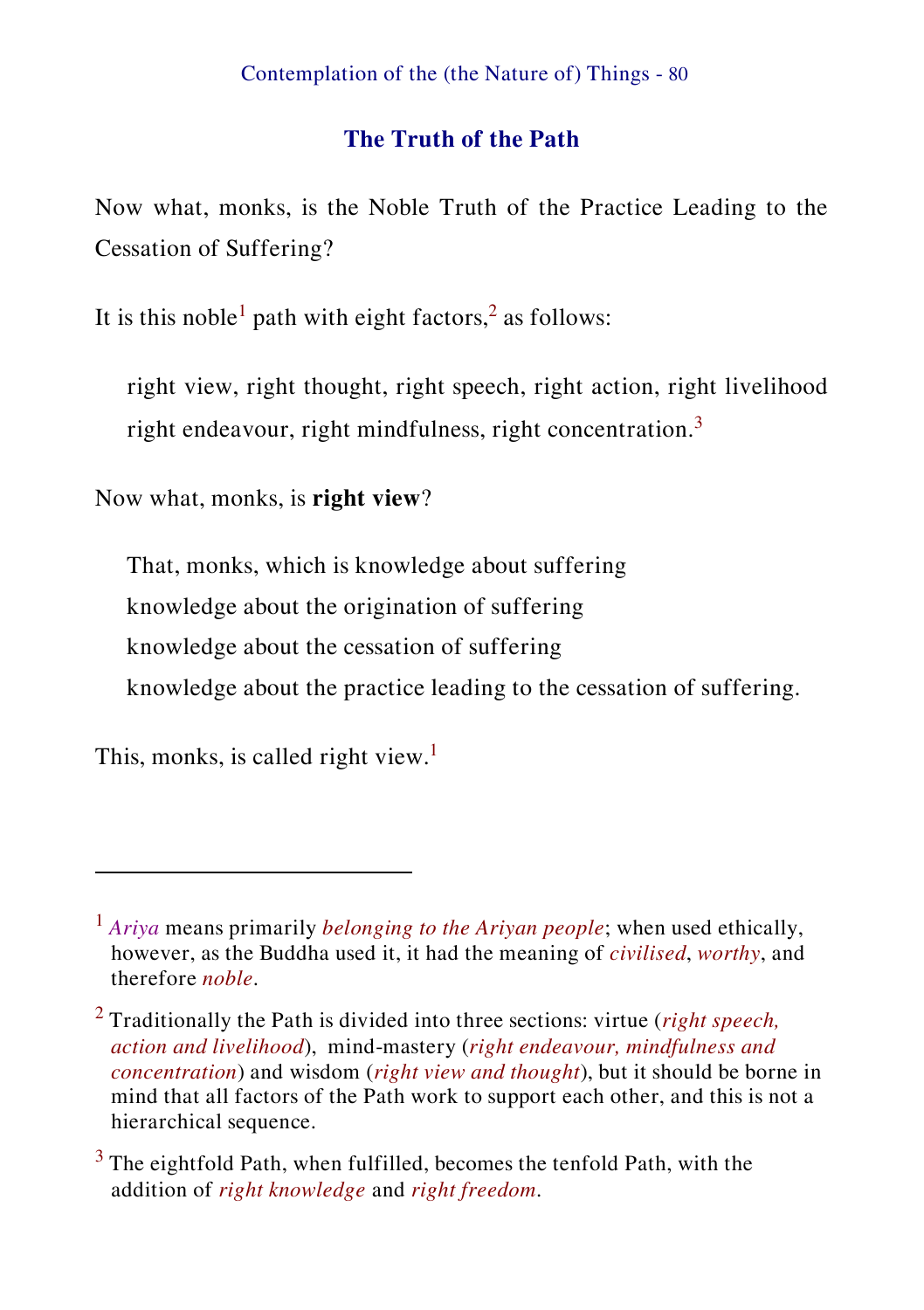# Now what, monks, is **right thought**?

The thought of renunciation, the thought of good-will, the thought of non-violence  $2$ 

This, monks, is called right thought.

Now what, monks, is **right speech**?

Refraining from false speech refraining from malicious speech refraining from rough speech refraining from frivolous talk.<sup>3</sup>

 $\overline{a}$ 

<sup>1</sup> Mundane right-view is defined elsewhere (MN 41, 117, etc.) as: *there are gifts, offerings and sacrifices, there are fruit and result for well-done and badly-done deeds, there is this world and the next world, there are (obligations towards) Mother and Father, there are spontaneously born (heavenly) beings, there are in this world monks and priests who have practiced and attained correctly, and those who, themselves having directly realised it with their deep knowledge, make known this world and the next world*; i.e. one must have understanding of wholesome and unwholesome actions, one's duties to others, a belief in the heavenly realms and confidence in good teachers. If someone doesn't have these, it is hard to see how he could make progress to supermundane right-view.

<sup>2</sup> *Avihimsā* (non-violence) is simply another form of the better known *ahimsā*, a fundamental virtue associated with Mahātma Gandhi, which has been very influential in modern politics as a different way of getting things done: for those who are physically weak it adds the strength of morality.

<sup>3</sup> All four are normally included in the five virtuous practices (*sīla*) under right speech (*musāvāda*), but sometimes spelt out to make another set of eight virtuous practices, which has right livelihood as the eighth (*ājīvāaṭṭhamakasīla*).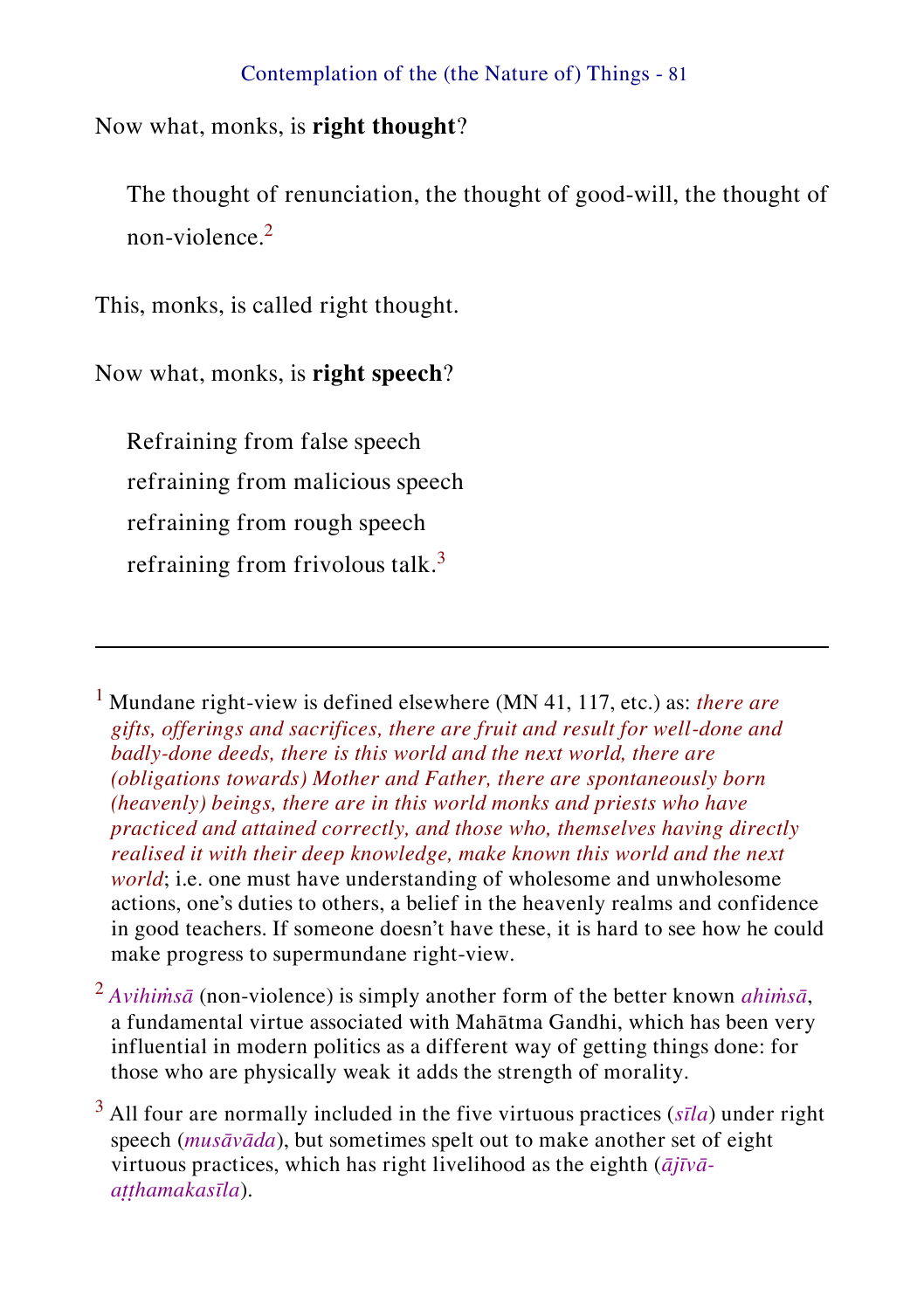This, monks, is called right speech.

Now what, monks, is **right action**?

Refraining from killing living creatures refraining from taking what has not been given refraining from sexual misconduct.<sup>1</sup>

This, monks, is called right action.

Now what, monks, is **right livelihood**?

Here, monks, a noble disciple, having abandoned a wrong way of livelihood, makes his living by a right way of livelihood.<sup>2</sup>

This, monks, is called right livelihood.

 $\overline{a}$ 

 $<sup>1</sup>$  These are the first three of the five precepts undertaken by lay followers.</sup> Together with the previous right speech and restraint from intoxicants they constitute the basic level of morality expected of anyone following the teaching.

<sup>&</sup>lt;sup>2</sup> Five types of wrong livelihood for merchants are explained in Vaṇijjāsuttam (AN 5.177): *dealing in weapons (lit. swords), living beings, meat, intoxicants and poisons*; but generally speaking any activity whereby in the course of earning one's living one has to break the precepts could be considered wrong livelihood. For monks and nuns, making a living through reading of signs, fortune telling, acting as a go-between, casting spells, accountancy, poetry, philosophy or acting as medical assistants would count as wrong livelihood (see DN 1, where they are spelt out in great detail).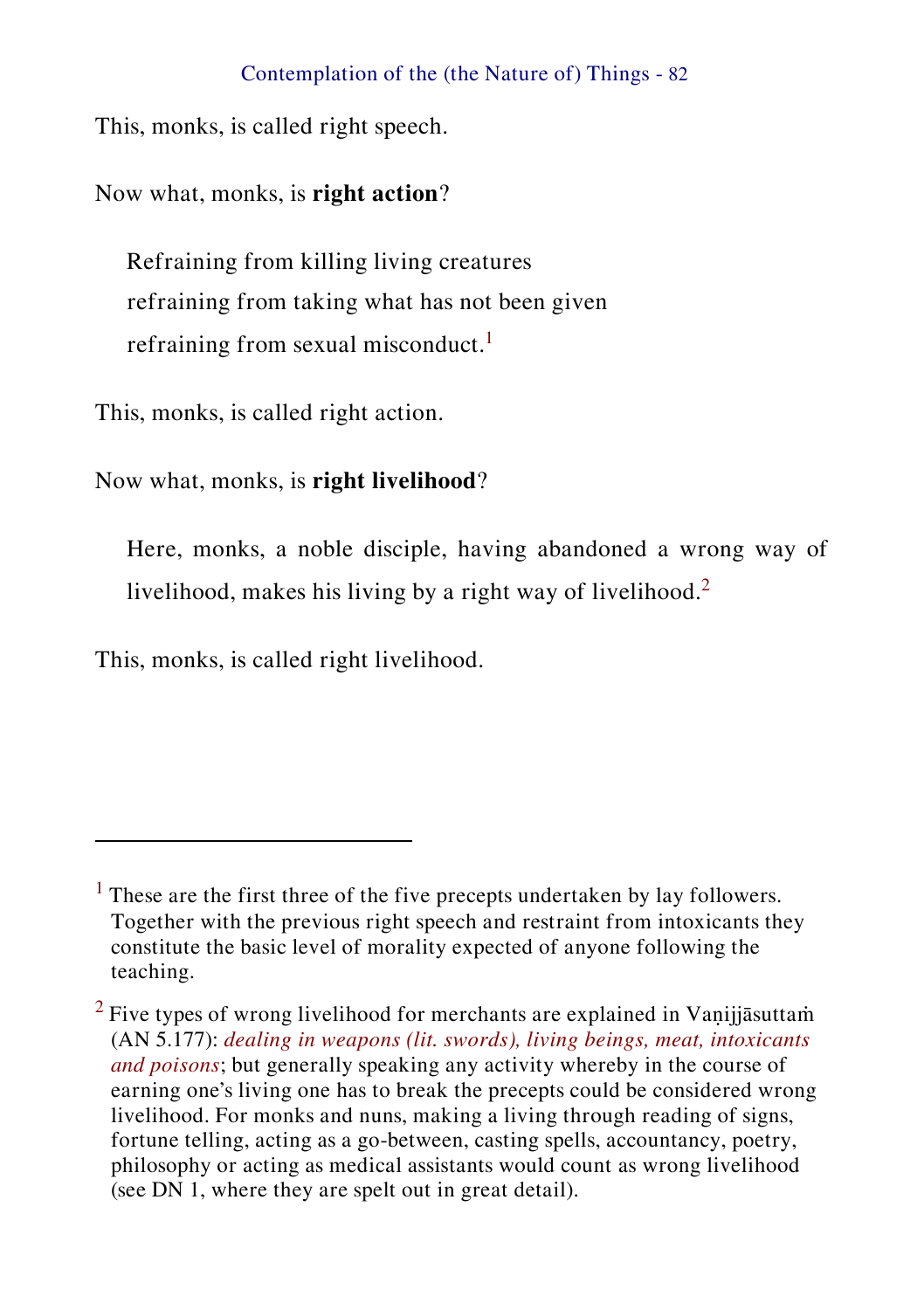## Now what, monks, is **right endeavour**?

 $\overline{a}$ 

Here, monks, a monk regarding bad and unwholesome thoughts that have not yet arisen generates desire for their non-arising,<sup>1</sup> (in this regard) he endeavours, instigates energy, exerts his mind, and makes an effort.

Regarding bad and unwholesome things that have already arisen he generates desire for their abandonment, (in this regard) he endeavours, instigates energy, exerts his mind, and makes an effort.

He generates desire for the arising of wholesome things that have not yet arisen, (in this regard) he endeavours, instigates energy, exerts his mind, and makes an effort.

Regarding wholesome things that have arisen he generates desire for their endurance, persistence,<sup>2</sup> multiplication, extension, development, and fulfilment, (in this regard) he endeavours, instigates energy, exerts his mind, and makes an effort.

 $<sup>1</sup>$  This section on the endeavours is a good example of the Pali usage of</sup> negatives, which sounds so awkward in English, where we would normally say something simple here, like: *he endeavours to prevent bad and unwholesome things from arising*. In Pāḷi, though, there is a tendency to work with negative and positive forms of the same word through the exchange of prefixes, and with cognate forms.

<sup>2</sup> Normally *asammosa* would mean lack of confusion, absense of delusion, etc. Here the commentary defines it thus: *asammosāyā ti avināsanatthaṁ*; *for persistence means for non-destruction* - a meaning that is demanded by the context.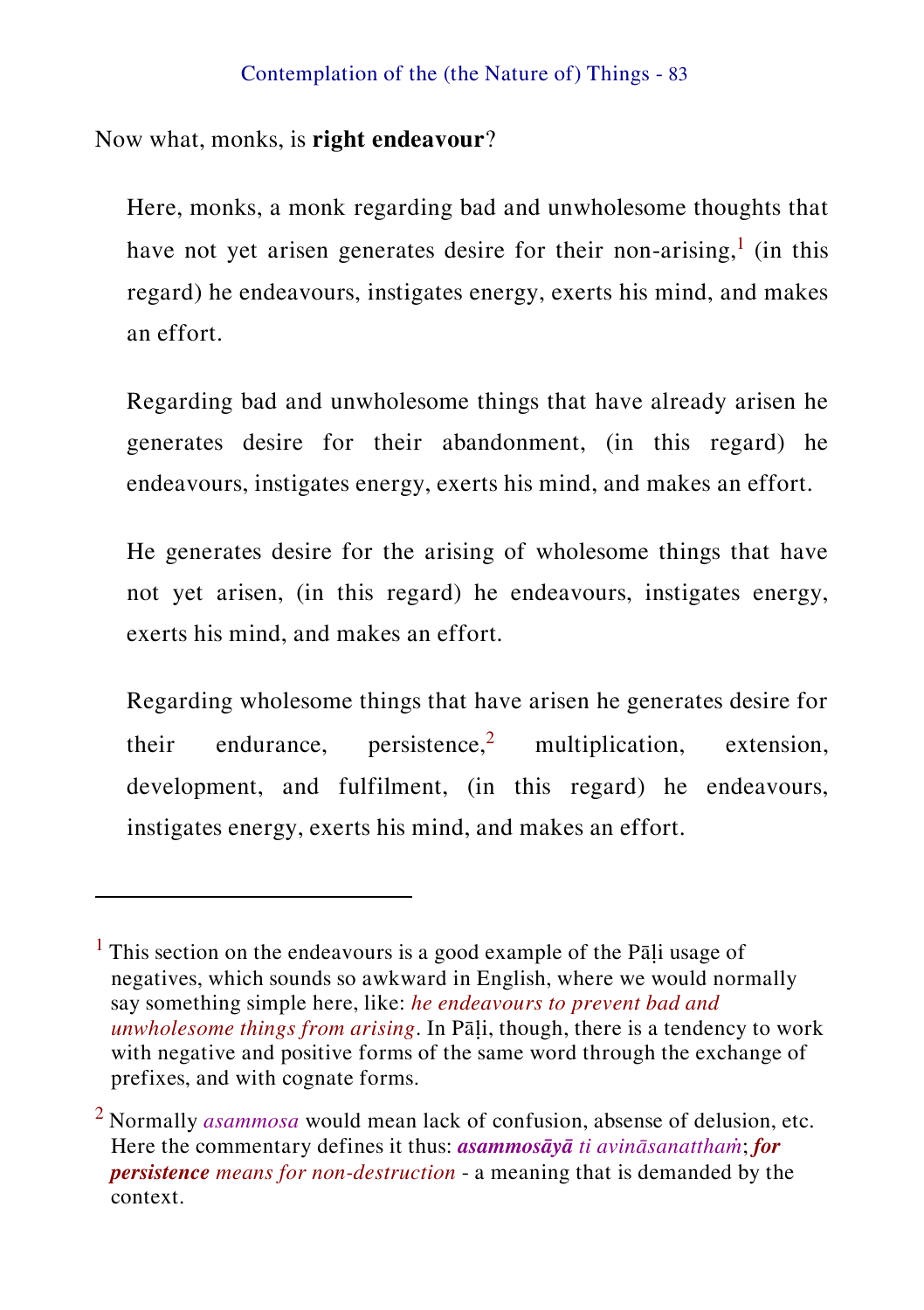This, monks, is called right endeavour.

Now what, monks, is **right mindfulness**?

Here, monks, a monk dwells contemplating (the nature of) the body in the body, ardent, fully aware, and mindful, after removing avarice and sorrow regarding the world.

He dwells contemplating (the nature of) feelings in feelings, ardent, fully aware, and mindful, after removing avarice and sorrow regarding the world.

He dwells contemplating (the nature of) the mind in the mind, ardent, fully aware, and mindful, after removing avarice and sorrow regarding the world.

He dwells contemplating (the nature of) things in (various) things, ardent, fully aware, and mindful, after removing avarice and sorrow regarding the world.

This, monks, is called right mindfulness.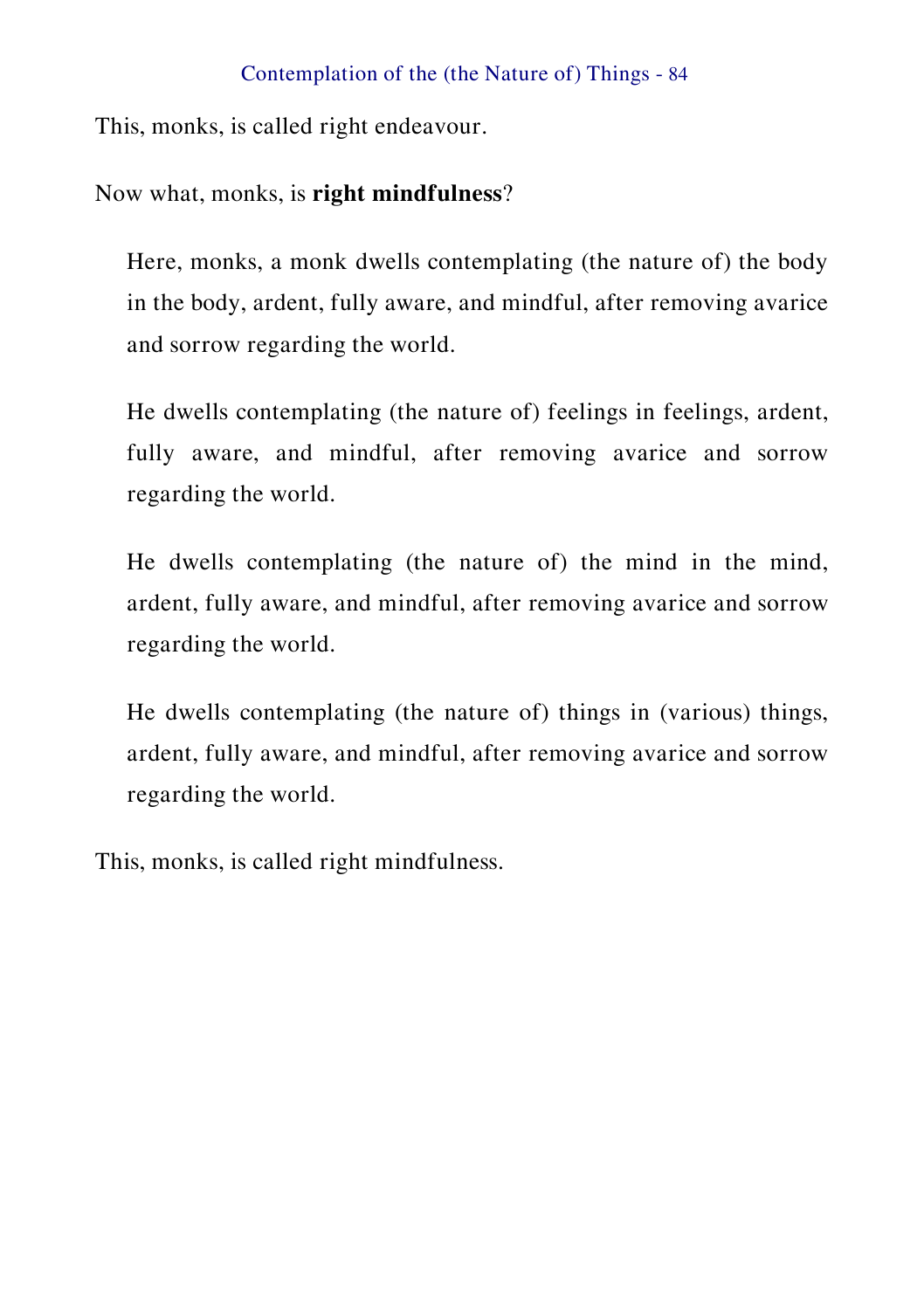# Now what, monks, is **right concentration**?

 $\overline{a}$ 

Here, monks, a monk, quite secluded from sense desires, secluded from unwholesome things, having thinking, reflection, and the happiness and joy born of seclusion, dwells having attained the first absorption.<sup>1</sup>

With the calming down of thinking and reflection,<sup>2</sup> with internal clarity, and one-pointedness of mind, being without thinking, without reflection, having the happiness and joy born of concentration, $3$  he dwells having attained the second absorption.

With the fading away of joy he dwells equanimous, mindful, fully aware, experiencing happiness through the body,<sup>4</sup> about which the

<sup>1</sup> *Right Concentration* is always defined in terms of the absorptions in the discourses; there is no mention of such things as access concentration (*upacārasamādhi*) or momentary concentration (*khaṇikasamādhi*) until commentarial times. If they were sufficient to fulfil the Path we might have expected the Buddha to mention them.

<sup>2</sup> *Vitakka* and *vicāra* are sometimes transalted as *applied and sustained thought*. But if this is correct then they have a meaning in this context that they have nowhere else, as elsewhere they always have the much broader meanings of *thinking and reflection*, as translated here.

 $3$  These are the sorts of pleasurable states of mind that counteract the attachment to sense-desires, and are always recommended in the discourses, as they lead on along the Path to liberation; it is an example of what was mentioned in the Vedanānupassanā as: *spiritual pleasant feeling*.

<sup>4</sup> Always defined in the commentaries (e.g. MNiddA, Guhatthakasuttaniddesavannanā; VinA, Verañjakandavannanā, etc.) as being the *nāmakāya*, or *mind-body*.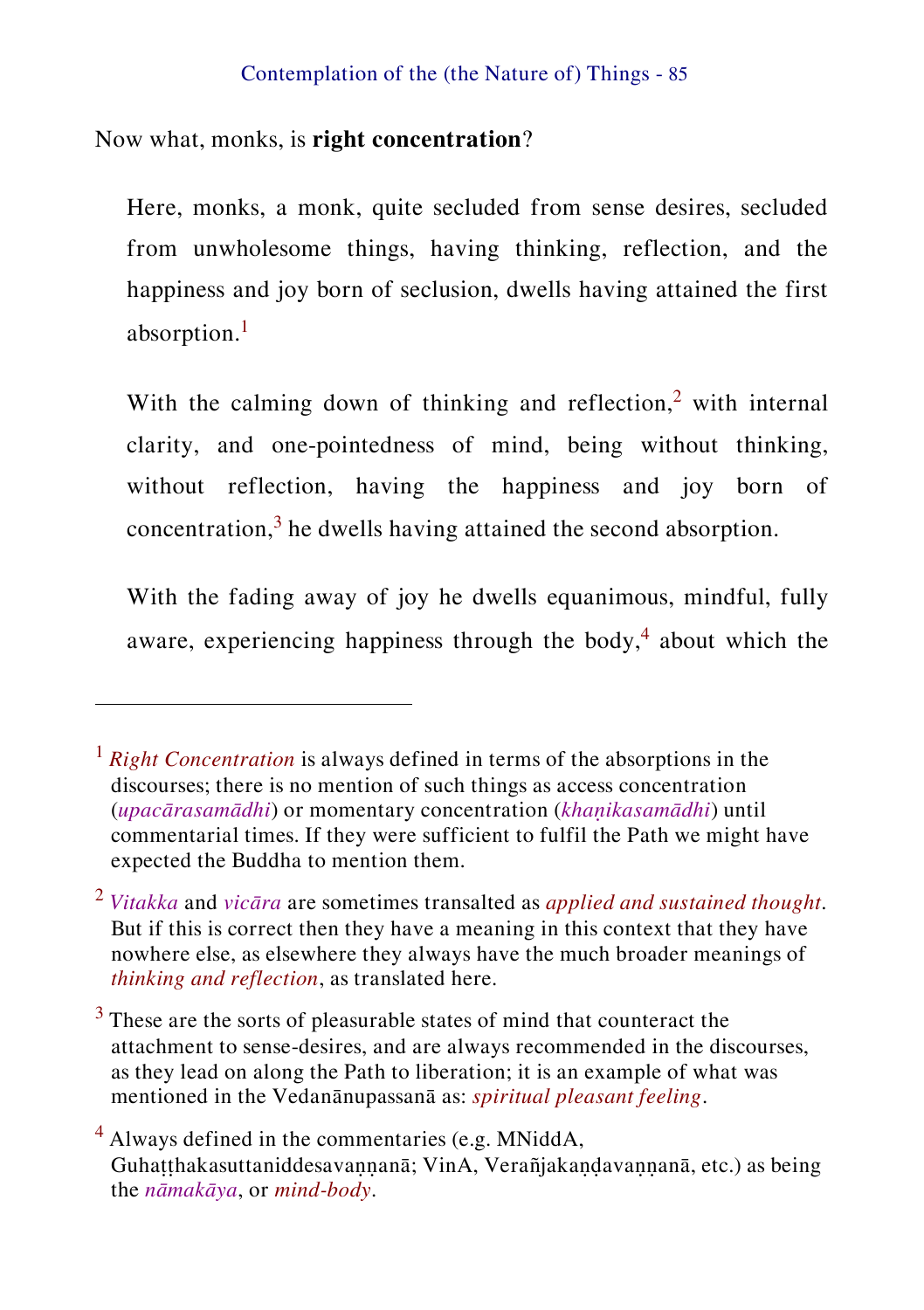Noble Ones declare: "He dwells pleasantly, mindful, and equanimous," he dwells having attained the third absorption.

Having abandoned pleasure, abandoned pain, and with the previous passing away of mental happiness and sorrow, without pain, without pleasure, and with complete purity of mindfulness<sup>1</sup> owing to equanimity, he dwells having attained the fourth absorption.

This, monks, is called right concentration.

This, monks, is called the Noble Truth of the Practice Leading to the Cessation of Suffering.

\* \* \*

Thus he dwells contemplating (the nature of) things in (various) things in regard to himself, or he dwells contemplating (the nature of) things in (various) things in regard to others, or he dwells contemplating (the nature of) things in (various) things in regard to himself and in regard to others, or he dwells contemplating the nature of origination in things, or he dwells contemplating the nature of dissolution in things, or he dwells contemplating the nature of origination and dissolution in things, or else mindfulness that "there are these (various) things" is established in him just as far as (is necessary for) a full measure of knowledge and a

 $\overline{a}$ 

 $<sup>1</sup>$  If we interpret the compound differently this might be taken to mean:</sup> *complete purity of mindfulness and equanimity*.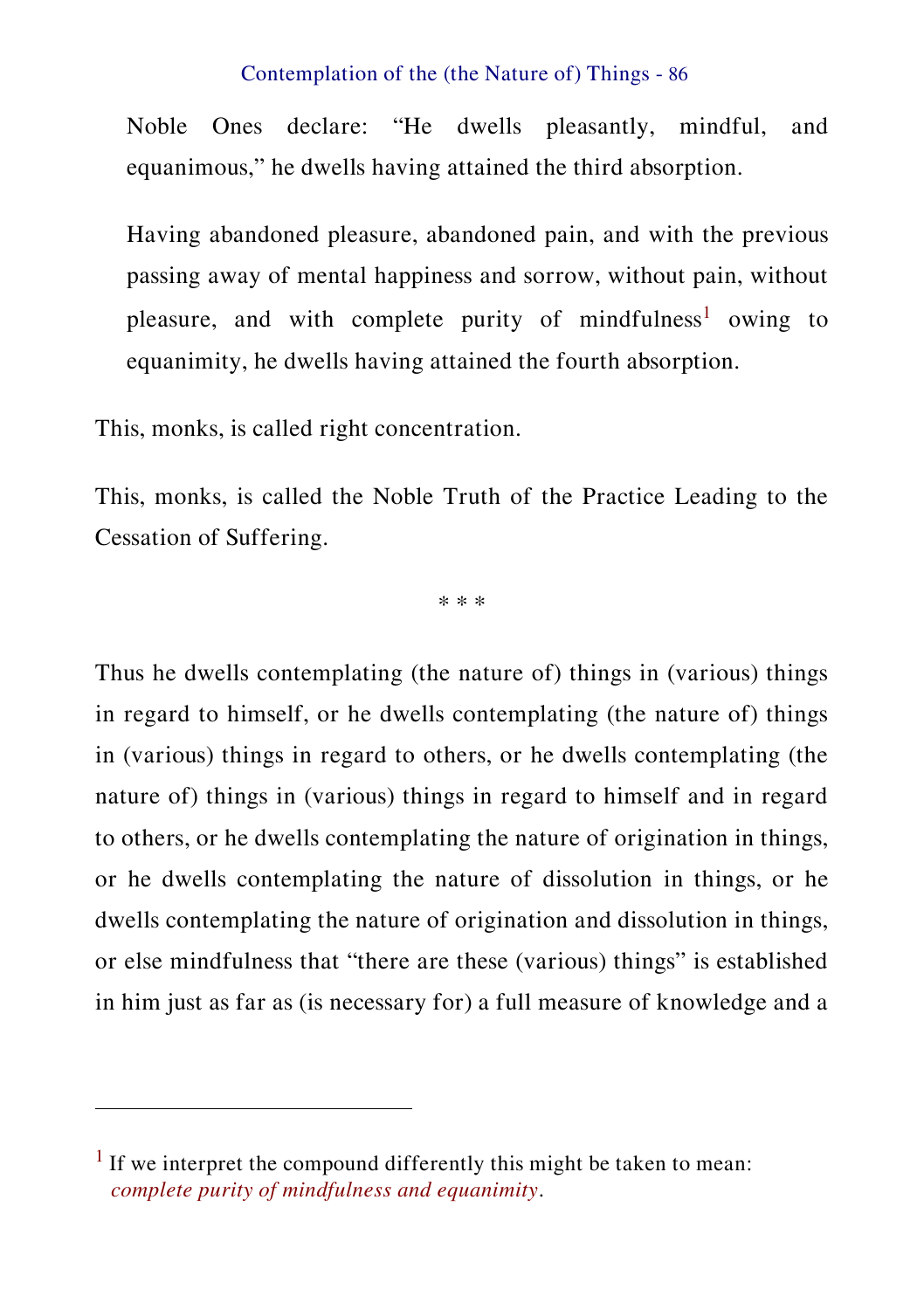full measure of mindfulness, and he dwells independent, and without being attached to anything in the world.

In this way, monks, a monk dwells contemplating (the nature of) things in (various) things, in the Four Noble Truths.

*The Section about the Four Truths is Finished*

*Contemplation of (the Nature of) Things is Finished*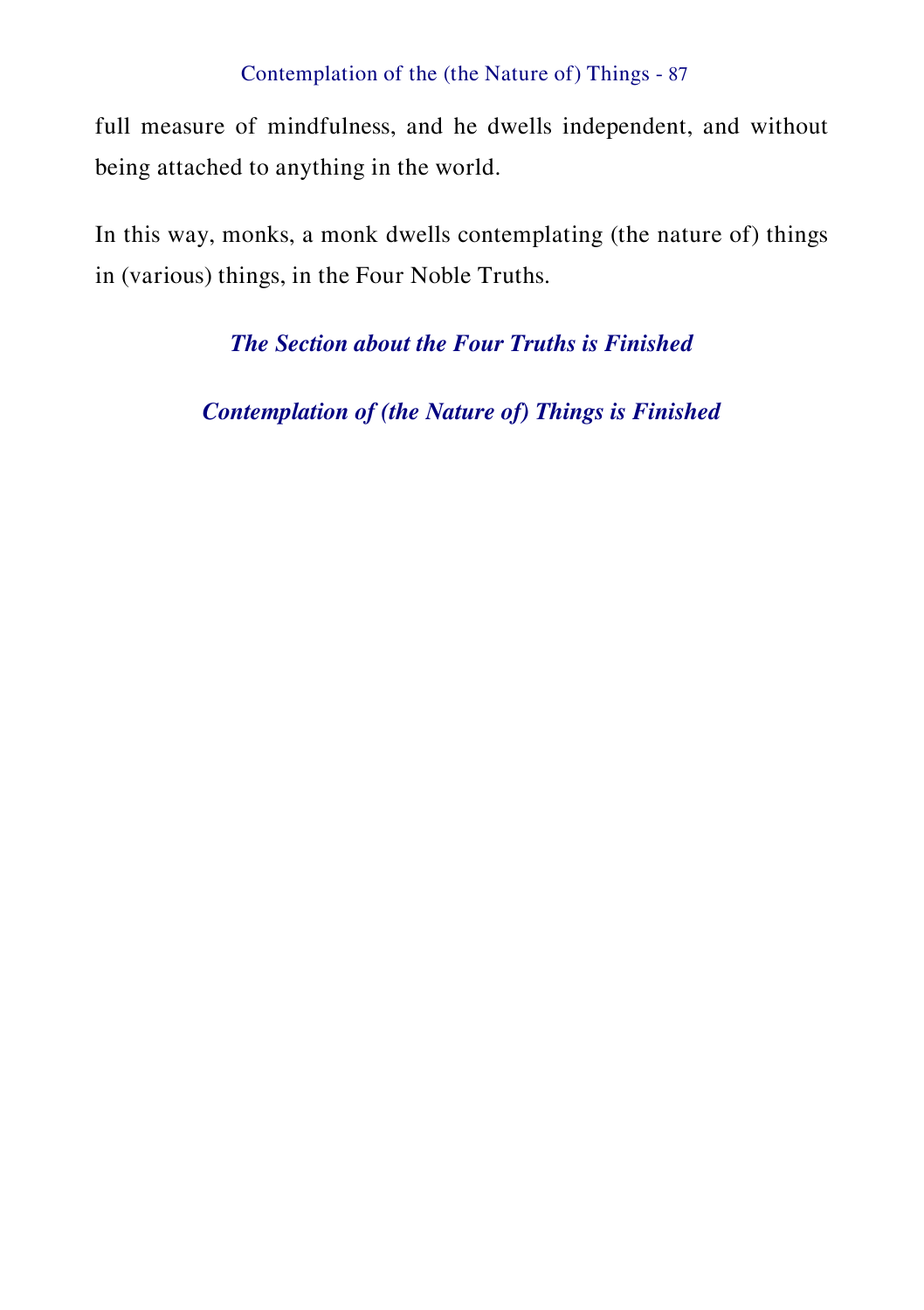# **The Advantages of Developing the Ways of Attending to Mindfulness**

Whoever, monks, should develop these four ways of attending to mindfulness in this way for **seven years**, for him, out of two results, a particular result is to be expected: final knowledge in this very life; or, there being some attachment remaining, the state of non-returner.

Let alone seven years, monks, whoever should develop these four ways of attending to mindfulness in this way for **six years** for him, out of two results, a particular result is to be expected final knowledge in this very life; or, there being some attachment remaining, the state of nonreturner.

Let alone six years, monks, whoever should develop these four ways of attending to mindfulness in this way for **five years** for him, out of two results, a particular result is to be expected: final knowledge in this very life; or, there being some attachment remaining, the state of nonreturner.

Let alone five years, monks, whoever should develop these four ways of attending to mindfulness in this way for **four years** for him, out of two results, a particular result is to be expected final knowledge in this very life; or, there being some attachment remaining, the state of nonreturner.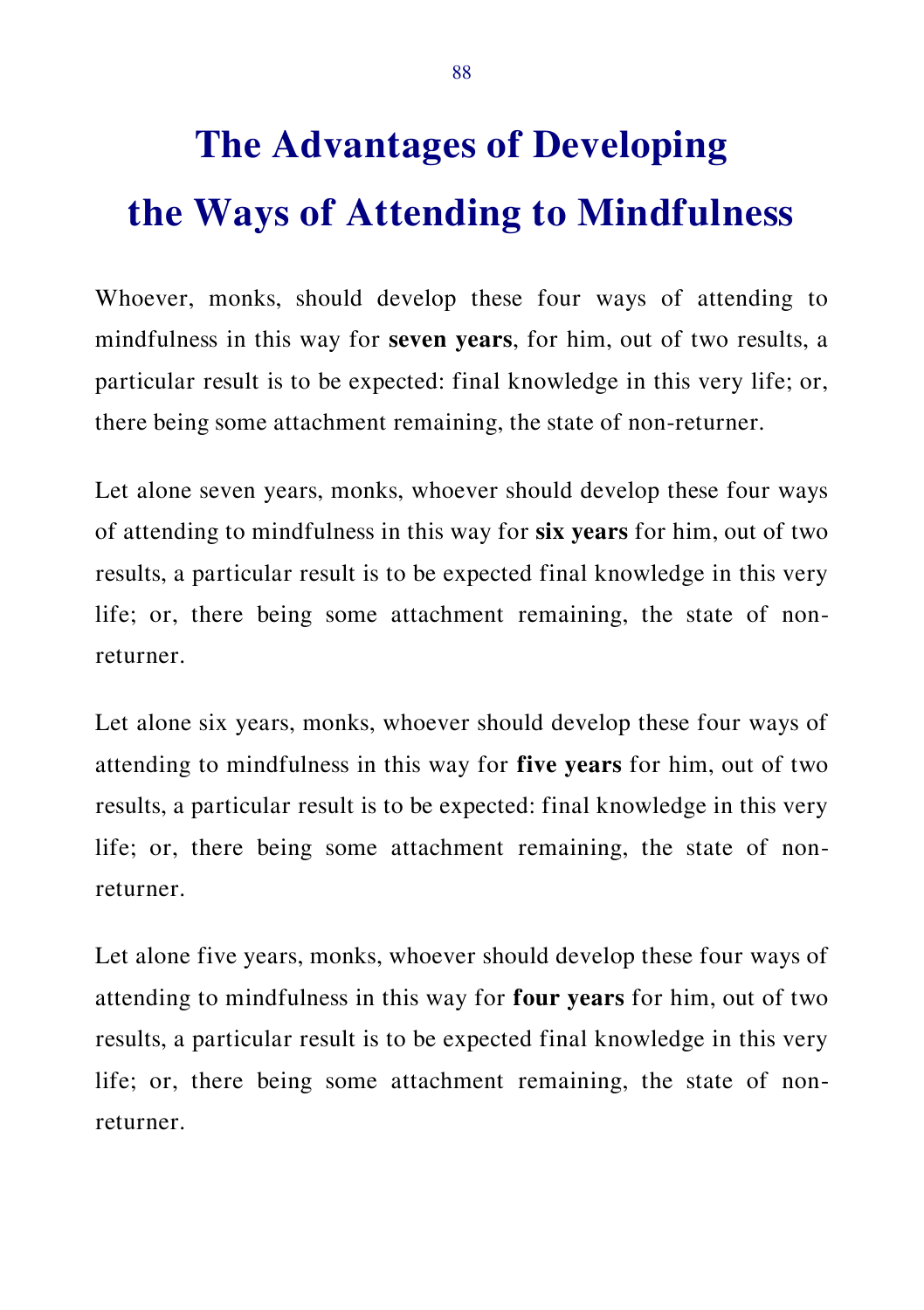## The Advantages of Developing Mindfulness - 89

Let alone four years, monks, whoever should develop these four ways of attending to mindfulness in this way for **three years** for him, out of two results, a particular result is to be expected final knowledge in this very life; or, there being some attachment remaining, the state of nonreturner.

Let alone three years, monks, whoever should develop these four ways of attending to mindfulness in this way for **two years** for him, out of two results, a particular result is to be expected: final knowledge in this very life; or, there being some attachment remaining, the state of nonreturner.

Let alone two years, monks, whoever should develop these four ways of attending to mindfulness in this way for **one year** for him, out of two results, a particular result is to be expected final knowledge in this very life; or, there being some attachment remaining, the state of nonreturner.

Let alone one year, monks, whoever should develop these four ways of attending to mindfulness in this way for **seven months** for him, out of two results, a particular result is to be expected final knowledge in this very life; or, there being some attachment remaining, the state of nonreturner.

Let alone seven months, monks, whoever should develop these four ways of attending to mindfulness in this way for **six months** for him, out of two results, a particular result is to be expected final knowledge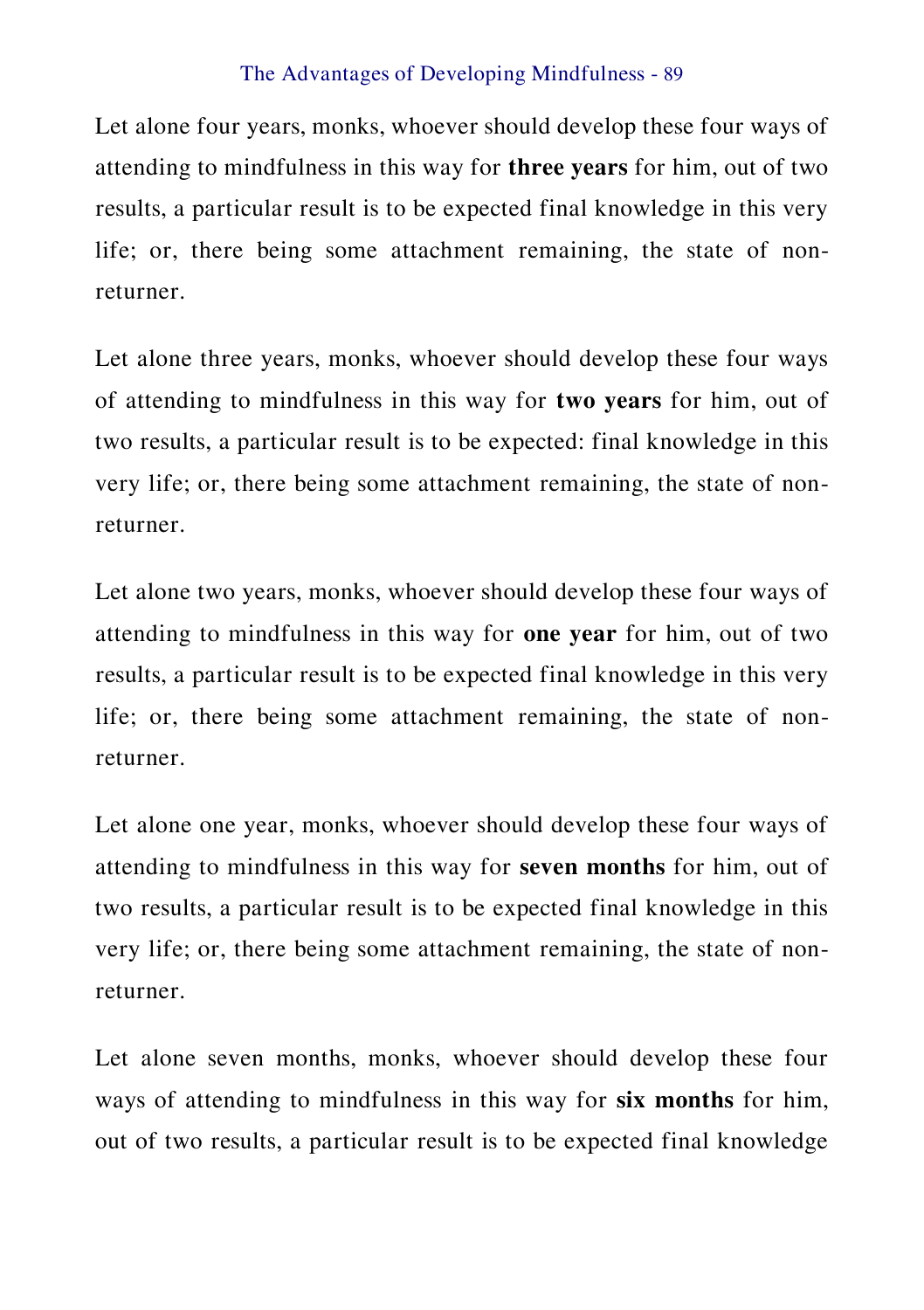## The Advantages of Developing Mindfulness - 90

in this very life; or, there being some attachment remaining, the state of non-returner.

Let alone six months, monks, whoever should develop these four ways of attending to mindfulness in this way for **five months** for him, out of two results, a particular result is to be expected final knowledge in this very life; or, there being some attachment remaining, the state of nonreturner.

Let alone five months, monks, whoever should develop these four ways of attending to mindfulness in this way for **four months** for him, out of two results, a particular result is to be expected final knowledge in this very life; or, there being some attachment remaining, the state of nonreturner.

Let alone four months, monks, whoever should develop these four ways of attending to mindfulness in this way for **three months** for him, out of two results, a particular result is to be expected final knowledge in this very life; or, there being some attachment remaining, the state of non-returner.

Let alone three months, monks, whoever should develop these four ways of attending to mindfulness in this way for **two months** for him, out of two results, a particular result is to be expected final knowledge in this very life; or, there being some attachment remaining, the state of non-returner.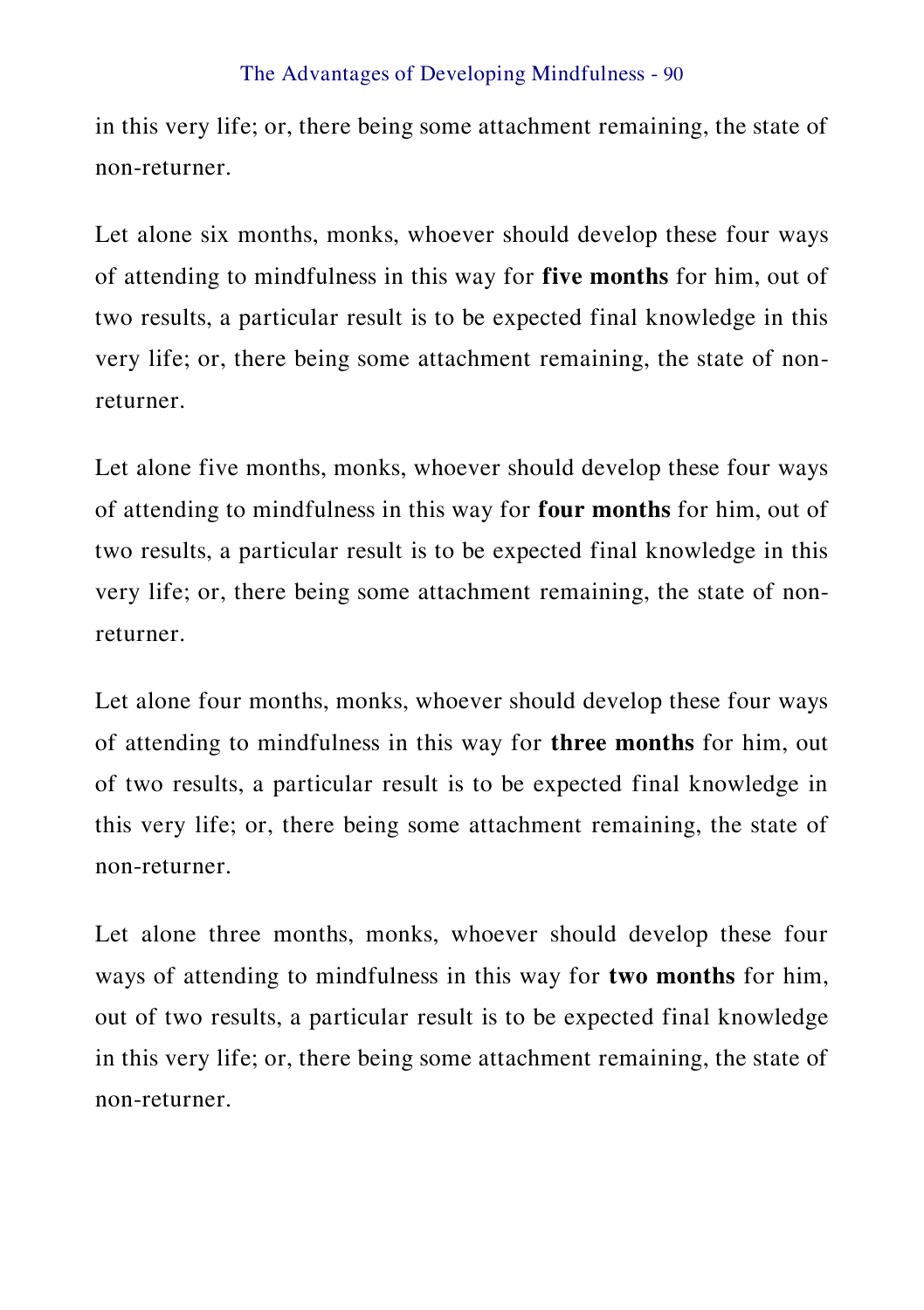## The Advantages of Developing Mindfulness - 91

Let alone two months, monks, whoever should develop these four ways of attending to mindfulness in this way for **one month** for him, out of two results, a particular result is to be expected final knowledge in this very life; or, there being some attachment remaining, the state of nonreturner.

Let alone a month, monks, whoever should develop these four ways of attending to mindfulness in this way for **half a month** for him, out of two results, a particular result is to be expected final knowledge in this very life; or, there being some attachment remaining, the state of nonreturner.

Let alone half a month, monks, whoever should develop these four ways of attending to mindfulness in this way for **seven days** for him, out of two results, a particular result is to be expected final knowledge in this very life; or, there being some attachment remaining, the state of nonreturner.

This is a one-way path, monks, for the purification of beings, for the overcoming of grief and lamentation, for the extinction of pain and sorrow, for attaining the right way, for the direct realisation of Nibbāna, that is to say, the four ways of attending to mindfulness. Thus, whatever was said, it is for this reason it was said."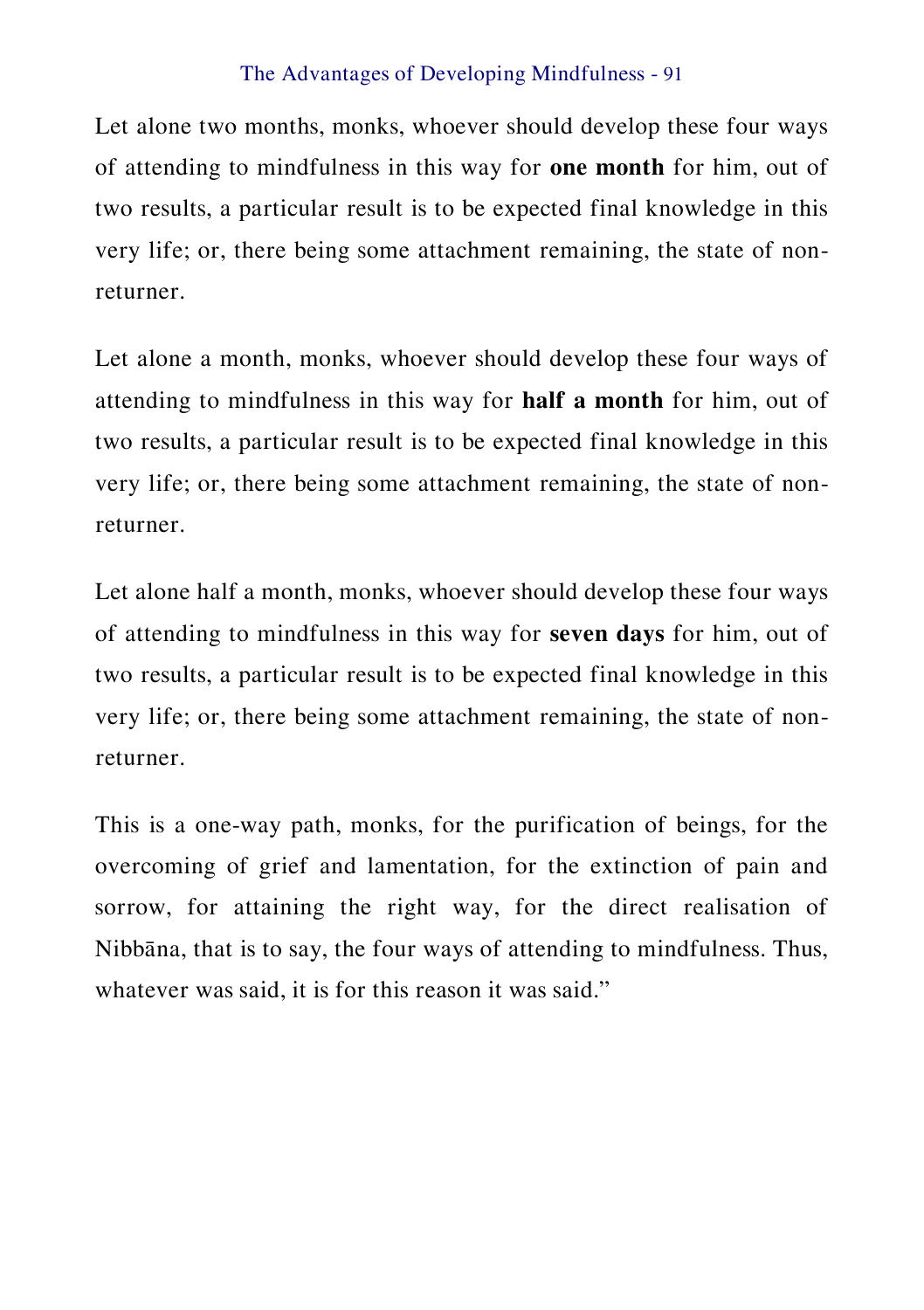The Fortunate One said this,

and those monks were uplifted and greatly rejoiced in what was said by the Fortunate One.

> *The Advantages of Developing the Ways of Attending to Mindfulness is Finished*

*The Long Discourse about the Ways of Attending to Mindfulness is Finished*